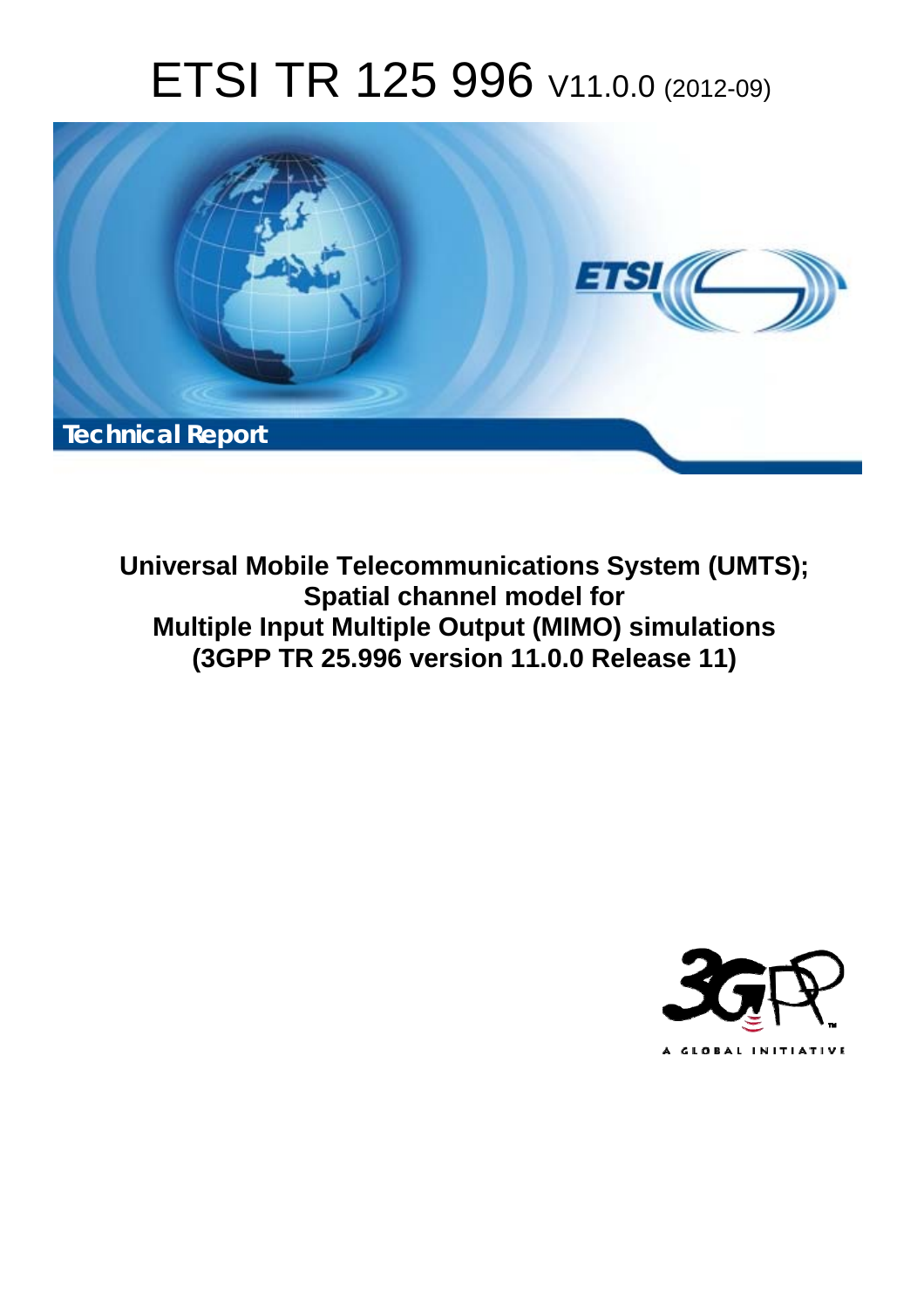Reference RTR/TSGR-0125996vb00

> Keywords UMTS

#### *ETSI*

#### 650 Route des Lucioles F-06921 Sophia Antipolis Cedex - FRANCE

Tel.: +33 4 92 94 42 00 Fax: +33 4 93 65 47 16

Siret N° 348 623 562 00017 - NAF 742 C Association à but non lucratif enregistrée à la Sous-Préfecture de Grasse (06) N° 7803/88

#### *Important notice*

Individual copies of the present document can be downloaded from: [http://www.etsi.org](http://www.etsi.org/)

The present document may be made available in more than one electronic version or in print. In any case of existing or perceived difference in contents between such versions, the reference version is the Portable Document Format (PDF). In case of dispute, the reference shall be the printing on ETSI printers of the PDF version kept on a specific network drive within ETSI Secretariat.

Users of the present document should be aware that the document may be subject to revision or change of status. Information on the current status of this and other ETSI documents is available at <http://portal.etsi.org/tb/status/status.asp>

If you find errors in the present document, please send your comment to one of the following services: [http://portal.etsi.org/chaircor/ETSI\\_support.asp](http://portal.etsi.org/chaircor/ETSI_support.asp)

#### *Copyright Notification*

No part may be reproduced except as authorized by written permission. The copyright and the foregoing restriction extend to reproduction in all media.

> © European Telecommunications Standards Institute 2012. All rights reserved.

DECT<sup>™</sup>, PLUGTESTS<sup>™</sup>, UMTS<sup>™</sup> and the ETSI logo are Trade Marks of ETSI registered for the benefit of its Members. **3GPP**TM and **LTE**™ are Trade Marks of ETSI registered for the benefit of its Members and of the 3GPP Organizational Partners.

**GSM**® and the GSM logo are Trade Marks registered and owned by the GSM Association.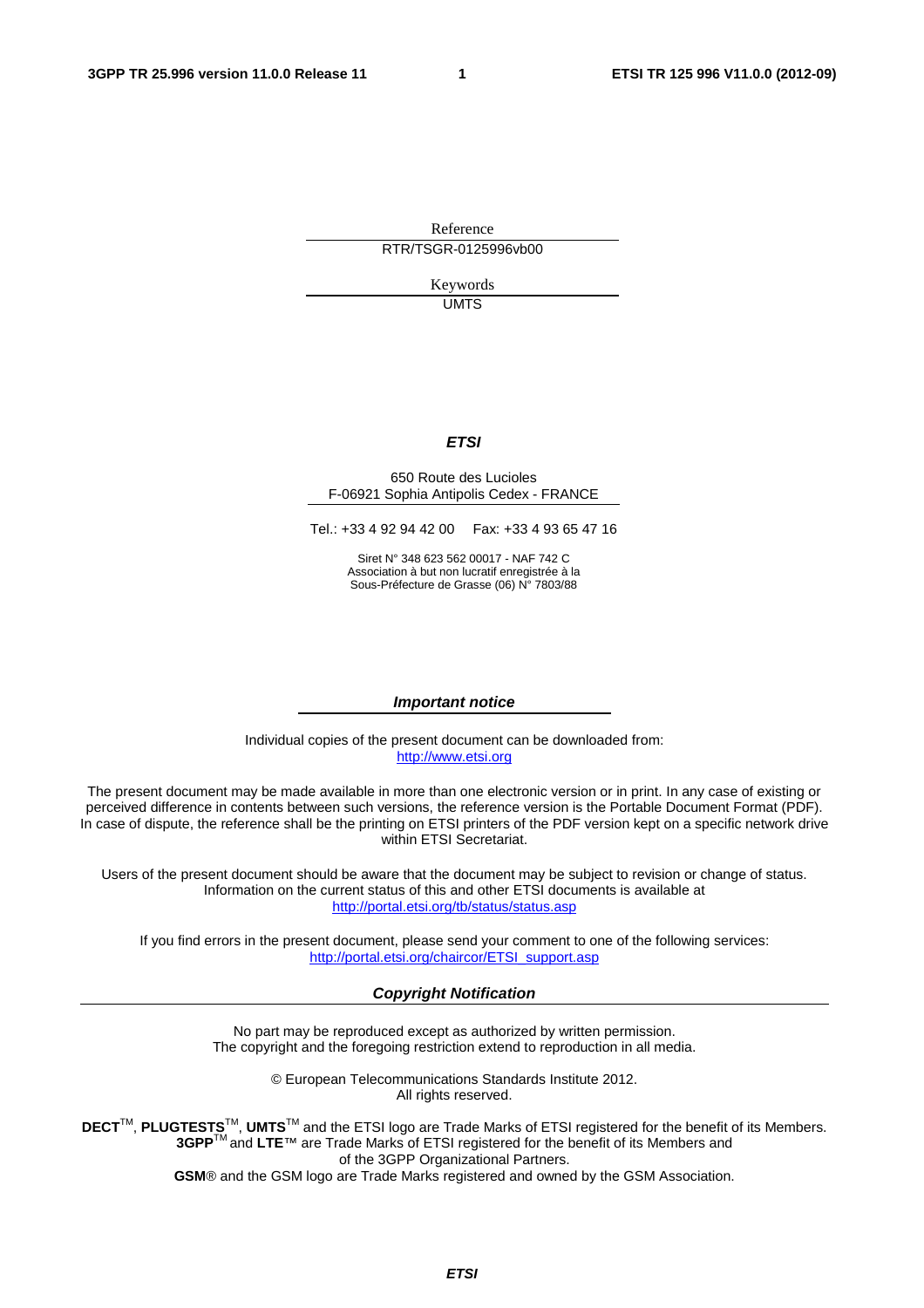# Intellectual Property Rights

IPRs essential or potentially essential to the present document may have been declared to ETSI. The information pertaining to these essential IPRs, if any, is publicly available for **ETSI members and non-members**, and can be found in ETSI SR 000 314: *"Intellectual Property Rights (IPRs); Essential, or potentially Essential, IPRs notified to ETSI in respect of ETSI standards"*, which is available from the ETSI Secretariat. Latest updates are available on the ETSI Web server [\(http://ipr.etsi.org](http://webapp.etsi.org/IPR/home.asp)).

Pursuant to the ETSI IPR Policy, no investigation, including IPR searches, has been carried out by ETSI. No guarantee can be given as to the existence of other IPRs not referenced in ETSI SR 000 314 (or the updates on the ETSI Web server) which are, or may be, or may become, essential to the present document.

# Foreword

This Technical Report (TR) has been produced by ETSI 3rd Generation Partnership Project (3GPP).

The present document may refer to technical specifications or reports using their 3GPP identities, UMTS identities or GSM identities. These should be interpreted as being references to the corresponding ETSI deliverables.

The cross reference between GSM, UMTS, 3GPP and ETSI identities can be found under <http://webapp.etsi.org/key/queryform.asp>.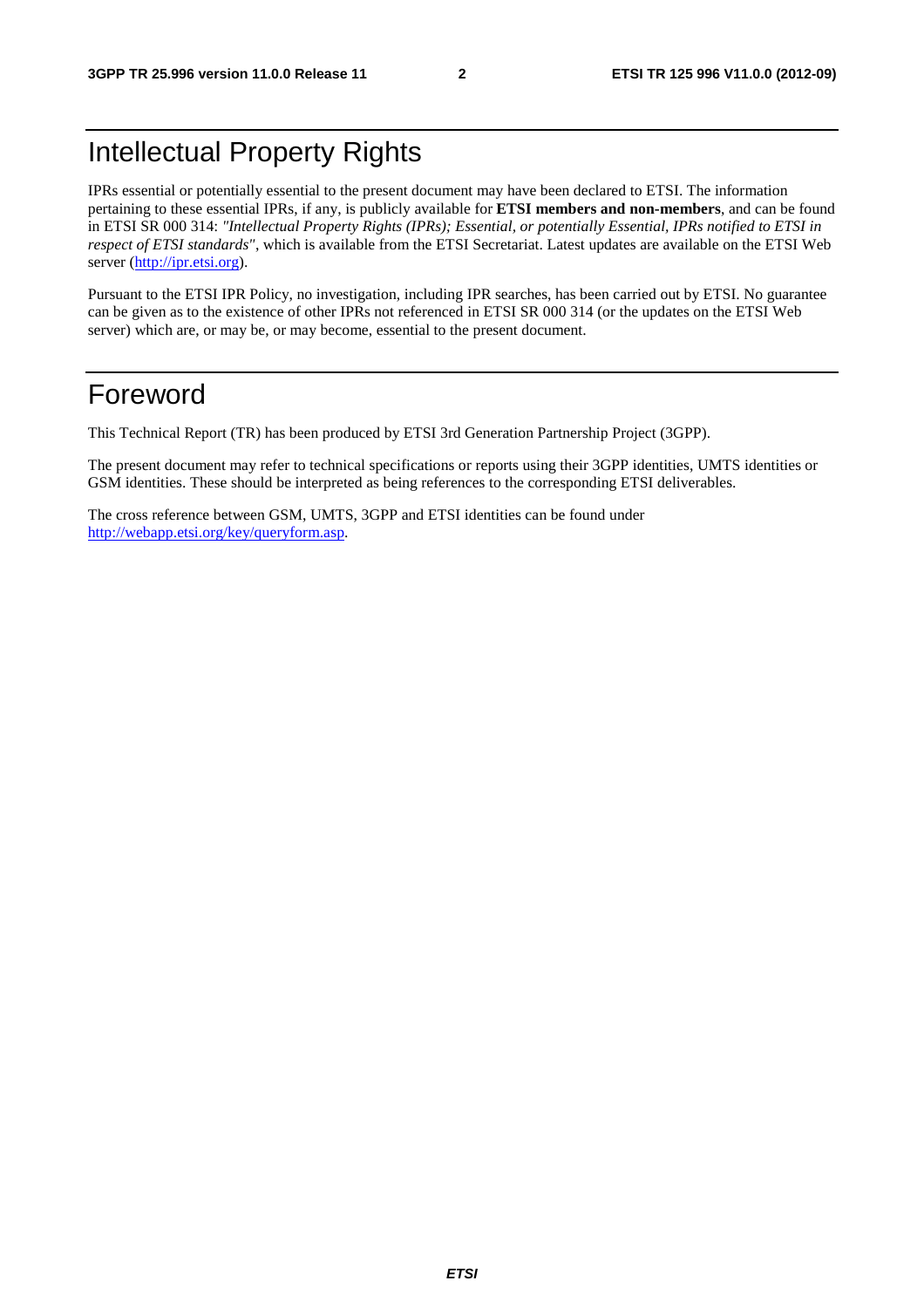$\mathbf{3}$ 

# Contents

| 1               |                                                                                       |  |  |  |  |  |
|-----------------|---------------------------------------------------------------------------------------|--|--|--|--|--|
| 2               |                                                                                       |  |  |  |  |  |
| 3               |                                                                                       |  |  |  |  |  |
| 3.1             |                                                                                       |  |  |  |  |  |
| 3.2             |                                                                                       |  |  |  |  |  |
| 3.3             |                                                                                       |  |  |  |  |  |
| 4               |                                                                                       |  |  |  |  |  |
| 4.1             |                                                                                       |  |  |  |  |  |
| 4.2             |                                                                                       |  |  |  |  |  |
| 4.3             |                                                                                       |  |  |  |  |  |
| 4.4             |                                                                                       |  |  |  |  |  |
| 4.5             |                                                                                       |  |  |  |  |  |
| 4.5.1           |                                                                                       |  |  |  |  |  |
| 4.5.2           |                                                                                       |  |  |  |  |  |
| 4.5.3           |                                                                                       |  |  |  |  |  |
| 4.5.4           |                                                                                       |  |  |  |  |  |
| 4.6             |                                                                                       |  |  |  |  |  |
| 4.6.1           |                                                                                       |  |  |  |  |  |
| 4.6.2           |                                                                                       |  |  |  |  |  |
| 4.6.3           |                                                                                       |  |  |  |  |  |
| 4.6.4           |                                                                                       |  |  |  |  |  |
| 4.6.5           |                                                                                       |  |  |  |  |  |
| 4.6.6           |                                                                                       |  |  |  |  |  |
| 4.7             |                                                                                       |  |  |  |  |  |
| 4.8             |                                                                                       |  |  |  |  |  |
| 5               |                                                                                       |  |  |  |  |  |
| 5.1             |                                                                                       |  |  |  |  |  |
| 5.2             |                                                                                       |  |  |  |  |  |
| 5.3             |                                                                                       |  |  |  |  |  |
| 5.3.1           | Generating user parameters for urban macrocell and suburban macrocell environments 18 |  |  |  |  |  |
| 5.3.2           |                                                                                       |  |  |  |  |  |
| 5.4             |                                                                                       |  |  |  |  |  |
| 5.5             |                                                                                       |  |  |  |  |  |
| 5.5.1           |                                                                                       |  |  |  |  |  |
| 5.5.2           |                                                                                       |  |  |  |  |  |
| 5.5.3           |                                                                                       |  |  |  |  |  |
| 5.5.4           |                                                                                       |  |  |  |  |  |
| 5.6             |                                                                                       |  |  |  |  |  |
| 5.7             |                                                                                       |  |  |  |  |  |
| 5.8             |                                                                                       |  |  |  |  |  |
| Annex A:        |                                                                                       |  |  |  |  |  |
| <b>Annex B:</b> |                                                                                       |  |  |  |  |  |
|                 |                                                                                       |  |  |  |  |  |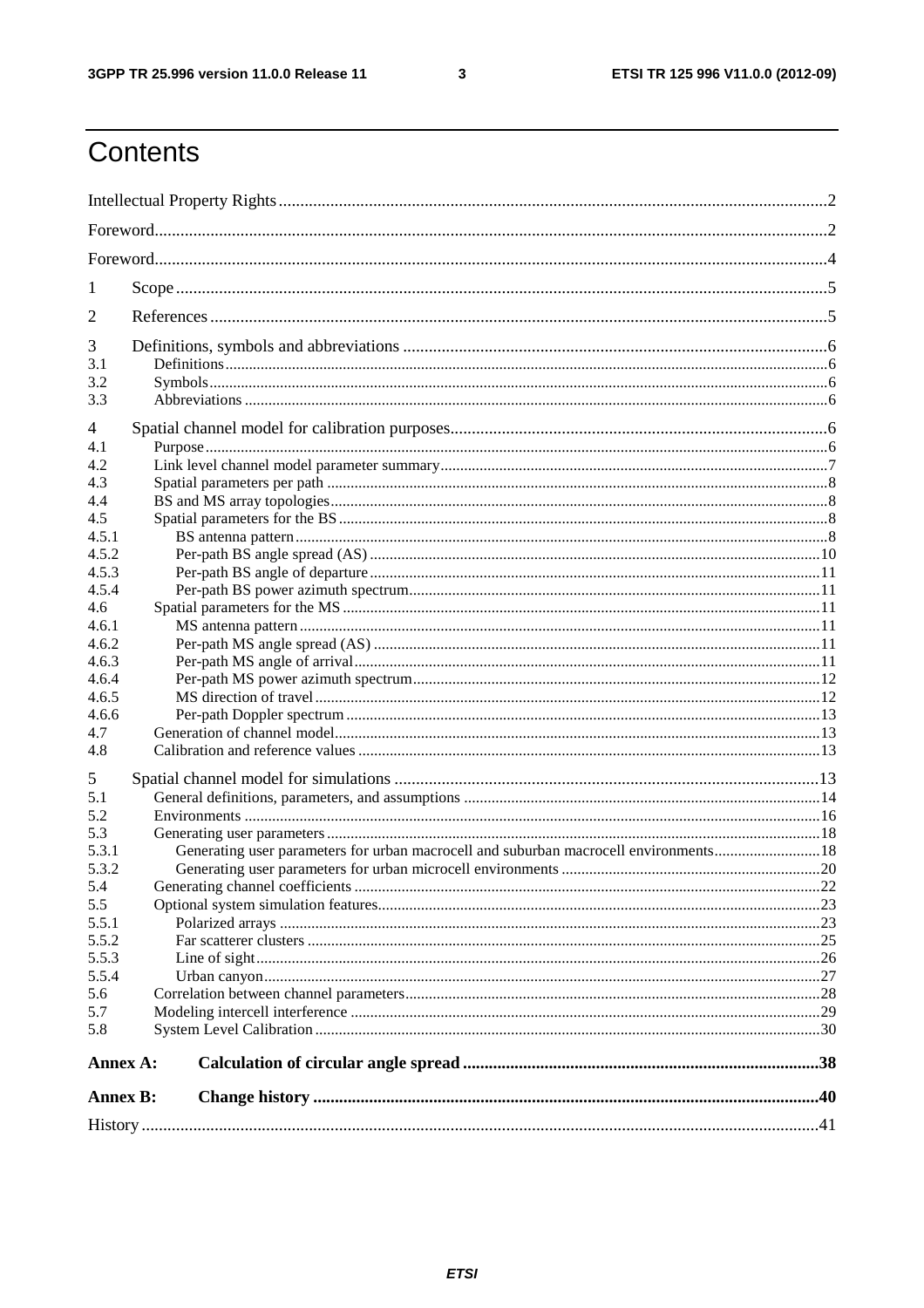# Foreword

This Technical Report has been produced by the  $3<sup>rd</sup>$  Generation Partnership Project (3GPP).

The contents of the present document are subject to continuing work within the TSG and may change following formal TSG approval. Should the TSG modify the contents of the present document, it will be re-released by the TSG with an identifying change of release date and an increase in version number as follows:

Version x.y.z

where:

- x the first digit:
	- 1 presented to TSG for information;
	- 2 presented to TSG for approval;
	- 3 or greater indicates TSG approved document under change control.
- y the second digit is incremented for all changes of substance, i.e. technical enhancements, corrections, updates, etc.
- z the third digit is incremented when editorial only changes have been incorporated in the document.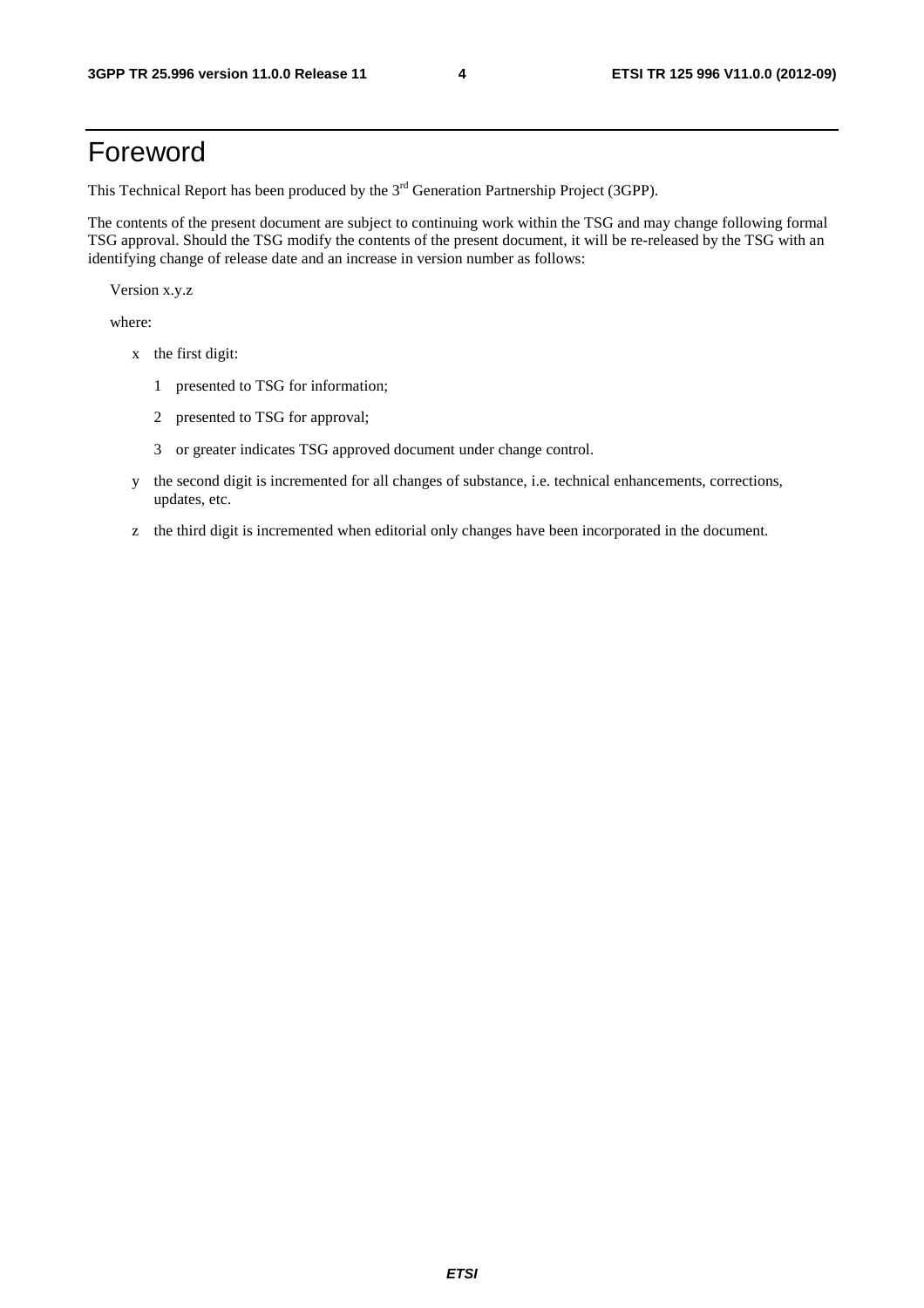# 1 Scope

The present document details the output of the combined 3GPP-3GPP2 spatial channel model (SCM) ad-hoc group (AHG).

The scope of the 3GPP-3GPP2 SCM AHG is to develop and specify parameters and methods associated with the spatial channel modelling that are common to the needs of the 3GPP and 3GPP2 organizations. The scope includes development of specifications for:

#### **System level evaluation.**

Within this category, a list of four focus areas are identified, however the emphasis of the SCM AHG work is on items a and b.

- a) Physical parameters (e.g. power delay profiles, angle spreads, dependencies between parameters)
- b) System evaluation methodology.
- c) Antenna arrangements, reference cases and definition of minimum requirements.
- d) Some framework (air interface) dependent parameters.

#### **Link level evaluation.**

The link level models are defined only for calibration purposes. It is a common view within the group that the link level simulation assumptions will not be used for evaluation and comparison of proposals.

# 2 References

The following documents contain provisions which, through reference in this text, constitute provisions of the present document.

- References are either specific (identified by date of publication, edition number, version number, etc.) or non-specific.
- For a specific reference, subsequent revisions do not apply.
- For a non-specific reference, the latest version applies. In the case of a reference to a 3GPP document (including a GSM document), a non-specific reference implicitly refers to the latest version of that document *in the same Release as the present document*.
- [1] H. M. Foster, S. F. Dehghan, R. Steele, J. J. Stefanov, H. K. Strelouhov, Role of Site Shielding in Prediction Models for Urban Radiowave Propagation (Digest No. 1994/231), IEE Colloquium on Microcellular measurements and their prediction, 1994 pp. 2/1-2/6 .
- [2] L. Greenstein, V. Erceg, Y. S. Yeh, M. V. Clark, "A New Path-Gain/Delay-Spread Propagation Model for Digital Cellular Channels," IEEE Transactions on Vehicular Technology, VOL. 46, NO.2, May 1997, pp.477-485.
- [3] L. M. Correia, Wireless Flexible Personalized Communications, COST 259: European Cooperation in Mobile Radio Research, Chichester: John Wiley & Sons, 2001. Sec. 3.2 (M. Steinbauer and A. F. Molisch, "Directional channel models").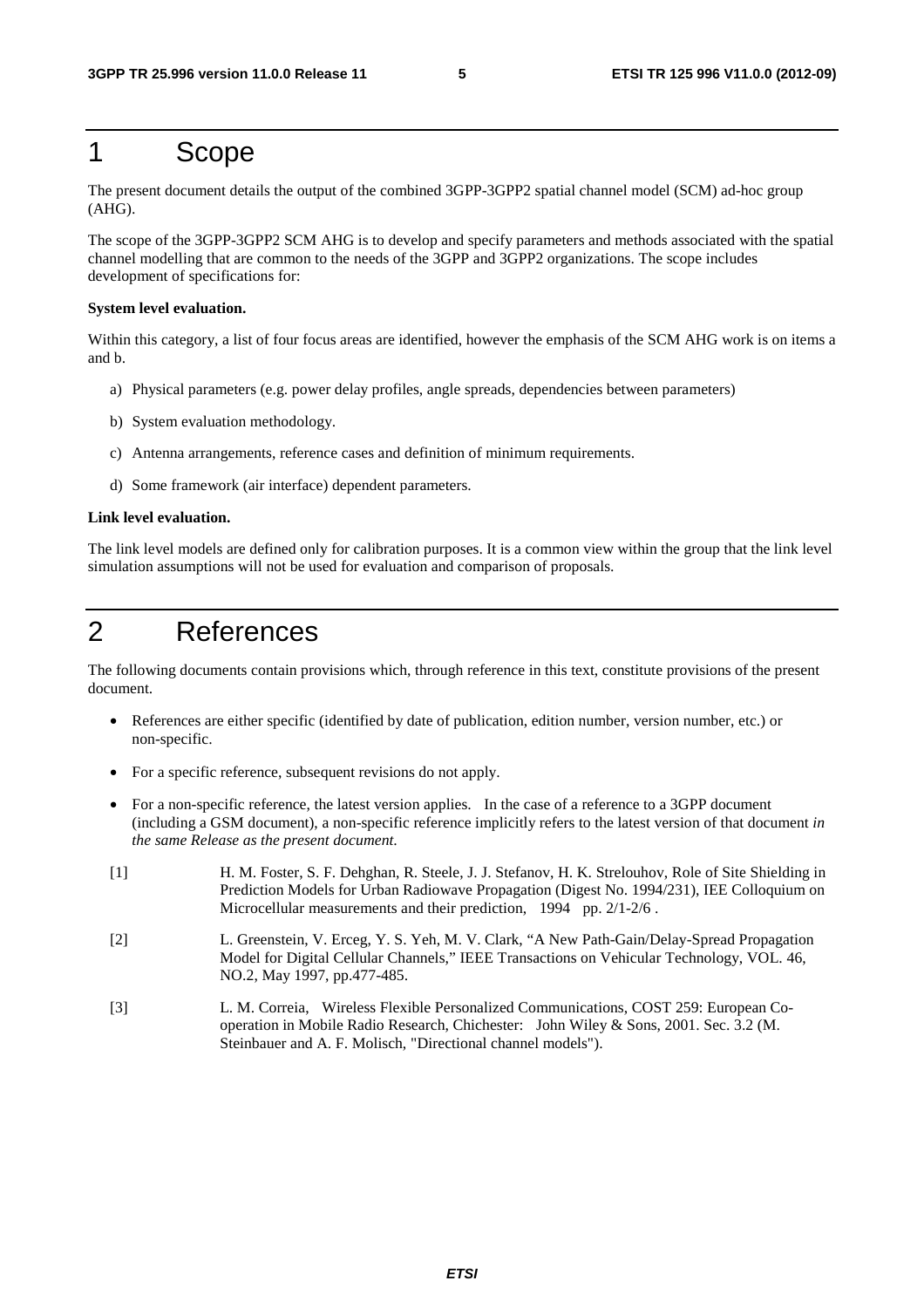# 3 Definitions, symbols and abbreviations

#### 3.1 Definitions

For the purposes of the present document, the following terms and definitions apply.

**Path**: Ray

**Path Component**: Sub-ray

#### 3.2 Symbols

For the purposes of the present document, the following symbols apply:

| $\sigma_{AS}$ | Angle Spread or Azimuth Spread (Note: unless otherwise stated, the calculation of angle spread<br>will be based on the circular method presented in appendix A) |
|---------------|-----------------------------------------------------------------------------------------------------------------------------------------------------------------|
| $\sigma_{DS}$ | delay spread                                                                                                                                                    |
| $\sigma_{SF}$ | lognormal shadow fading random variable                                                                                                                         |
| $\sigma_{SH}$ | log normal shadow fading constant                                                                                                                               |
| $\eta(a,b)$   | represents a random normal (Gaussian) distribution with mean $a$ and variance $b$ .                                                                             |

## 3.3 Abbreviations

For the purposes of the present document, the following abbreviations apply:

| AHG<br>AoA<br>AoD                                                 | Ad Hoc Group<br>Angle of Arrival<br>Angle of Departure                                                                                                                                  |
|-------------------------------------------------------------------|-----------------------------------------------------------------------------------------------------------------------------------------------------------------------------------------|
| AS                                                                | Angle Spread = Azimuth Spread = $\sigma$ <sup>AS</sup> (Note: unless otherwise stated, the calculation of angle<br>spread will be based on the circular method presented in appendix A) |
| <b>BS</b>                                                         | Base Station = $Node-B = BTS$                                                                                                                                                           |
| DoT                                                               | Direction of Travel                                                                                                                                                                     |
| DS.<br><b>MS</b><br><b>PAS</b><br><b>PDP</b><br>PL.<br><b>SCM</b> | delay spread = $\sigma_{DS}$<br>Mobile Station = $UE = Terminal = Subscripter Unit$<br>Power Azimuth Spectrum<br>Power Delay Profile<br>Path Loss<br>Spacial Channel Model              |
| <b>SF</b>                                                         | lognormal shadow fading random variable = $\sigma_{SF}$                                                                                                                                 |
| <b>SH</b><br>UE                                                   | log normal shadow fading constant = $\sigma_{SH}$<br>User Equipment = $MS$                                                                                                              |

# 4 Spatial channel model for calibration purposes

This clause describes physical parameters for link level modelling for the purpose of calibration.

## 4.1 Purpose

Link level simulations alone will not be used for algorithm comparison because they reflect only one snapshot of the channel behaviour. Furthermore, they do not account for system attributes such as scheduling and HARQ. For these reasons, link level simulations do not allow any conclusions about the typical behaviour of the system. Only system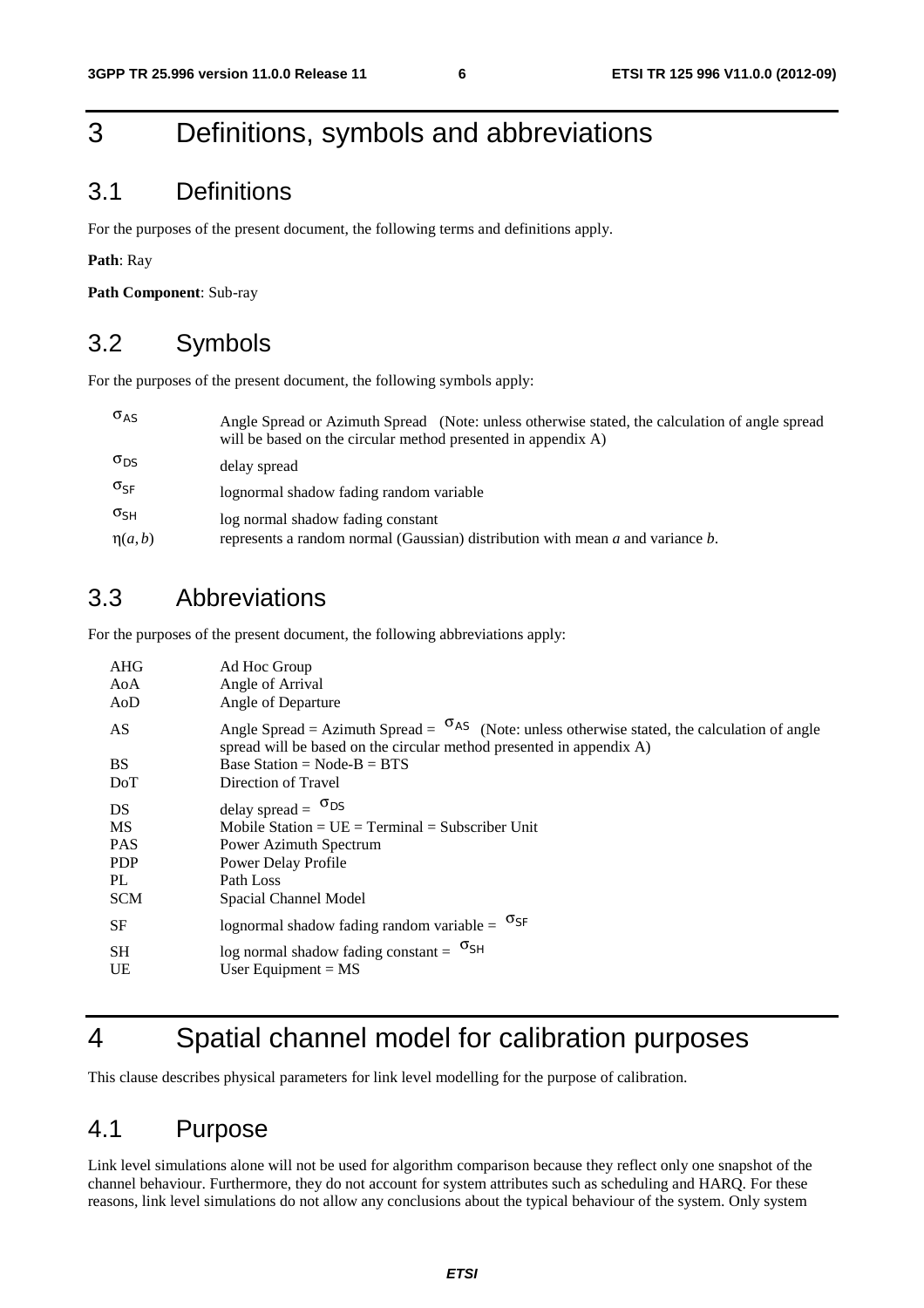level simulations can achieve that. Therefore this document targets system level simulations for the final algorithm comparison.

Link level simulations will not be used to compare performance of different algorithms. Rather, they will be used only for calibration, which is the comparison of performance results from different implementations of a given algorithm.

The description is in the context of a downlink system where the BS transmits to a MS; however the material in this

# 4.2 Link level channel model parameter summary

The table below summarizes the physical parameters to be used for link level modelling.

**Table 4.1: Summary SCM link level parameters for calibration purposes** 

| <b>Model</b>                       |                      | Case I                                                                                                                                                                                          |          |                                                                                                | Case II          |                                               | <b>Case III</b>                       |          | <b>Case IV</b> |
|------------------------------------|----------------------|-------------------------------------------------------------------------------------------------------------------------------------------------------------------------------------------------|----------|------------------------------------------------------------------------------------------------|------------------|-----------------------------------------------|---------------------------------------|----------|----------------|
| Corresponding<br>3GPP Designator*  |                      | Case B<br>Case C                                                                                                                                                                                |          |                                                                                                | Case D           |                                               | Case A                                |          |                |
| Corresponding<br>3GPP2 Designator* |                      | Model A, D, E                                                                                                                                                                                   |          | <b>Model C</b>                                                                                 |                  | <b>Model B</b>                                |                                       |          | Model F        |
|                                    | <b>PDP</b>           | Modified Pedestrian A                                                                                                                                                                           |          |                                                                                                | Vehicular A      |                                               | Pedestrian B                          |          | Single Path    |
|                                    | # of Paths           | 1)<br>4+1 (LOS on, $K = 6dB$ )<br>2)<br>4 (LOS off)                                                                                                                                             |          | 6                                                                                              |                  | 6                                             |                                       |          | 1              |
|                                    |                      | 1)<br>0.0<br>-Inf<br>2)                                                                                                                                                                         | $\Omega$ | 0,0                                                                                            | $\Omega$         | 0.0                                           | 0                                     | $\Omega$ | 0              |
| Relative Path Power (dB)           |                      | $-6.51$<br>1)<br>0.0<br>2)                                                                                                                                                                      | $\Omega$ | $-1.0$                                                                                         | 310              | $-0.9$                                        | 200                                   |          |                |
|                                    | Delay (ns)           | $-16.21$<br>1)<br>$-9.7$<br>2)                                                                                                                                                                  | 110      | $-9.0$                                                                                         | 710              | $-4.9$                                        | 800                                   |          |                |
|                                    |                      | $-25.71$<br>1)<br>2)<br>$-19.2$                                                                                                                                                                 | 190      | $-10.0$                                                                                        | 1090             | $-8.0$                                        | 1200                                  |          |                |
|                                    |                      | $-29.31$<br>1)<br>$-22.8$<br>2)                                                                                                                                                                 | 410      | $-15.0$                                                                                        | 1730             | $-7.8$                                        | 2300                                  |          |                |
|                                    |                      |                                                                                                                                                                                                 |          | $-20.0$                                                                                        | 2510             | $-23.9$                                       | 3700                                  |          |                |
| Speed (km/h)                       |                      | $\overline{3}$<br>1)<br>2) 30, 120                                                                                                                                                              |          |                                                                                                | 3, 30, 120       |                                               | 3, 30, 120                            |          | $\overline{3}$ |
|                                    | Topology             | Reference 0.5X                                                                                                                                                                                  |          |                                                                                                | Reference 0.5X   |                                               | Reference 0.5X                        |          | N/A            |
| <b>UE/Mobile Station</b>           | <b>PAS</b>           | 1) LOS on: Fixed AoA for<br>LOS component, remaining<br>power has 360 degree<br>uniform PAS.<br>2) LOS off: PAS with a<br>Laplacian distribution, RMS<br>angle spread of 35 degrees<br>per path |          | RMS angle<br>spread of 35<br>with a Laplacian<br>distribution<br>Or 360 degree<br>uniform PAS. | degrees per path | path with a<br>Laplacian<br>distribution      | RMS angle spread<br>of 35 degrees per |          | N/A            |
|                                    | DoT<br>(degrees)     | $\mathbf 0$                                                                                                                                                                                     |          |                                                                                                | 22.5             | $-22.5$                                       |                                       |          | N/A            |
|                                    | AoA<br>(degrees)     | 22.5 (LOS component)<br>67.5 (all other paths)                                                                                                                                                  |          | 67.5 (all paths)                                                                               |                  | 22.5 (odd<br>$-67.5$ (even<br>numbered paths) | numbered paths),                      |          | N/A            |
|                                    | Topology             | Reference: ULA with<br>N/A<br>$0.5\lambda$ -spacing<br>4 $\lambda$ -spacing<br>10 <sub>λ</sub> -spacing<br>or<br>or                                                                             |          |                                                                                                |                  |                                               |                                       |          |                |
| Node B/ Base<br>Station            | <b>PAS</b>           | Laplacian distribution with RMS angle spread of<br>2 degrees<br>5 degrees,<br>or<br>per path depending on AoA/AoD                                                                               |          |                                                                                                |                  |                                               | N/A                                   |          |                |
|                                    | AoD/AoA<br>(degrees) | 50° for 2° RMS angle spread per path<br>20° for 5° RMS angle spread per path                                                                                                                    |          |                                                                                                |                  |                                               |                                       | N/A      |                |
| NOTE:                              | groups.              | *Designators correspond to channel models previously proposed in 3GPP and 3GPP2 ad-hoc                                                                                                          |          |                                                                                                |                  |                                               |                                       |          |                |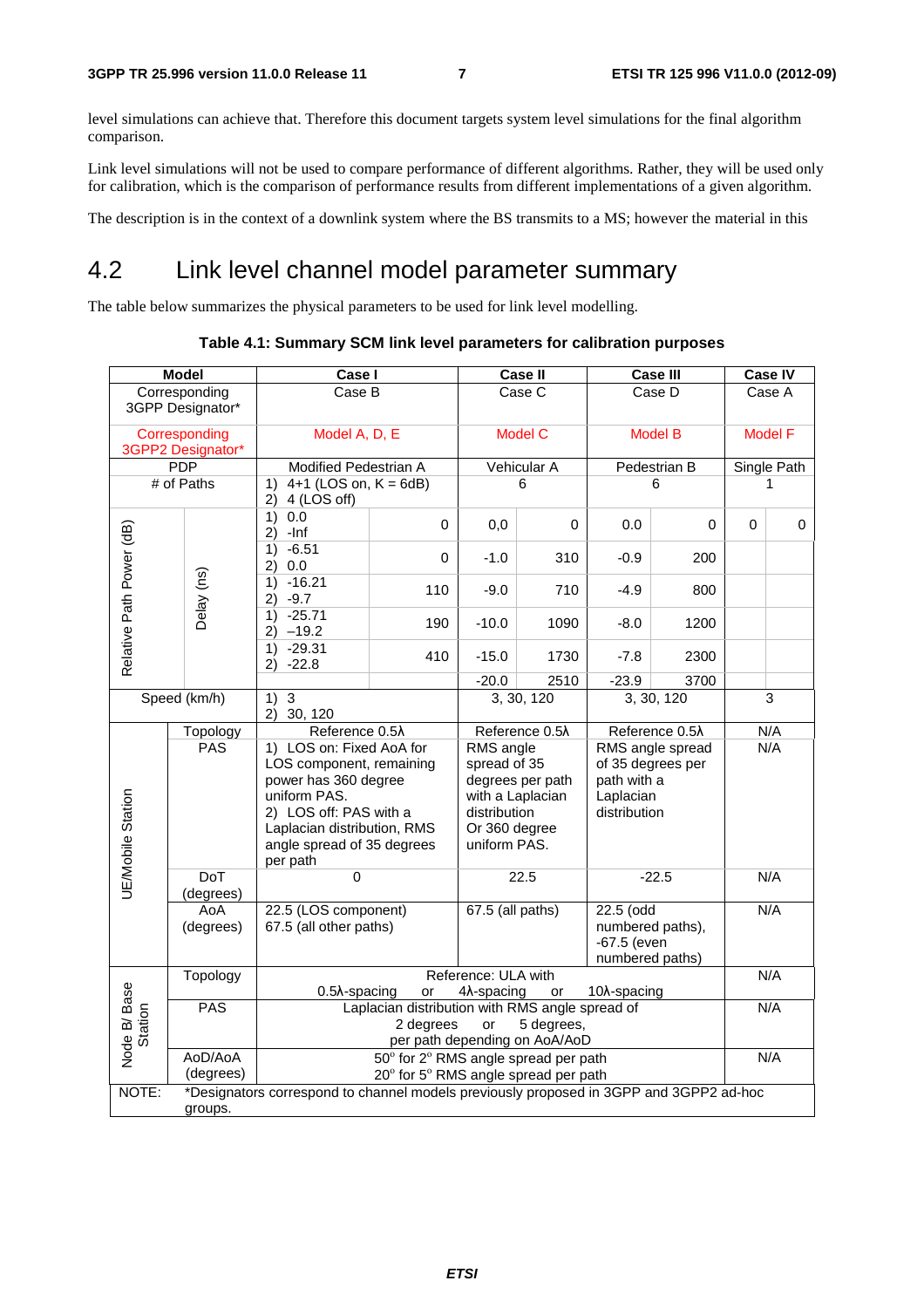## 4.3 Spatial parameters per path

Each resolvable path is characterized by its own spatial channel parameters (angle spread, angle of arrival, power azimuth spectrum). All paths are assumed independent. These assumptions apply to both the BS and the MS specific spatial parameters. The above assumptions are in effect only for the Link Level channel model.

## 4.4 BS and MS array topologies

The spatial channel model should allow any type of antenna configuration to be selected, although details of a given configuration must be shared to allow others to reproduce the model and verify the results.

Calibrating simulators at the link level requires a common set of assumptions including a specific set of antenna topologies to define a baseline case. At the MS, the reference element spacing is 0.5λ, where  $\lambda$  is the wavelength of the carrier frequency. At the BS, three values for reference element spacing are defined: 0.5λ, 4λ, and 10λ.

#### 4.5 Spatial parameters for the BS

#### 4.5.1 BS antenna pattern

The 3-sector antenna pattern used for each sector, Reverse Link and Forward Link, is plotted in Figure 4.1 and is specified by

$$
A(\theta) = -\min\left[12\left(\frac{\theta}{\theta_{3dB}}\right)^2, A_m\right] \text{ where } -180 \le \theta \le 180
$$

θ is defined as the angle between the direction of interest and the boresight of the antenna, θ3*dB* is the 3dB

beamwidth in degrees, and A<sub>m</sub> is the maximum attenuation. For a 3 sector scenario  $\theta_{3}$  is 70 degrees,

 $A_m$  = 20dB, and the antenna boresight pointing direction is given by Figure 4.2. For a 6 sector scenario  $\theta_{3dB}$  is 35°,

*A<sub>m</sub>* = 23dB, which results in the pattern shown in Figure 4.3, and the boresight pointing direction defined by Figure 4.4. The boresight is defined to be the direction to which the antenna shows the maximum gain. The gain for the 3-sector 70 degree antenna is 14dBi. By reducing the beamwidth by half to 35 degrees, the corresponding gain will be 3dB higher resulting in 17dBi. The antenna pattern shown is targeted for diversity-oriented implementations (i.e. large interelement spacings). For beamforming applications that require small spacings, alternative antenna designs may have to be considered leading to a different antenna pattern.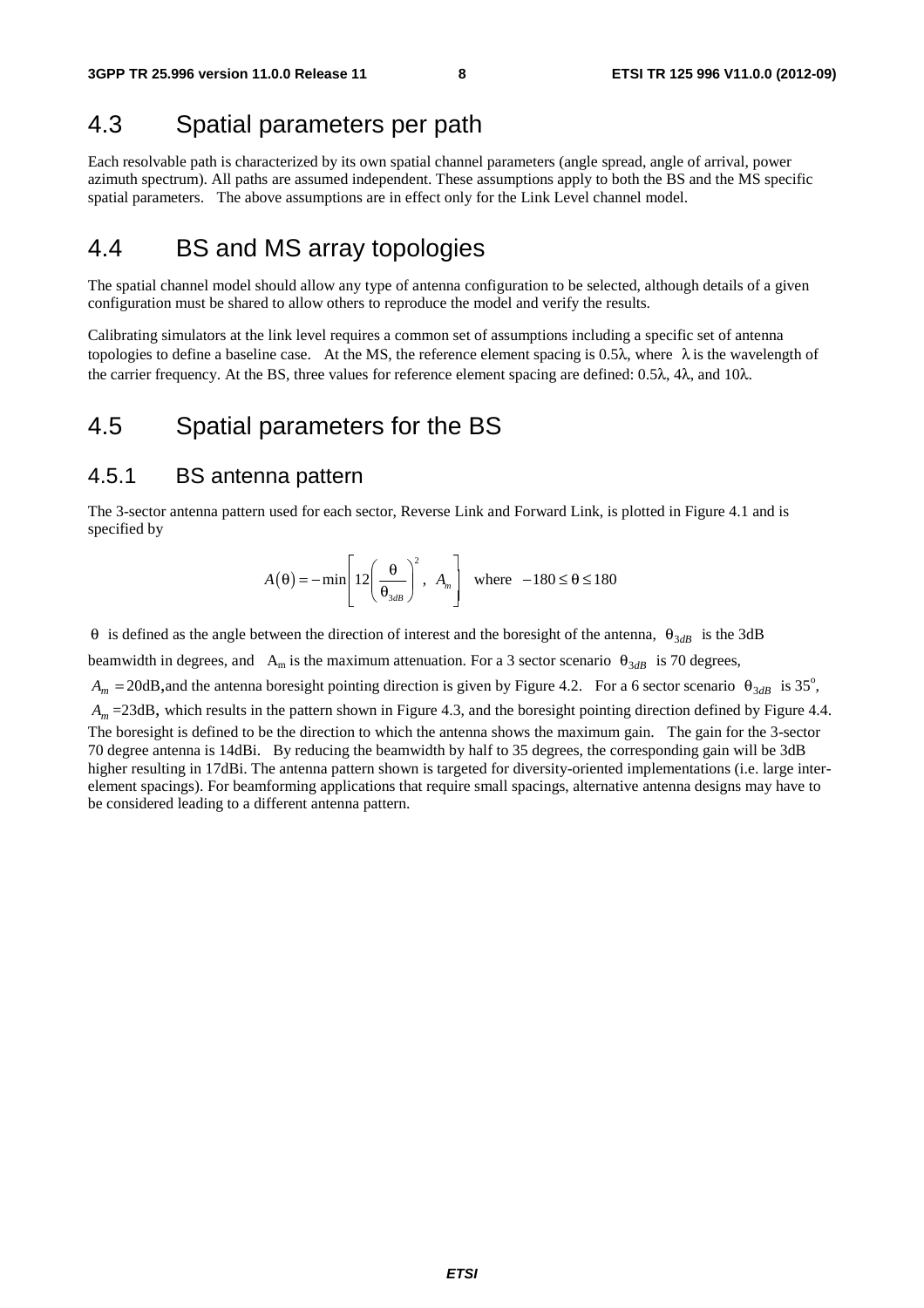

**Figure 4.1: Antenna pattern for 3-sector cells** 



**Figure 4.2: Boresight pointing direction for 3-sector cells**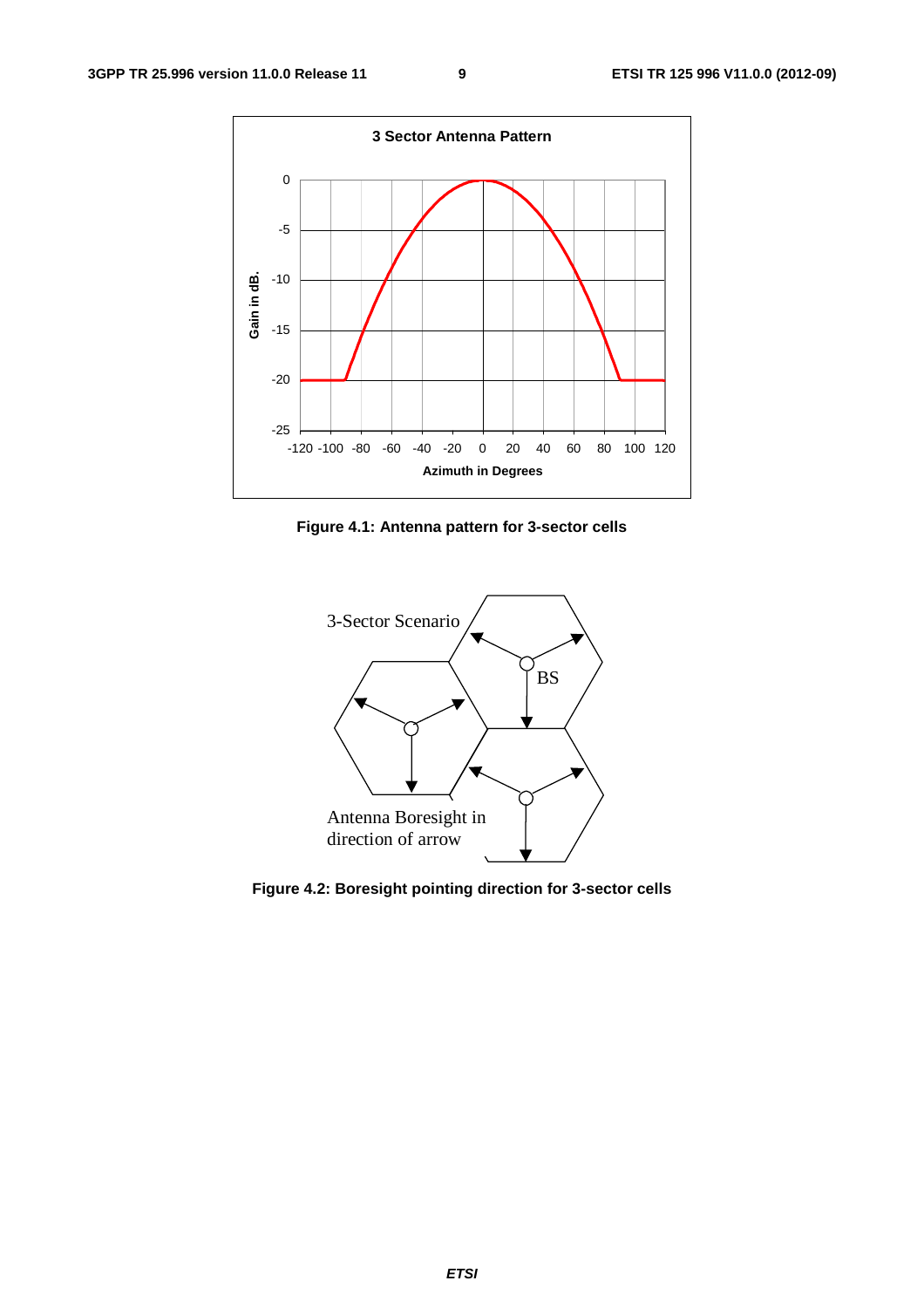

**Figure 4.3: Antenna pattern for 6-sector cells** 



**Figure 4.4: Boresight pointing direction for 6-sector cells** 

#### 4.5.2 Per-path BS angle spread (AS)

The base station per-path angle spread is defined as the root mean square (RMS) of angles with which an arriving path's power is received by the base station array. The individual path powers are defined in the temporal channel model described in Table 4.1. Two values of BS angle spread (each associated with a corresponding mean angle of departure, AoD) are considered:

- AS: 2 degrees at AoD 50 degrees
- AS: 5 degrees at AoD 20 degrees

It should be noted that attention should be paid when comparing the link level performance between the two angle spread values since the BS antenna gain for the two corresponding AoDs will be different. The BS antenna gain is applied to the path powers specified in Table 4.1.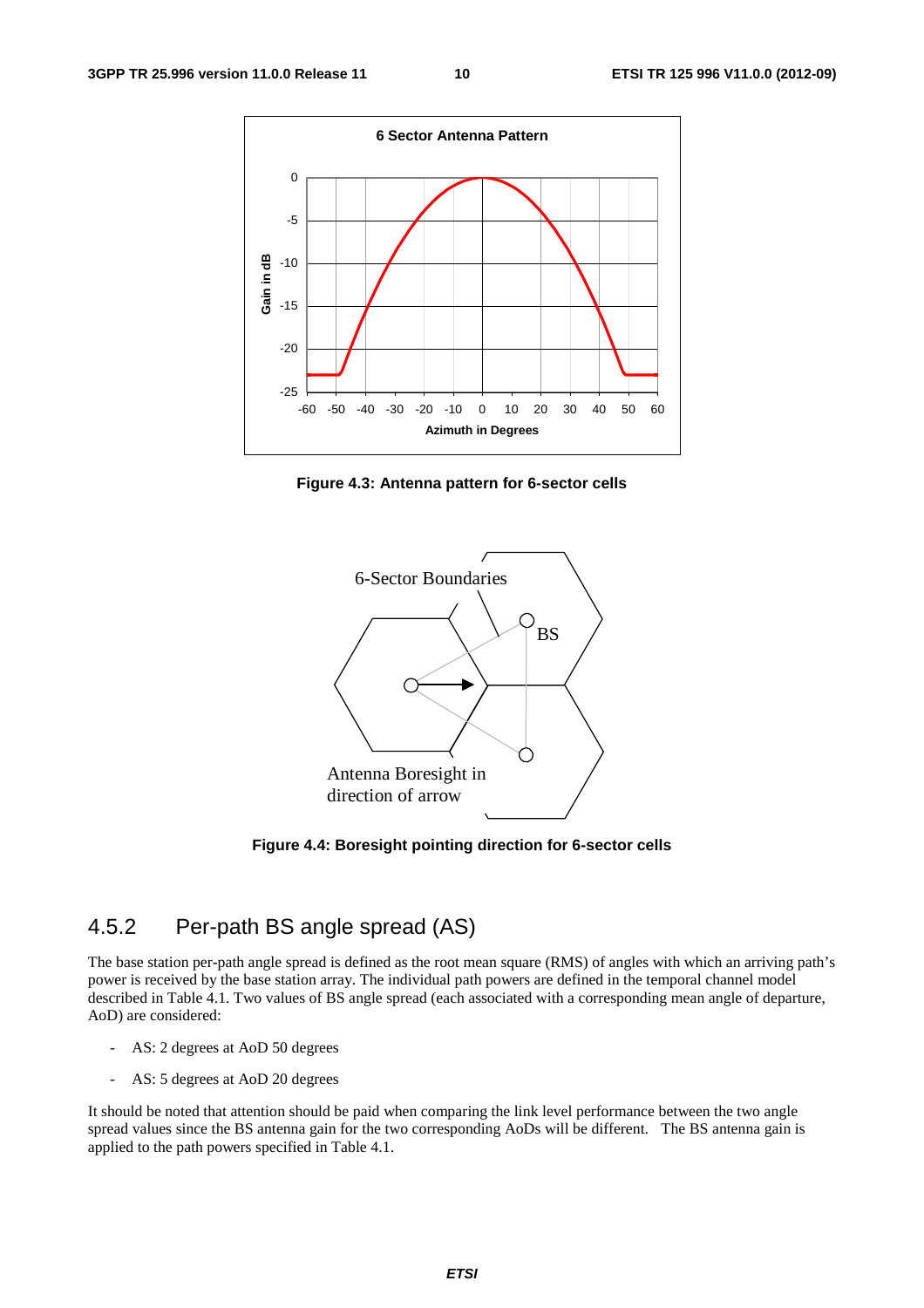#### 4.5.3 Per-path BS angle of departure

The Angle of Departure (AoD) is defined to be the mean angle with which an arriving or departing path's power is received or transmitted by the BS array with respect to the boresite. The two values considered are:

- AoD: 50 degrees (associated with the RMS Angle Spread of 2 degrees)
- AoD: 20 degrees (associated with the RMS Angle Spread of 5 degrees)

#### 4.5.4 Per-path BS power azimuth spectrum

The Power Azimuth Spectrum (PAS) of a path arriving at the base station is assumed to have a Laplacian distribution. For an AoD  $\overline{\theta}$  and RMS angle-spread σ, the BS per path PAS value at an angle θ is given by:

$$
P(\theta, \sigma, \overline{\theta}) = N_o \exp\left[\frac{-\sqrt{2}|\theta - \overline{\theta}|}{\sigma}\right] G(\theta)
$$

where both angles  $\overline{\theta}$  and  $\theta$  are given with respect to the boresight of the antenna elements. It is assumed that all antenna elements' orientations are aligned. Also, *P* is the average received power and *G* is the numeric base station antenna gain described in Clause 4.5.1 by

$$
G(\theta) = 10^{0.1A(\theta)}
$$

Finally,  $N_0$  is the normalization constant:

$$
N_o^{-1} = \int_{-\pi + \overline{\theta}}^{\pi + \overline{\theta}} \exp\left[\frac{-\sqrt{2}|\theta - \overline{\theta}|}{\sigma}\right] G(\theta) d\theta
$$

In the above equation, θ represents path components (sub-rays) of the path power arriving at an AoD  $\theta$ .

#### 4.6 Spatial parameters for the MS

#### 4.6.1 MS antenna pattern

For each and every antenna element at the MS, the antenna pattern will be assumed omni directional with an antenna gain of -1 dBi.

#### 4.6.2 Per-path MS angle spread (AS)

The MS per-path AS is defined as the root mean square (RMS) of angles of an incident path's power at the MS array. Two values of the path's angle spread are considered:

- AS: 104 degrees (results from a uniform over 360 degree PAS),
- AS: 35 degrees for a Laplacian PAS with a certain path specific Angle of Arrival (AoA).

#### 4.6.3 Per-path MS angle of arrival

The per-path Angle of Arrival (AoA) is defined as the mean of angles of an incident path's power at the UE/Mobile Station array with respect to the broadside as shown Figure 4.5.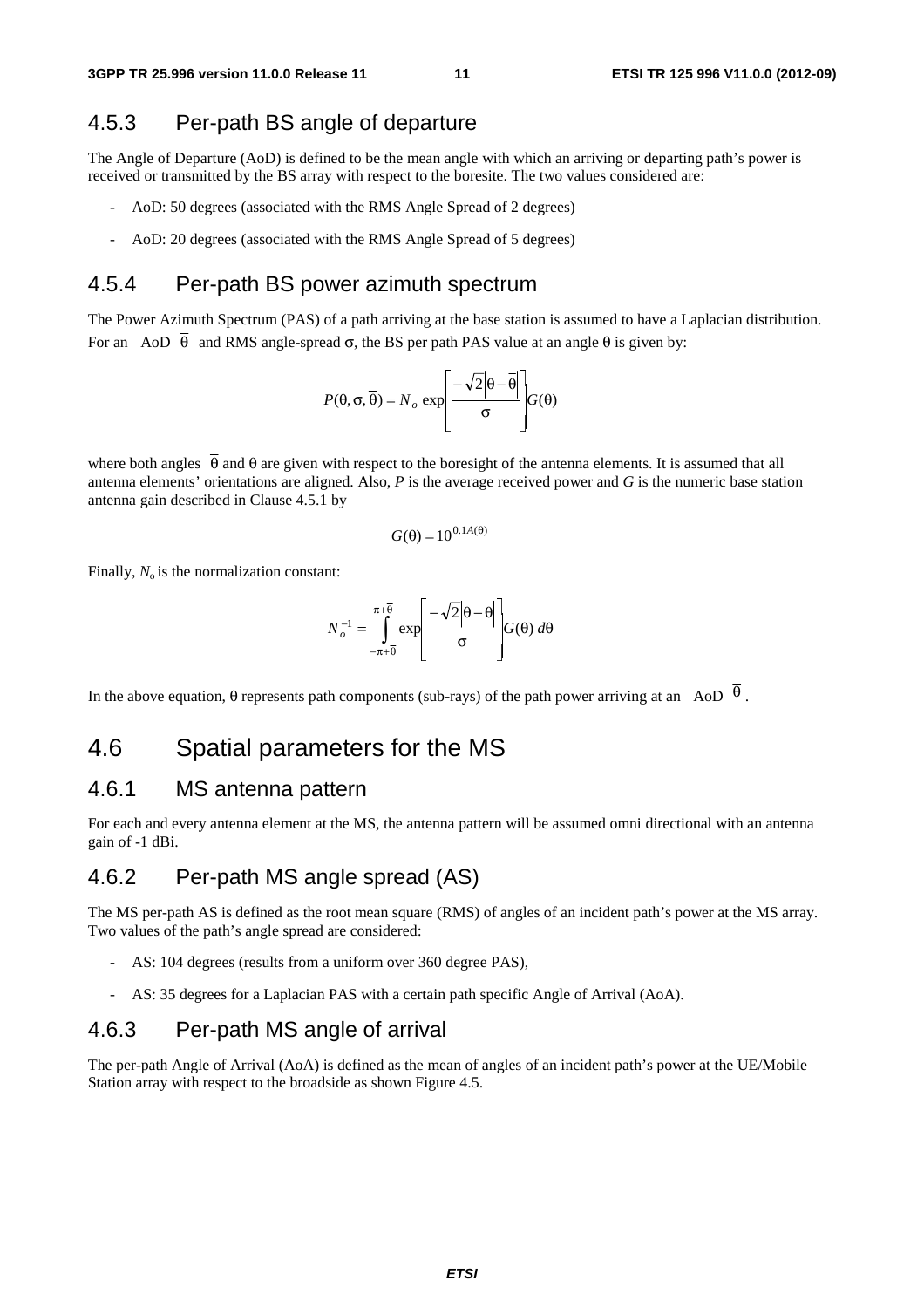

**Figure 4.5: Angle of arrival orientation at the MS.** 

Three different per-path AoA values at the MS are suggested for the cases of a non-uniform PAS, see Table 4.1 for details:

- AoA: -67.5 degrees (associated with an RMS Angle Spread of 35 degrees)
- AoA: +67.5 degrees (associated with an RMS Angle Spread of 35 degrees)
- AoA: +22.5 degrees (associated with an RMS Angle Spread of 35 degrees or with an LOS component)

#### 4.6.4 Per-path MS power azimuth spectrum

The Laplacian distribution and the Uniform distribution are used to model the per-path Power Azimuth Spectrum (PAS) at the MS.

The Power Azimuth Spectrum (PAS) of a path arriving at the MS is modeled as either a Laplacian distribution or a uniform over 360 degree distribution. Since an omni directional MS antenna gain is assumed, the received per-path PAS will remain either Laplacian or uniform. For an incoming AOA  $\overline{\theta}$  and RMS angle-spread  $\sigma$ , the MS per-path Laplacian PAS value at an angle  $\theta$  is given by:

$$
P(\theta, \sigma, \overline{\theta}) = N_o \exp \left[ \frac{-\sqrt{2} |\theta - \overline{\theta}|}{\sigma} \right],
$$

where both angles  $\overline{\theta}$  and  $\theta$  are given with respect to the boresight of the antenna elements. It is assumed that all antenna elements' orientations are aligned. Also, P is the average received power and  $N_0$  is the normalization constant:

$$
N_o^{-1} = \int_{-\pi+\overline{\theta}}^{\pi+\overline{\theta}} \exp\left[\frac{-\sqrt{2}|\theta-\overline{\theta}|}{\sigma}\right] d\theta.
$$

In the above equation,  $\theta$  represents path components (sub-rays) of the path power arriving at an incoming AoA  $\overline{\theta}$ . The distribution of these path components is TBD.

#### 4.6.5 MS direction of travel

The mobile station direction of travel is defined with respect to the broadside of the mobile antenna array as shown in Figure 4.6.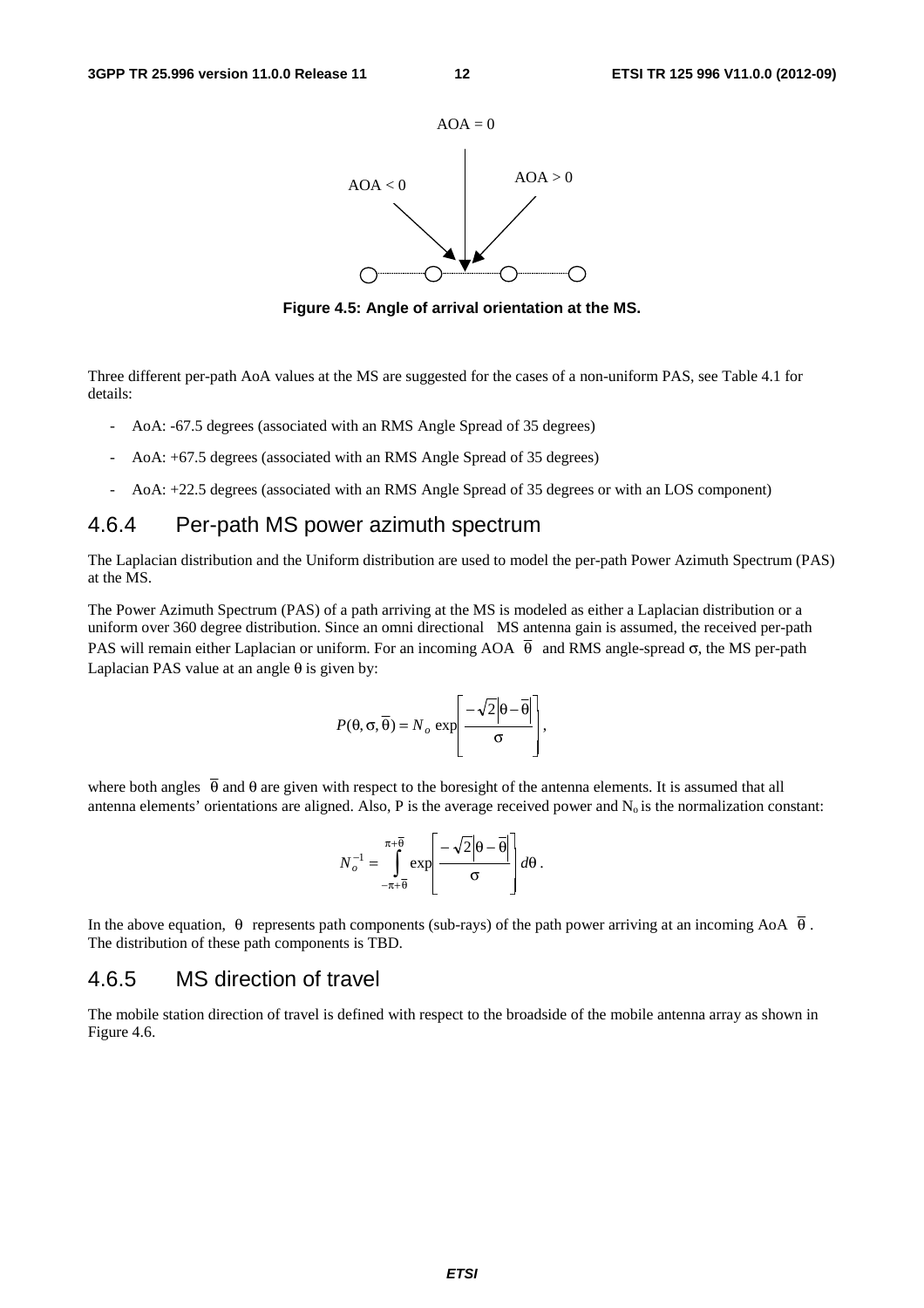

**Figure 4.6. Direction of travel for MS** 

#### 4.6.6 Per-path Doppler spectrum

The per-path Doppler spectrum is defined as a function of the direction of travel and the per-path PAS and AoA at the MS. This should correspond to the per-path fading behavior for either the correlation-based or ray-based method.

## 4.7 Generation of channel model

The proponent can determine the model implementation. Examples of implementations include correlation or ray-based techniques.

## 4.8 Calibration and reference values

For the purpose of link level simulations, reference values of the average correlation are given below in Table 4.2. The reference values are provided for the calibration of the simulation software and to assist in the resolution of possible errors in the simulation methods implemented. Specifically, the average complex correlation and magnitude of the complex correlation is reported between BS antennas and between MS antennas. The spatial parameter values used are those defined already throughout Clause 4.

|    | Antenna<br><b>Spacing</b> | AS (degrees)   | AOA (degrees) | <b>Correlation</b><br>(magnitude) | <b>Complex</b><br><b>Correlation</b> |
|----|---------------------------|----------------|---------------|-----------------------------------|--------------------------------------|
| BS | $0.5\lambda$              | 5              | 20            | 0.9688                            | 0.4743+0.8448i                       |
|    | $0.5\lambda$              | 2              | 50            | 0.9975                            | $-0.7367 + 0.6725i$                  |
|    | $4\lambda$                | 5              | 20            | 0.3224                            | $-0.2144 + 0.2408$ i                 |
|    | $4\lambda$                | $\overline{2}$ | 50            | 0.8624                            | 0.8025+0.3158i                       |
|    | 10 $\lambda$              | 5              | 20            | 0.0704                            | $-0.0617 + i0.034$                   |
|    | 10 $\lambda$              | 2              | 50            | 0.5018                            | $-0.2762 - i0.4190$                  |
| ΜS | $\lambda/2$               | 104            | 0             | 0.3042                            | $-0.3042$                            |
|    | $\lambda$ /2              | 35             | $-67.5$       | 0.7744                            | $-0.6948 - i0.342$                   |
|    | $\lambda/2$               | 35             | 22.5          | 0.4399                            | $0.0861 + 0.431i$                    |
|    | $\lambda$ /2              | 35             | 67.5          | 0.7744                            | $-0.6948 + 0.342$                    |

| Table 4.2: Reference correlation values |  |
|-----------------------------------------|--|
|-----------------------------------------|--|

# 5 Spatial channel model for simulations

The spatial channel model for use in the system-level simulations is described in this clause. As in the link level simulations, the description is in the context of a downlink system where the BS transmits to a MS; however the material in this clause (with the exception of Clause 5.7 on Ioc modelling) can be applied to the uplink as well.

As opposed to link simulations which simply consider a single BS transmitting to a single MS, the system simulations typically consist of multiple cells/sectors, BSs, and MSs. Performance metrics such as throughput and delay are collected over *D* drops, where a "drop" is defined as a simulation run for a given number of cells/sectors, BSs, and MSs, over a specified number of frames. During a drop, the channel undergoes fast fading according to the motion of the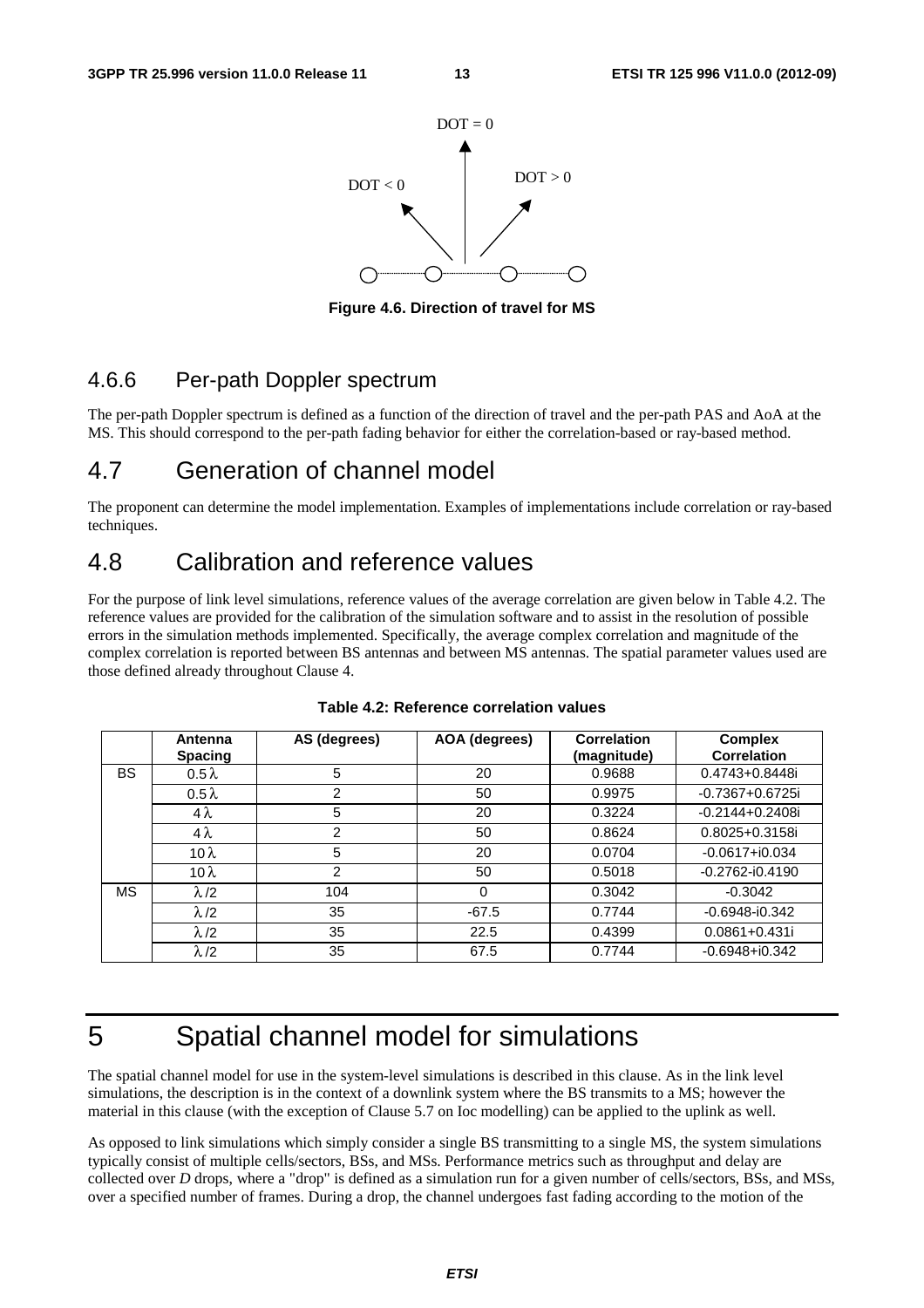MSs. Channel state information is fed back from the MSs to the BSs, and the BSs use schedulers to determine which user(s) to transmit to. Typically, over a series of *D* drops, the cell layout and locations of the BSs are fixed, but the locations of the MSs are randomly varied at the beginning of each drop. To simplify the simulation, only a subset of BSs will actually be simulated while the remaining BSs are assumed to transmit with full power. The goal of this clause is to define the methodology and parameters for generating the spatial and temporal channel coefficients between a given base and mobile for use in system level simulations. For an *S* element BS array and a *U* element MS array, the channel coefficients for one of *N* multipath components (note that these components are not necessarily time resolvable, meaning that the time difference between successive paths may be less than a chip period) are given by an *S* -by- *U* matrix of complex amplitudes. We denote the channel matrix for the *n*th multipath component ( $n = 1,...,N$ ) as  $\mathbf{H}_n(t)$ . It is a function of time *t* because the complex amplitudes are undergoing fast fading governed by the movement of the MS. The overall procedure for generating the channel matrices consists of three basic steps:

- 1 Specify an environment, either suburban macro, urban macro, or urban micro (Clause 5.2).
- 2 Obtain the parameters to be used in simulations, associated with that environment (Clause 5.3).
- 3 Generate the channel coefficients based on the parameters (Clause 5.4).

Clauses 5.2, 5.3, and 5.4 give the details for the general procedure. Figure 5.1 below provides a roadmap for generating the channel coefficients. Clause 5.5 specifies optional cases that modify the general procedure. Clause 5.6 describes the procedure for generating correlated log normal user parameters used in Clause 5.3. Clause 5.7 describes the method for accounting for intercell interference. Clause 5.8 presents calibration results.



**Figure 5.1: Channel model overview for simulations** 

#### 5.1 General definitions, parameters, and assumptions

The received signal at the MS consists of *N* time-delayed multipath replicas of the transmitted signal. These *N* paths are defined by powers and delays and are chosen randomly according to the channel generation procedure. Each path consists of *M* subpaths.

Figure 5.2 shows the angular parameters used in the model. The following definitions are used: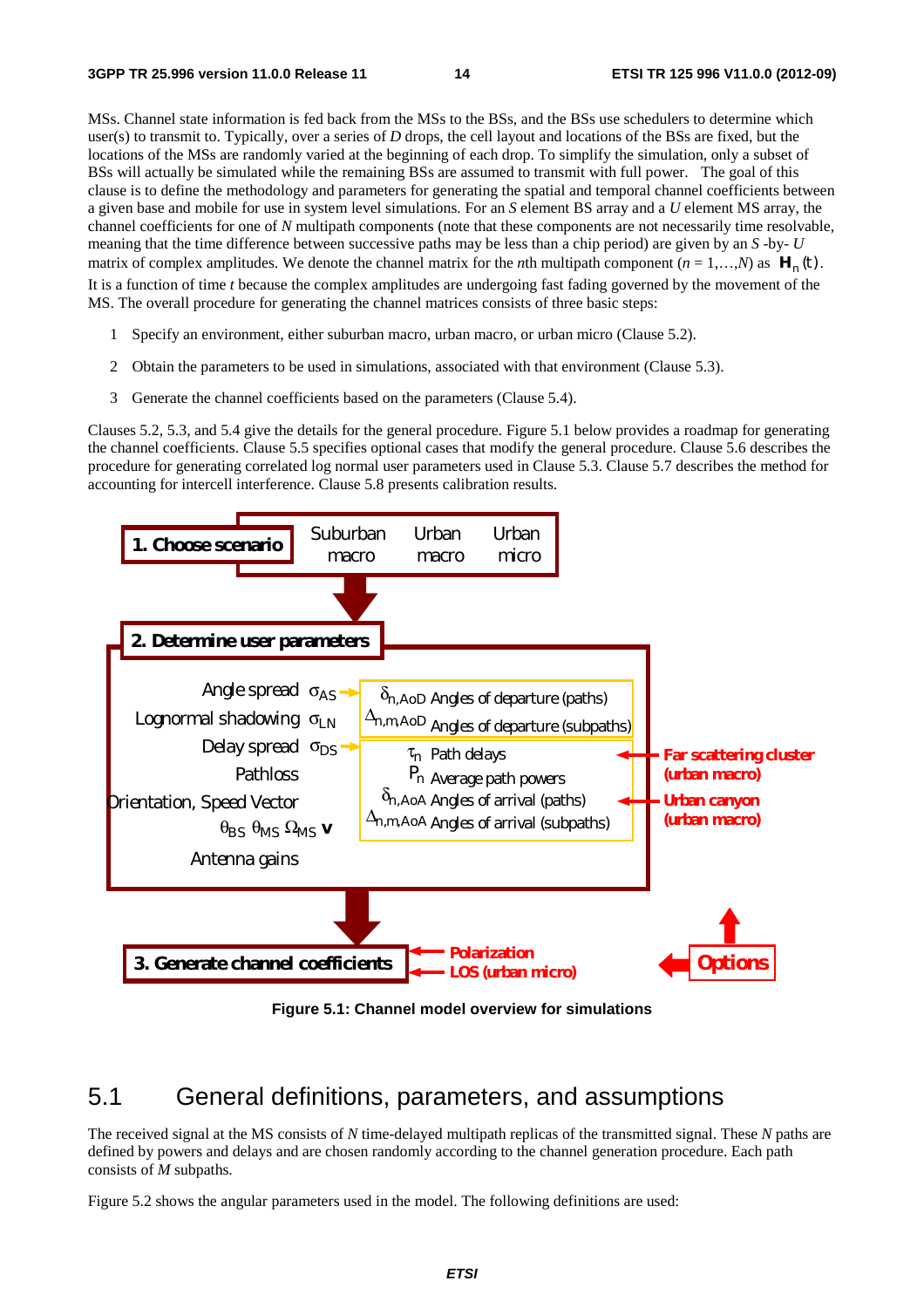#### **3GPP TR 25.996 version 11.0.0 Release 11 15 ETSI TR 125 996 V11.0.0 (2012-09)**

| $\Omega_{BS}$      | BS antenna array orientation, defined as the difference between the broadside of the BS array and<br>the absolute North (N) reference direction. |
|--------------------|--------------------------------------------------------------------------------------------------------------------------------------------------|
| $\theta_{BS}$      | LOS AoD direction between the BS and MS, with respect to the broadside of the BS array.                                                          |
| $\delta_{n,AoD}$   | AoD for the nth (n = 1  N) path with respect to the LOS AoD $\theta_0$                                                                           |
| $\Delta_{n,m,AoD}$ | Offset for the mth (m = 1  M) subpath of the nth path with respect to $\delta_{n, A \circ p}$ .                                                  |
| $\theta_{n,m,AoD}$ | Absolute AoD for the mth $(m = 1  M)$ subpath of the nth path at the BS with respect to the BS<br>broadside.                                     |
| $\Omega_{MS}$      | MS antenna array orientation, defined as the difference between the broadside of the MS array<br>and the absolute North reference direction.     |
| $\theta_{MS}$      | Angle between the BS-MS LOS and the MS broadside.                                                                                                |
| $\delta_{n,AoA}$   | $\Theta_{0,MS}$<br>AoA for the nth $(n = 1  N)$ path with respect to the LOS AoA                                                                 |
| $\Delta_{n,m,AoA}$ | Offset for the mth (m = 1  M) subpath of the nth path with respect to $\delta_{n, A_0}$ .                                                        |
| $\theta_{n,m,AoA}$ | Absolute AoA for the mth ( $m = 1M$ ) subpath of the nth path at the MS with respect to the BS<br>broadside.                                     |
| $\mathbf{V}$       | MS velocity vector.                                                                                                                              |
| $\theta_v$         | Angle of the velocity vector with respect to the MS broadside: $\theta_v = arg(v)$ .                                                             |

The angles shown in Figure 5.2 that are measured in a clockwise direction are assumed to be negative in value.



**Figure 5.2: BS and MS angle parameters** 

For system level simulation purposes, the fast fading per-path will be evolved in time, although bulk parameters including angle spread, delay spread, log normal shadowing, and MS location will remain fixed during the its evaluation during a drop.

The following are general assumptions made for all simulations, independent of environment:

- a) Uplink-Downlink Reciprocity: The AoD/AoA values are identical between the uplink and downlink.
- b) For FDD systems, random subpath phases between UL, DL are uncorrelated. (For TDD systems, the phases will be fully correlated.)
- c) Shadowing among different mobiles is uncorrelated. In practice, this assumption would not hold if mobiles are very close to each other, but we make this assumption just to simplify the model.
- d) The spatial channel model should allow any type of antenna configuration (e.g. whose size is smaller than the shadowing coherence distance) to be selected, although details of a given configuration must be shared to allow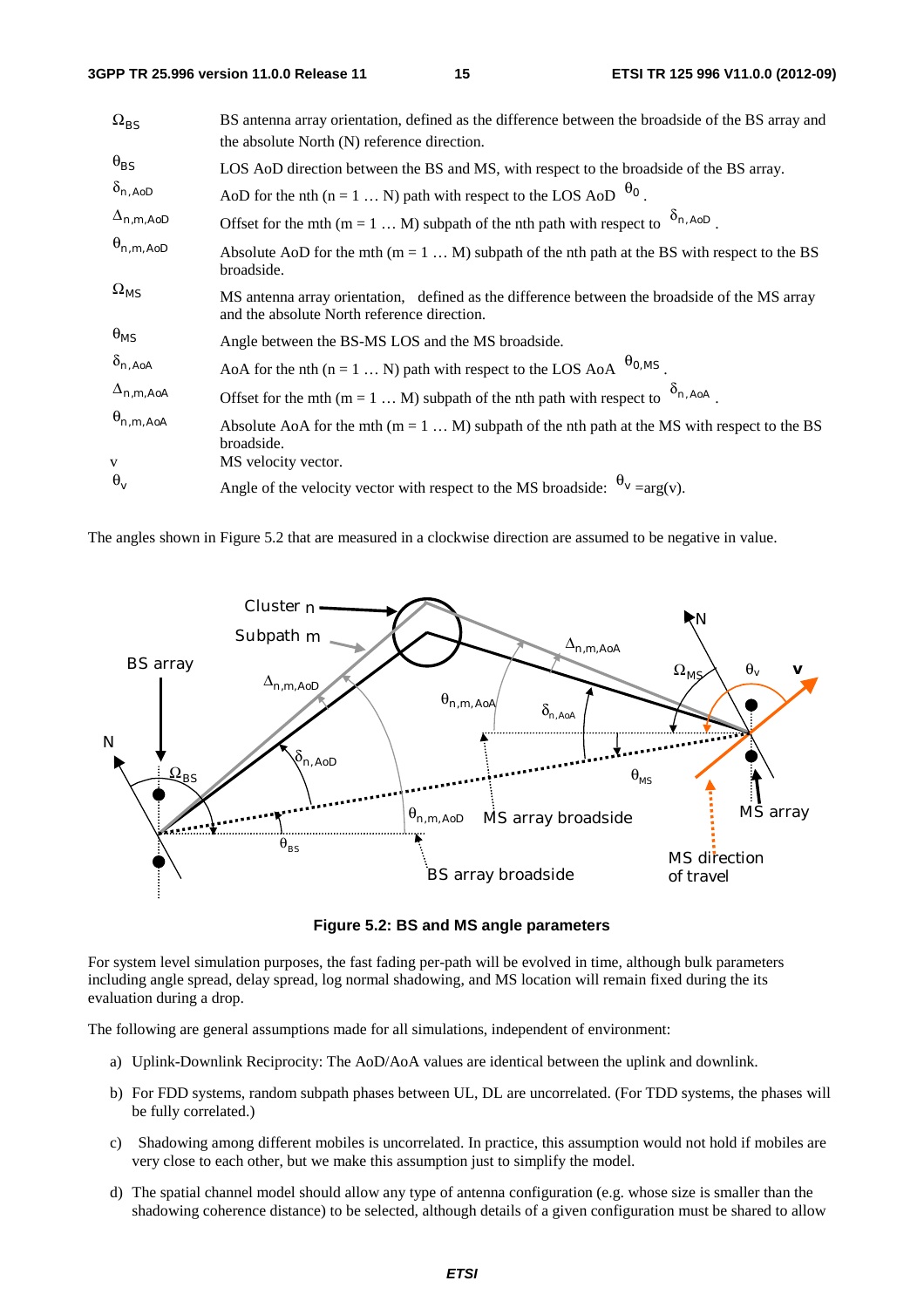others to reproduce the model and verify the results. It is intended that the spatial channel model be capable of operating on any given antenna array configuration. In order to compare algorithms, reference antenna configurations based on uniform linear array configurations with 0.5, 4, and 10 wavelength inter-element spacing will be used.

- e) The composite AS, DS, and SF shadow fading, which may be correlated parameters depending on the channel scenario, are applied to all the sectors or antennas of a given base. Sub-path phases are random between sectors. The AS is composed of 6 x 20 sub-paths, and each has a precise angle of departure which corresponds to an antenna gain from each BS antenna. The effect of the antennas gain may cause some change to the channel model in both AS and DS between different base antennas, but this is separate from the channel model. The SF is a bulk parameter and is common among all the BS antennas or sectors.
- f) The elevation spread is not modeled.
- g) To allow comparisons of different antenna scenarios, the transmit power of a single antenna case shall be the same as the total transmit power of a multiple antenna case.
- h) The generation of the channel coefficients (Clause 5.4) assumes linear arrays. The procedure can be generalized for other array configurations, but these modifications are left for the proponent.

## 5.2 Environments

We consider the following three environments.

- a) Suburban macrocell (approximately 3Km distance BS to BS)
- b) Urban macrocell (approximately 3Km distance BS to BS)
- c) Urban microcell (less than 1Km distance BS to BS)

The characteristics of the macro cell environments assume that BS antennas are above rooftop height. For the urban microcell scenario, we assume the BS antenna is at rooftop height. Table 5.1 describes the parameters used in each of the environments.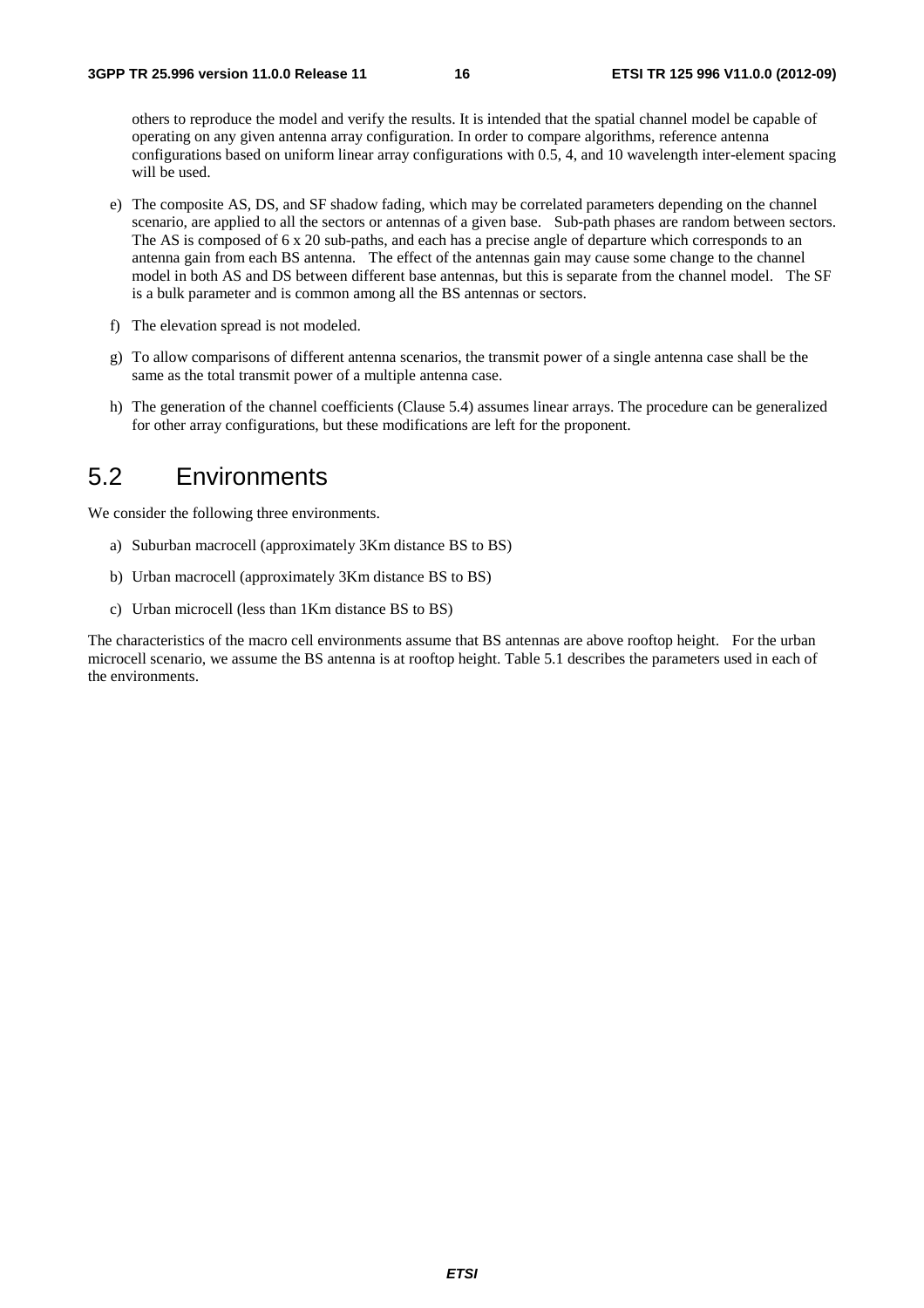| <b>Channel Scenario</b>                                                     | <b>Suburban Macro</b>                 | <b>Urban Macro</b>                                   | <b>Urban Micro</b>                                   |
|-----------------------------------------------------------------------------|---------------------------------------|------------------------------------------------------|------------------------------------------------------|
| Number of paths (M)                                                         | 6                                     | 6                                                    | 6                                                    |
| Number of sub-paths (M) per-path                                            | 20                                    | 20                                                   | 20                                                   |
| Mean AS at BS                                                               | $E(\sigma_{AS})=5^{\circ}$            | $E(\sigma_{AS})=8^0, 15^0$                           | NLOS: $E(\sigma_{AS})=19^0$                          |
| AS at BS as a lognormal RV                                                  | $\mu_{AS} = 0.69$                     | $8^0$ $\mu$ <sub>AS</sub> = 0.810                    | N/A                                                  |
| $\sigma_{AS} = 10 \wedge (\epsilon_{AS} x + \mu_{AS})$ , $x \sim \eta(0,1)$ | $\epsilon_{AS}$ = 0.13                | $\epsilon_{AS}$ = 0.34                               |                                                      |
|                                                                             |                                       | $15^0 \mu_{AS} = 1.18$                               |                                                      |
|                                                                             |                                       | $\epsilon_{AS} = 0.210$                              |                                                      |
| $r_{AS} = \sigma_{AoD} / \sigma_{AS}$                                       | 1.2                                   | 1.3                                                  | N/A                                                  |
| Per-path AS at BS (Fixed)                                                   | 2 <sub>deg</sub>                      | 2 deg                                                | 5 deg (LOS and NLOS)                                 |
| BS per-path AoD Distribution standard<br>distribution                       | $\eta(0, \sigma_{AoD}^2)$ where       | $\eta(0, \sigma_{AoD}^2)$ where                      | U(-40deg, 40deg)                                     |
|                                                                             | $\sigma_{AoD} = r_{AS} \sigma_{AS}$   | $\sigma_{AoD} = r_{AS} \sigma_{AS}$                  |                                                      |
| Mean AS at MS                                                               | $E(\sigma_{AS, MS}) = 68^\circ$       | $\frac{E(\sigma_{AS, MS}) = 68^{\circ}}{35^{\circ}}$ | $\frac{E(\sigma_{AS, MS}) = 68^{\circ}}{35^{\circ}}$ |
| Per-path AS at MS (fixed)                                                   | $35^\circ$                            |                                                      |                                                      |
| MS Per-path AoA Distribution                                                | $\eta(0, \sigma_{A_0A}^2(\text{Pr}))$ | $\eta(0, \sigma_{AoA}^2(\text{Pr}))$                 | $\eta(0, \sigma_{AoA}^2(\text{Pr}))$                 |
| Delay spread as a lognormal RV                                              | $\mu_{DS} = -6.80$                    | $\mu_{DS} = -6.18$                                   | N/A                                                  |
| $\sigma_{DS} = 10 \wedge (\varepsilon_{DS} x + \mu_{DS}), x \sim \eta(0,1)$ | $\epsilon_{DS}$ = 0.288               | $\epsilon_{DS}$ = 0.18                               |                                                      |
| Mean total RMS Delay Spread                                                 | $E(\sigma_{DS}) = 0.17 \,\mu s$       | $E(\sigma_{DS}) = 0.65 \,\mu s$                      | $E(\sigma_{DS})=0.251\mu s$ (output)                 |
| $r_{DS} = \sigma_{delay} / \sigma_{DS}$                                     | 1.4                                   | 1.7                                                  | N/A                                                  |
| Distribution for path delays                                                |                                       |                                                      | $U(0, 1.2 \mu s)$                                    |
| Lognormal shadowing standard                                                | 8dB                                   | 8dB                                                  | NLOS: 10dB                                           |
| deviation, $\sigma_{SF}$                                                    |                                       |                                                      | LOS: 4dB                                             |
| Pathloss model (dB),                                                        | $31.5 + 35\log_{10}(d)$               | $34.5 + 35log_{10}(d)$                               | NLOS: $34.53 + 38\log_{10}(d)$                       |
| d is in meters                                                              |                                       |                                                      | LOS: $30.18 + 26*log_{10}(d)$                        |

| Table 5.1. Environment parameters |  |
|-----------------------------------|--|
|-----------------------------------|--|

The following are assumptions made for the *suburban macrocell* and *urban macrocell* environments.

a) The macrocell pathloss is based on the modified COST231 Hata urban propagation model:

$$
PL[dB] = (44.9 - 6.55 \log_{10} (h_{bs})) \log_{10} (\frac{d}{1000}) + 45.5 +
$$
  
(35.46 - 1.1h<sub>ms</sub>)  $\log_{10} (f_c) - 13.82 \log_{10} (h_{bs}) + 0.7h_{ms} + C$ 

where  $h_{hs}$  is the BS antenna height in meters,  $h_{ms}$  the MS antenna height in meters,  $f_c$  the carrier frequency in MHz,  $d$  is the distance between the BS and MS in meters, and  $C$  is a constant factor ( $C = 0$ dB for suburban macro and *C* = 3dB for urban macro). Setting these parameters to  $h_{bs} = 32$ m,  $h_{ms} = 1.5$ m, and  $f_c = 1900 \text{MHz}$ , the pathlosses for suburban and urban macro environments become, respectively,  $PL = 31.5 + 35 \log_{10}(d)$  and  $PL = 34.5 + 35 \log_{10}(d)$ . The distance *d* is required to be at least 35m.

- b) Antenna patterns at the BS are the same as those used in the link simulations given in Clause 4.5.1.
- c) Site-to-site SF correlation is  $\zeta = 0.5$ . This parameter is used in Clause 5.6.2.
- d) The hexagonal cell repeats will be the assumed layout.

The following are assumptions made for the *microcell* environment.

a) The microcell NLOS pathloss is based on the COST 231 Walfish-Ikegami NLOS model with the following parameters: BS antenna height 12.5m, building height 12m, building to building distance 50m, street width 25m, MS antenna height 1.5m, orientation 30deg for all paths, and selection of metropolitan center. With these parameters, the equation simplifies to: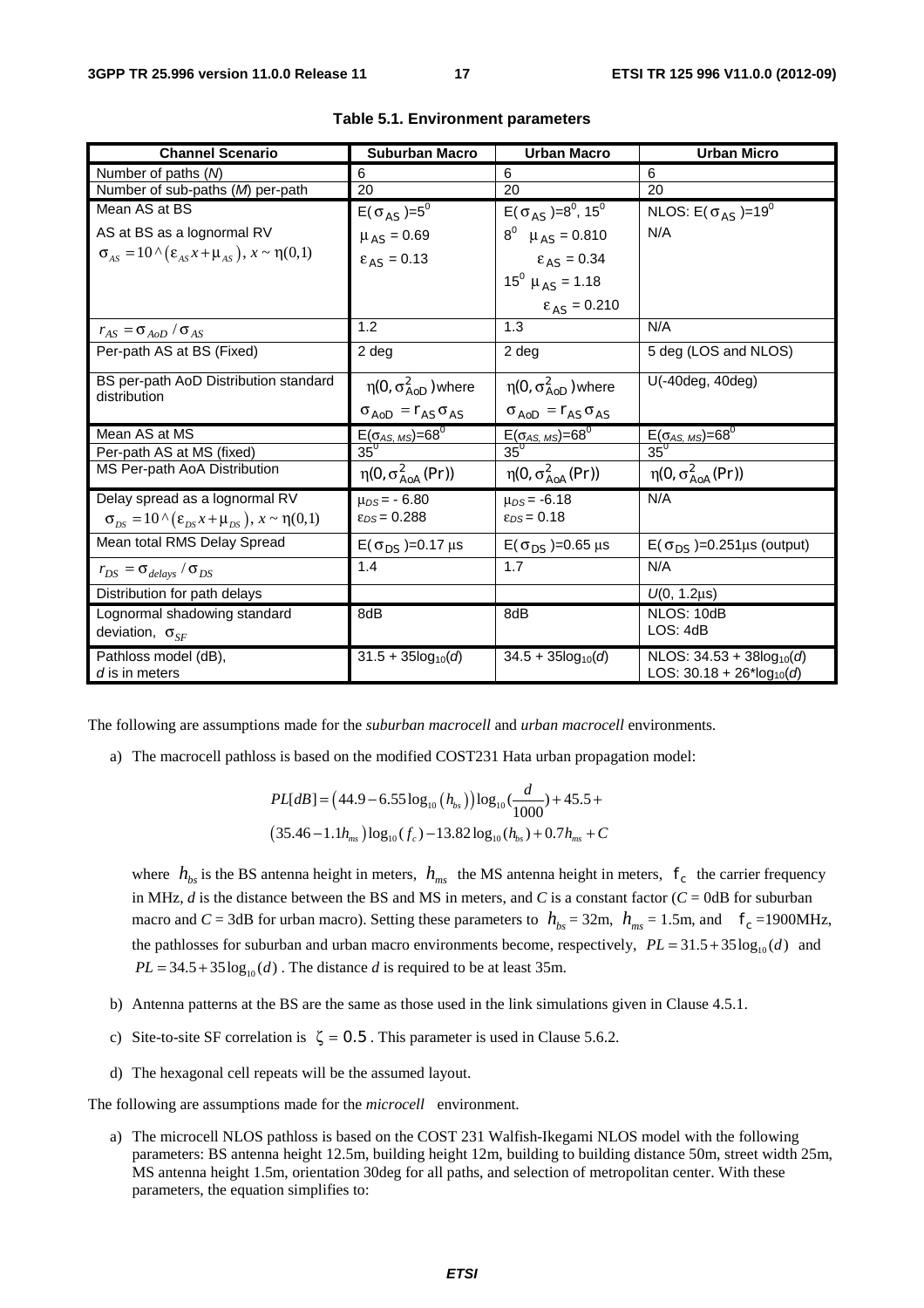$$
PL(dB) = -55.9 + 38 * log 10(d) + (24.5 + 1.5 * f_c/925) * log 10(f_c).
$$

The resulting pathloss at 1900 MHz is:  $PL(dB) = 34.53 + 38*log10(d)$ , where *d* is in meters. The distance *d* is at least 20m. A bulk log normal shadowing applying to all sub-paths has a standard deviation of 10dB.

 The microcell LOS pathloss is based on the COST 231 Walfish-Ikegami street canyon model with the same parameters as in the NLOS case. The pathloss is

$$
PL(dB) = -35.4 + 26*log10(d) + 20*log10(f_c)
$$

The resulting pathloss at 1900 MHz is  $PL(dB) = 30.18 + 26*log10(d)$ , where *d* is in meters. The distance *d* is at least 20m. A bulk log normal shadowing applying to all sub-paths has a standard deviation of 4dB.

- b) Antenna patterns at the BS are the same as those used in the link simulations given in Clause 4.5.1.
- c) Site-to-site correlation is  $\zeta = 0.5$ . This parameter is used in Clause 5.6.2.
- d) The hexagonal cell repeats will be the assumed layout.

Note that the SCM model described here with  $N = 6$  paths may not be suitable for systems with bandwidth higher than 5MHz.

## 5.3 Generating user parameters

For a given scenario and set of parameters given by a column of Table 5.1 Environment parameters, realizations of each user's parameters such as the path delays, powers, and sub-path angles of departure and arrival can be derived using the procedure described here in Clause 5.3. In particular, Clause 5.3.1 gives the steps for the urban macrocell and suburban macrocell environments, and Clause 5.3.2 gives the steps for the urban microcell environments.

#### 5.3.1 Generating user parameters for urban macrocell and suburban macrocell environments

**Step 1:** *Choose either an urban macrocell or suburban macrocell environment.*

- **Step 2:** *Determine various distance and orientation parameters.* The placement of the MS with respect to each BS is to be determined according to the cell layout. From this placement, the distance between the MS and the BS (*d*) and the LOS directions with respect to the BS and MS ( $\theta_{BS}$  and  $\theta_{MS}$ , respectively) can be determined. Calculate the bulk path loss associated with the BS to MS distance. The MS antenna array orientations ( $\Omega_{MS}$ ), are i.i.d., drawn from a uniform 0 to 360 degree distribution. The MS velocity vector **v** has a magnitude  $\|\mathbf{v}\|$  drawn according to a velocity distribution (to be determined) and direction  $\theta_v$  drawn from a uniform 0 to 360 degree distribution.
- **Step 3:** *Determine the DS, AS, and SF.* These variables, given respectively by  $\sigma_{DS}$ ,  $\sigma_{AS}$ , and  $\sigma_{SF}$ , are generated as described in Clause 5.6 below. Note that  $10^{\circ}$  ( $\mu_{DS}$ ) is in units of seconds so that the narrowband composite delay spread  $\sigma_{DS}$  is in units of seconds. Note also that we have dropped the BS indicies used in Clause 5.6.1 to simplify notation.
- **Step 4:** *Determine random delays for each of the N multipath components.* For macrocell environments,  $N = 6$  as given in Table 5.1. Generate random variables  $\tau_1^*, \ldots, \tau_N^*$  according to

$$
\tau_n = -r_{DS}\sigma_{DS} \ln z_n \qquad n = 1,...,N
$$

where  $z_n$  (n = 1,…,N) are i.i.d. random variables with uniform distribution U(0,1), rDS is given in Table 5.1, and  $\sigma_{DS}$  is derived in Step 3 above. These variables are ordered so that  $\tau'(N) > \tau'(N-1) > ... > \tau'(N-1)$  and the minimum of these is subtracted from all . The delay for the nth path  $\tau_n$  is the value of  $\tau_{(n)} - \tau_{(1)}$  are quantized in time to the nearest 1/16th chip interval: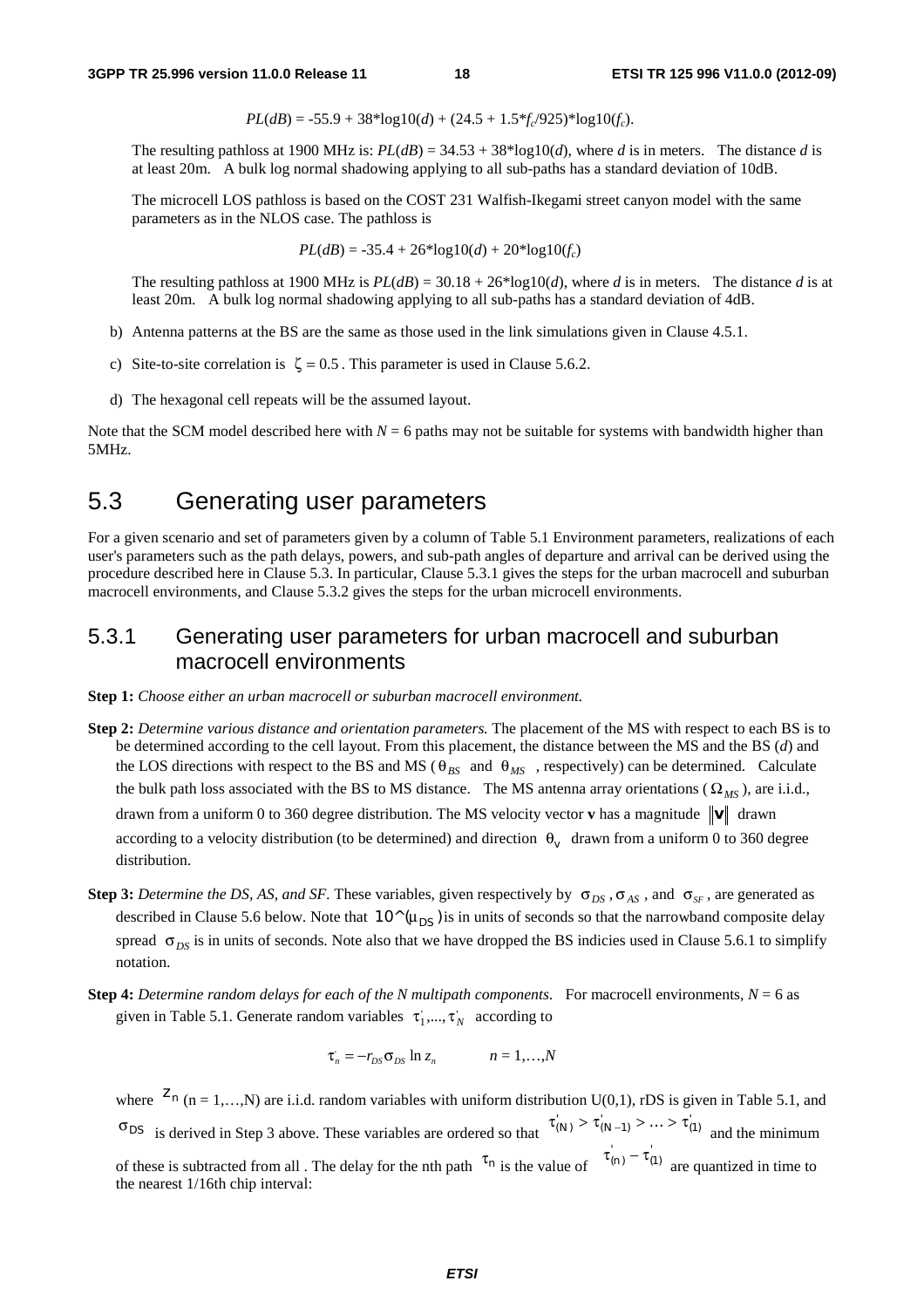$$
\tau_n = \frac{T_c}{16} \cdot \text{floor}\left(\frac{\tau_{(n)} - \tau_{(1)}}{T_c/16} + 0.5\right), \quad n = 1, ..., N \ ,
$$

where floor(x) is the integer part of x, and Tc is the chip interval (Tc =  $1/3.84x106$  sec for 3GPP and Tc =

1/1.2288x106 sec for 3GPP2) Note that these delays are ordered so that  $\tau_N > \tau_5 > ... > \tau_1 = 0$ . (See notes 1 and 2 at the end of Clause 5.3.1.) Quantization to 1/16 chip is the default value. For special purpose implementations, possibly higher quantization values may be used if needed.

**Step 5:** *Determine random average powers for each of the N multipath components*. Let the unnormalized powers be given by

$$
P'_{n} = e^{\frac{(1-r_{DS})(\tau'_{(n)}-\tau'_{(1)})}{r_{DS}\cdot\sigma_{DS}}}\cdot 10^{-\xi_{n}/10}, n = 1,...,6
$$

where <sup> $\xi_n$ </sup> (n = 1,…, 6) are i.i.d. Gaussian random variables with standard deviation <sup>σ</sup>*RND* = 3 dB, which is a shadowing randomization effect on the per-path powers. Note that the powers are determined using the unquantized channel delays. Average powers are normalized so that the total average power for all six paths is equal to one:

$$
P_n = \frac{P'_n}{\sum_{j=1}^6 P'_j}.
$$

(See note 3 at the end of Clause 5.3.1.)

**Step 6:** *Determine AoDs for each of the N multipath components*. First generate i.i.d. zero-mean Gaussian random variables:

$$
\delta_n^{'} \sim \eta(0, \sigma_{A_{oD}}^2), \qquad n = 1, \ldots, N,
$$

where  $\sigma_{AoD} = r_{AS}\sigma_{AS}$ . The value rAS is given in Table 5.1 and depends on whether the urban or suburban macrocell environment is chosen. The angle spread  $\Box$  AS is generated in Step 3. These variables are given in degrees. They are ordered in increasing absolute value so that  $|\delta_{(1)}| < |\delta_{(2)}| < ... < |\delta_{(N)}|$ . The AoDs  $\delta_{n, A \circ n}$ , n = 1,..., N are assigned to the ordered variables so that  $\delta_{n, A \circ D} = \delta_{(n)}$ , n = 1,..., N. (See note 4 at the end of Clause 5.3.1.)

- **Step 7:** Associate the multipath delays with AoDs. The *n*th delay  $\tau_n$  generated in Step 3 is associated with the *n*th AoD  $\delta_{n, AoD}$  generated in Step 6.
- **Step 8:** *Determine the powers, phases and offset AoDs of the M = 20 sub-paths for each of the N paths at the BS.* All 20 sub-path associated with the *n*th path have identical powers ( $P_n$  /20 where  $P_n$  is from Step 5) and i.i.d phases Φ*<sup>n</sup>*,*m* drawn from a uniform 0 to 360 degree distribution. The relative offset of the *m*th subpath (*m* = 1,…, *M*)  $\Delta_{n,m,AoD}$  is a fixed value given in Table5.2. For example, for the urban and suburban macrocell cases, the offsets for the first and second sub-paths are respectively  $\Delta_{n,1,ApD} = 0.0894$  and  $\Delta_{n,2,ApD} = -0.0894$  degrees. These offsets are chosen to result in the desired per-path angle spread (2 degrees for the macrocell environments, and 5 degrees for the microcell environment). The per-path angle spread of the *n*th path  $(n = 1 ... N)$  is in contrast to the angle spread  $\sigma_n$  which refers to the composite signal with *N* paths.

**Step 9:** *Determine the AoAs for each of the multipath components.* The AoAs are i.i.d. Gaussian random variables

$$
\delta_{n, A o A} \sim \eta(0, \sigma_{n, A o A}^2), \qquad n = 1, \ldots, N,
$$

where  $\sigma_{n, A_0} = 104.12 \left( 1-\exp\left(-0.2175|10\log_{10}(P_n)|\right) \right)$  and  $P_n$  is the relative power of the *n*th path from Step 5. (See note 5 at the end of Clause 5.3.1)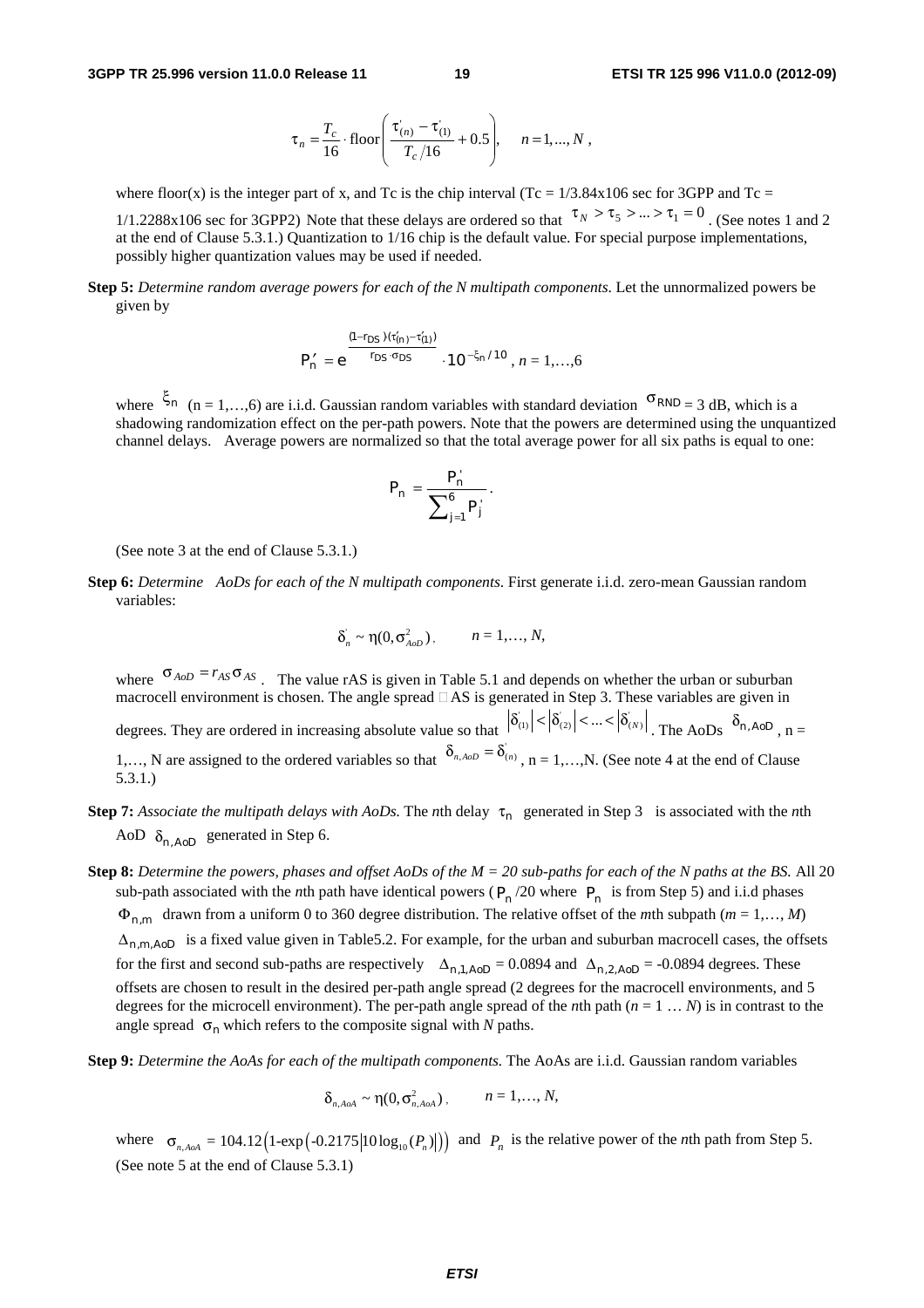- **Step 10:** *Determine the offset AoAs at the UE of the M = 20 sub-paths for each of the N paths at the MS.* As in Step 8 for the AoD offsets, the relative offset of the *m*th subpath  $(m = 1, ..., M)$   $\Delta_{n,m \text{ A}oA}$  is a fixed value given in Table 5.2. These offsets are chosen to result in the desired per-path angle spread of 35 degrees.
- **Step 11:** *Associate the BS and MS paths and sub-paths.* The *n*th BS path (defined by its delay  $\tau_n$ , power  $P_n$ , and AoD  $\delta_{n, AoD}$ ) is associated with the *n*th MS path (defined by its AoA  $\delta_{n, AoA}$ ). For the *n*th path pair, randomly pair each of the *M* BS sub-paths (defined by its offset  $\Delta_{n,m,AoD}$ ) with a MS sub-path (defined by its offset

Δ*<sup>n</sup>*,*m*,*AoA* ). Each sub-path pair is combined so that the phases defined by Φ*<sup>n</sup>*,*m* in step 8 are maintained. To simplify the notation, we renumber the *M* MS sub-path offsets with their newly associated BS sub-path. In other words, if the first ( $m = 1$ ) BS sub-path is randomly paired with the  $10<sup>th</sup>$  ( $m = 10$ ) MS sub-path, we re-associate Δ*<sup>n</sup>*,1,*AoA* (after pairing) with Δ*<sup>n</sup>*,10,*AoA* (before pairing).

**Step 12:** *Determine the antenna gains of the BS and MS sub-paths as a function of their respective sub-path AoDs and AoAs.* For the *n*th path, the AoD of the *m*th sub-path (with respect to the BS antenna array broadside) is

$$
\Theta_{n,m,AoD} = \Theta_{BS} + \delta_{n,AoD} + \Delta_{n,m,AoD}.
$$

Similarly, the AoA of the *m*th sub-path for the *n*th path (with respect to the MS antenna array broadside) is

$$
\Theta_{n,m,AoA} = \Theta_{MS} + \delta_{n,AoA} + \Delta_{n,m,AoA}.
$$

The antenna gains are dependent on these sub-path AoDs and AoAs. For the BS and MS, these are given respectively as  $G_{BS}$  ( $\theta_{n,m,AoD}$ ) and  $G_{MS}$  ( $\theta_{n,m,AoA}$ ).

**Step 13:** Apply the path loss based on the BS to MS distance from Step 2, and the log normal shadow fading determined in step 3 as bulk parameters to each of the sub-path powers of the channel model.

#### **Notes:**

Note 1: In the development of the Spatial Channel Model, care was taken to include the statistical relationships between Angles and Powers, as well as Delays and Powers. This was done using the proportionality factors  $r_{DS} = \sigma_{delays} / \sigma_{DS}$ and  $r_{AS} = \sigma_{AoD} / \sigma_{PAS}$  that were based on measurements.

Note 2: While there is some evidence that delay spread may depend on distance between the transmitter and receiver, the effect is considered to be minor (compared to other dependencies: DS-AS, DS-SF.). Various inputs based on multiple data sets indicate that the trend of DS can be either slightly positive or negative, and may sometimes be relatively flat with distance. For these reasons and also for simplicity, a distance dependence on DS is not modeled.

Note 3: The equations presented here for the power of the *n*th path are based on a power-delay envelope which is the average behavior of the power-delay profile. Defining the powers to reproduce the average behavior limits the dynamic range of the result and does not reproduce the expected randomness from trial to trial. The randomizing process ξ is used to vary the powers with respect to the average envelope to reproduce the variations experienced in the actual channel. This parameter is also necessary to produce a dynamic range comparable to measurements.

Note 4: The quantity  $r_{AS}$  describes the distribution of powers in angle and  $r_{AS} = \sigma_{AoD} / \sigma_{PAS}$ , i.e. the spread of angles to the power weighted angle spread. Higher values of  $r_{AS}$  correspond to more power being concentrated in a small AoD or a small number of paths that are closely spaced in angle.

Note 5: Although two different mechanisms are used to select the AoD from the Base, and the AoA at the MS, the paths are sufficiently defined by their BS to MS connection, power Pn, and delay, thus there is no ambiguity in associating the paths to these parameters at the BS or MS.

#### 5.3.2 Generating user parameters for urban microcell environments

Urban microcell environments differ from the macrocell environments in that the individual multipaths are independently shadowed. As in the macrocell case,  $N = 6$  paths are modeled. We list the entire procedure but only describe the details of the steps that differ from the corresponding step of the macrocell procedure.

**Step 1:** *Choose the urban microcell environment.*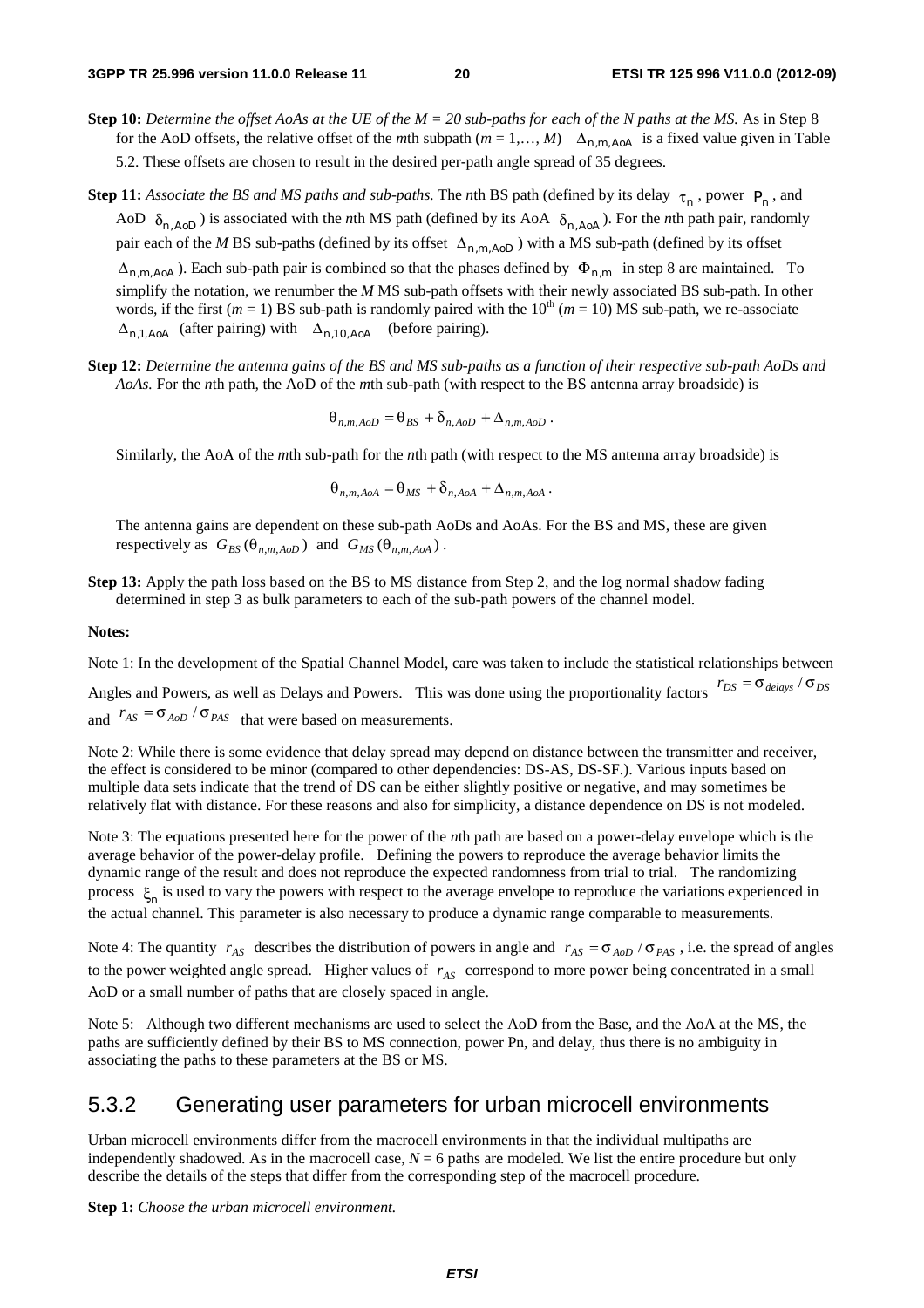- **Step 2:** *Determine various distance and orientation parameters.*
- **Step 3:** *Determine the bulk path loss and log normal shadow fading parameters.*
- **Step 4:** *Determine the random delays for each of the N multipath components*. For the microcell environment,  $N = 6$ . The delays  $\tau_n$ ,  $n = 1, ..., N$  are i.i.d. random variables drawn from a uniform distribution from 0 to 1.2 μs.
- **Step 5:** The minimum of these delays is subtracted from all so that the first delay is zero. The delays are quantized in time to the nearest 1/16th chip interval as described in Clause 5.3.1. When the LOS model is used, the delay of the direct component will be set equal to the first arriving path with zero delay.
- **Step 6:** *Determine random average powers for each of the N multipath components*. The PDP consists of *N*=6 distinct paths that are uniformly distributed between 0 and 1.2μs. The powers for each path are exponentially decaying in time with the addition of a lognormal randomness, which is independent of the path delay:

$$
P^{'}_n = 10^{-(\tau_n + z_n/10)}
$$

where  $\tau_n$  is the unquantized values and given in units of microseconds, and  $z_n$  (*n* = 1,…,*N*) are i.i.d. zero mean Gaussian random variables with a standard deviation of 3dB. Average powers are normalized so that total average power for all six paths is equal to one:

$$
P_n = \frac{P'_n}{\sum_{j=1}^6 P'_j}.
$$

When the LOS model is used, the normalization of the path powers includes consideration of

the power of the direct component *PD* such that the ratio of powers in the direct path to the scattered paths has a ratio of K:

$$
P_n = \frac{P'_n}{(K+1)\sum_{j=1}^6 P'_j}, \ \ P_D = \frac{K}{K+1}.
$$

**Step 7:** *Determine AoDs for each of the N multipath components*. The AoDs (with respect to the LOS direction) are i.i.d. random variables drawn from a uniform distribution over –40 to +40 degrees:

$$
\delta_{n, A \circ D} \sim U(-40, +40), \qquad n = 1, ..., N,
$$

Associate the AoD of the *n*th path  $\delta_{n, A_0}$  with the power of the *n*th path  $P_n$ . Note unlike the macrocell environment, the AoDs do not need to be sorted before being assigned to a path power. When the LOS model is used, the AoD for the direct component is set equal to the line-of-sight path direction.

**Step 8:** *Randomly associate the multipath delays with AoDs.* 

- **Step 9:** *Determine the powers, phases, and offset AoDs of the M = 20 sub-paths for each of the N paths at the BS.* The offsets are given in Table 5.2, and the resulting per-path AS is 5 degrees instead of 2 degrees for the macrocell case. The direct component, used with the LOS model will have no per-path AS.
- **Step 10:** *Determine the AoAs for each of the multipath components.* The AoAs are i.i.d Gaussian random variables

$$
\delta_{n,\text{AoA}} \sim \eta(0,\sigma_{n,\text{AoA}}^2), \qquad n = 1,\ldots,N,
$$

where  $\sigma_{n,40A} = 104.12 (1-\exp(-0.265 \vert 10 \log_{10}(P_n) \vert))$  and  $P_n$  is the relative power of the *n*th path from Step 5.

When the LOS model is used, the AoA for the direct component is set equal to the line-of-sight path direction.

- **Step 11:** *Determine the offset AoAs of the M = 20 sub-paths for each of the N paths at the MS.*
- **Step 12:** *Associate the BS and MS paths and sub-paths.* Sub-paths are randomly paired for each path, and the sub-path phases defined at the BS and MS are maintained.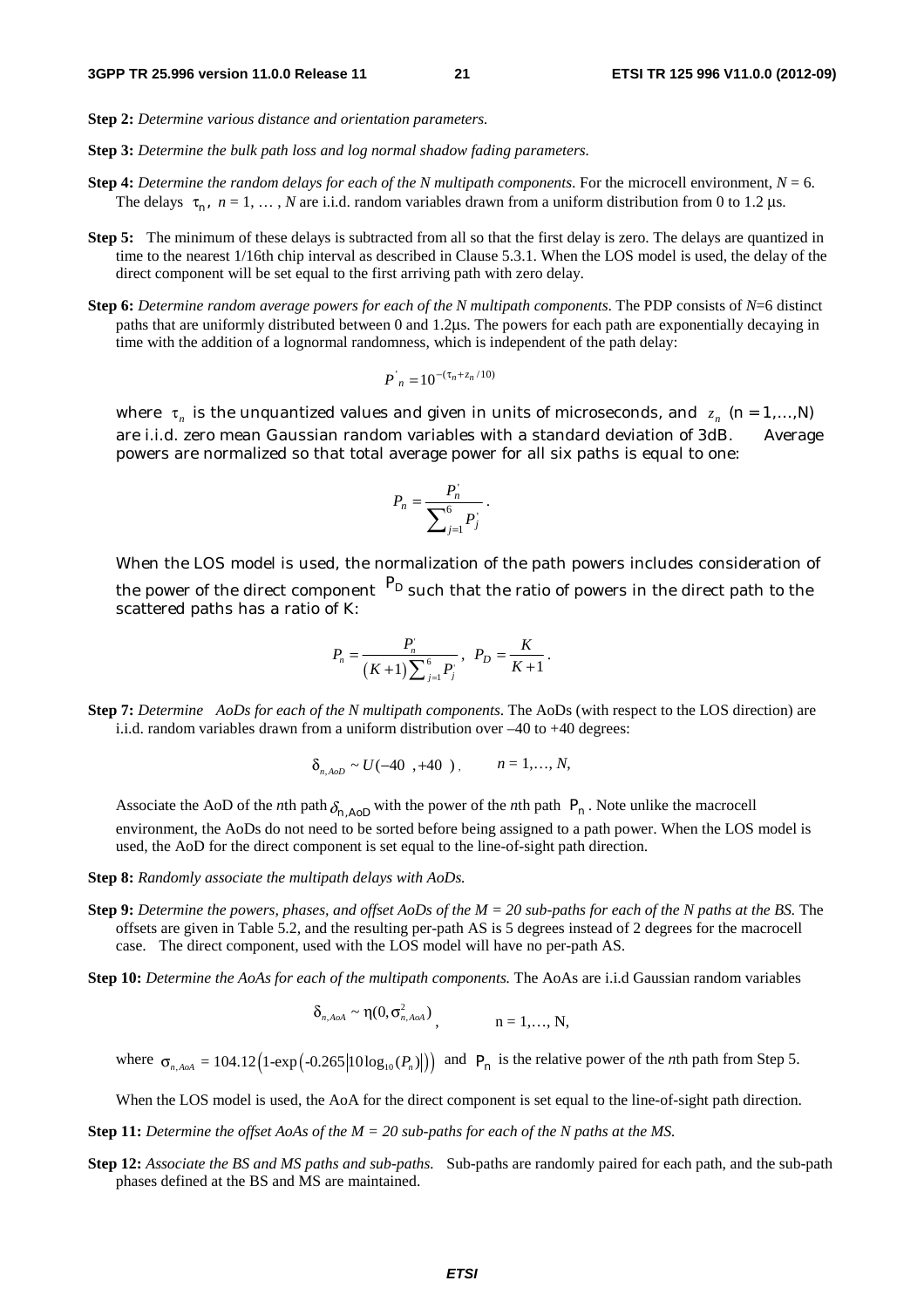**Step 13:** *Determine the antenna gains of the BS and MS sub-paths as a function of their respective sub-path AoDs and AoAs.*

**Step 14:** Apply the path loss based on the BS to MS distance and the log normal shadow fading determined in Step 3 as bulk parameters to each of the sub-path powers of the channel model.

| Sub-path #<br>(m) | Offset for a 2 deg AS at<br><b>BS (Macrocell)</b> | Offset for a 5 deg AS at<br><b>BS</b> (Microcell) | Offset for a 35 deg AS<br>at MS |
|-------------------|---------------------------------------------------|---------------------------------------------------|---------------------------------|
|                   | $\Delta_{n,m,AoD}$ (degrees)                      | $\Delta_{n,m,AoD}$ (degrees)                      | $\Delta_{n,m,AoA}$ (degrees)    |
| 1, 2              | ± 0.0894                                          | ± 0.2236                                          | ± 1.5649                        |
| 3, 4              | ± 0.2826                                          | ± 0.7064                                          | ± 4.9447                        |
| 5, 6              | ± 0.4984                                          | ± 1.2461                                          | ± 8.7224                        |
| 7, 8              | ± 0.7431                                          | ± 1.8578                                          | ± 13.0045                       |
| 9, 10             | ± 1.0257                                          | ± 2.5642                                          | ± 17.9492                       |
| 11, 12            | ± 1.3594                                          | ± 3.3986                                          | ± 23.7899                       |
| 13, 14            | ± 1.7688                                          | ± 4.4220                                          | ± 30.9538                       |
| 15, 16            | ± 2.2961                                          | ± 5.7403                                          | $±$ 40.1824                     |
| 17, 18            | ± 3.0389                                          | ± 7.5974                                          | ± 53.1816                       |
| 19, 20            | ± 4.3101                                          | ± 10.7753                                         | ± 75.4274                       |
|                   |                                                   |                                                   |                                 |

#### **Table 5.2: Sub-path AoD and AoA offsets**

The values in Table 5.2 are selected to produce a biased standard deviation equal to 2, 5, and 35 degrees, which is equivalent to the per-path power weighted azimuth spread for equal power sub-paths.

## 5.4 Generating channel coefficients

Given the user parameters generated in Clause 5.3, we use them to generate the channel coefficients. For an *S* element linear BS array and a *U* element linear MS array, the channel coefficients for one of *N* multipath components are given by a *U* -by- *S* matrix of complex amplitudes. We denote the channel matrix for the *n*th multipath component (*n* = 1,…,*N*) as  $\mathbf{H}_n(t)$ . The (*u*,*s*)th component ( $s = 1,...,S$ ;  $u = 1,...,U$ ) of  $\mathbf{H}_n(t)$  is given by

$$
h_{u,s,n}(t) = \sqrt{\frac{P_n \sigma_{SF}}{M}} \sum_{m=1}^{M} \left( \frac{\sqrt{G_{BS}(\theta_{n,m,AoD})} \exp(j\left[kd_s \sin(\theta_{n,m,AoD}) + \Phi_{n,m}\right]) \times}{\sqrt{G_{MS}(\theta_{n,m,AoA})} \exp(jkd_u \sin(\theta_{n,m,AoA})) \times} \right)
$$

where

| $P_n$                                      | is the power of the <i>n</i> th path (Step 5).                                                           |
|--------------------------------------------|----------------------------------------------------------------------------------------------------------|
| $\sigma_{SF}$                              | is the lognormal shadow fading (Step 3), applied as a bulk parameter to the n paths for a given<br>drop. |
| M                                          | is the number of subpaths per-path.                                                                      |
| $\Theta_{n,m,AoD}$                         | is the the AoD for the mth subpath of the nth path (Step 12).                                            |
| $\Theta_{n,m,AoA}$                         | is the the AoA for the mth subpath of the nth path (Step 12).                                            |
| $G_{BS}(\theta_{n,m,AoD})$                 | is the BS antenna gain of each array element (Step 12).                                                  |
| $G_{MS}(\theta_{n,m,AoA})$<br>$\mathbf{j}$ | is the MS antenna gain of each array element (Step 12).<br>is the square root of -1.                     |
| $\bf k$                                    | is the wave number $2\pi/\lambda$ where $\lambda$ is the carrier wavelength in meters.                   |
| $d_s$                                      | is the distance in meters from BS antenna element s from the reference $(s = 1)$ antenna. For the        |
|                                            | reference antenna s = 1, $d_{1=0}$ .                                                                     |
| $d_u$                                      | is the distance in meters from MS antenna element u from the reference $(u = 1)$ antenna. For the        |
|                                            | reference antenna $u = 1$ , $d_{1} = 0$ .                                                                |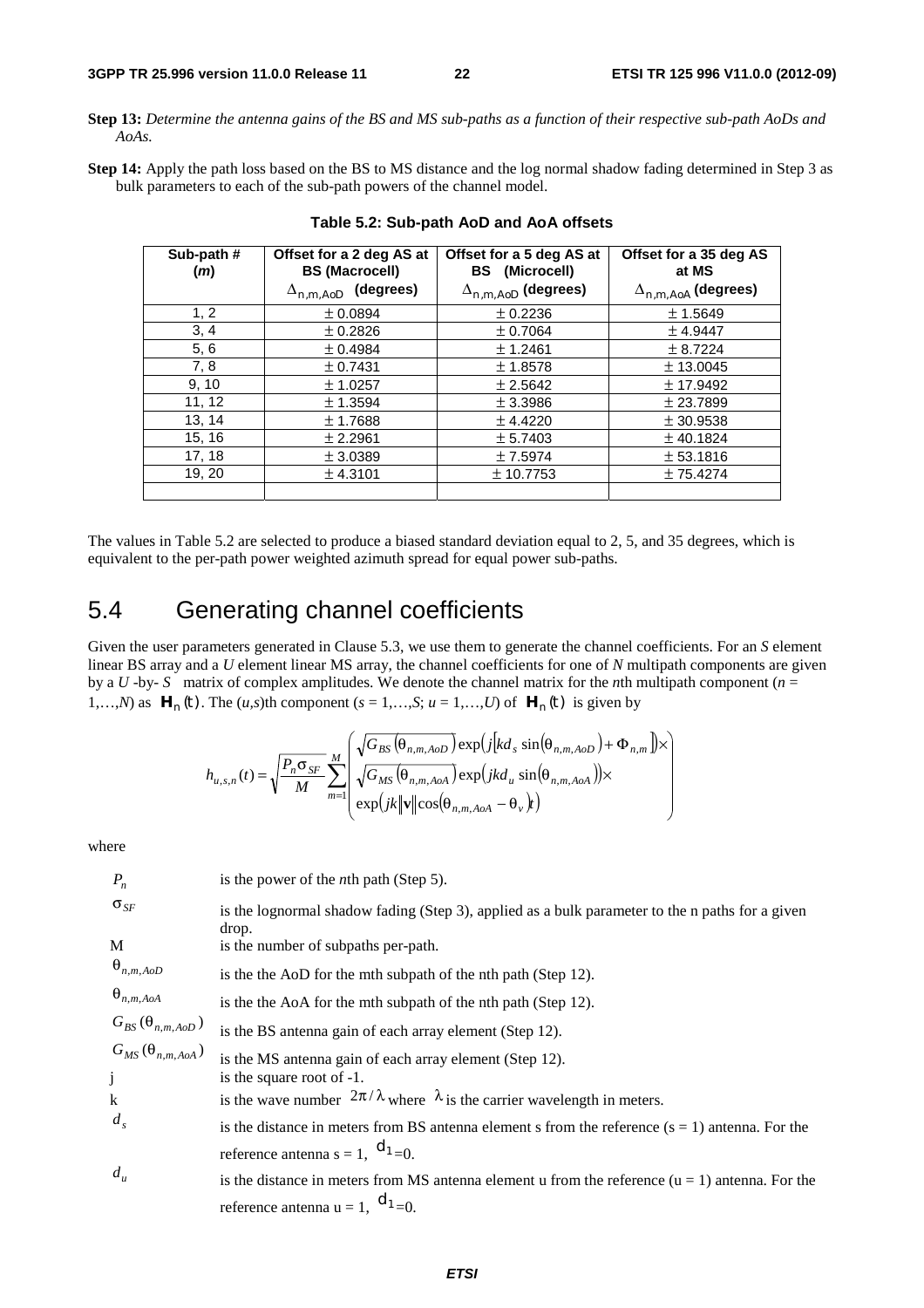| $\Phi_{n,m}$     | is the phase of the mth subpath of the nth path (Step 8). |
|------------------|-----------------------------------------------------------|
| $\ \mathbf{v}\ $ | is the magnitude of the MS velocity vector (Step 2).      |
| $\Theta_{\cdot}$ | is the angle of the MS velocity vector (Step 2).          |

The path loss and the log normal shadowing is applied as bulk parameters to each of the sub-path components of the n path components of the channel.

#### 5.5 Optional system simulation features

#### 5.5.1 Polarized arrays

Practical antennas on handheld devices require spacings much less than  $\lambda/2$ . Polarized antennas are likely to be the primary way to implement multiple antennas. A cross-polarized model is therefore included here.

A method of describing polarized antennas is presented, which is compatible with the 13 step procedure given in Clause 5.3. The following steps replace step 13 with the new steps 13-19 to account for the additional polarized components. The (*S/*2)-element BS arrays and (*U/*2)-element MS arrays consist of *U* and *S* (i.e., twice in number)antennas in the V, H, or off-axis polarization.

- **Step 13:** *Generate additional cross-polarized subpaths.* For each of the 6 paths of Step 4, generate an additional *M* subpaths at the MS and *M* subpaths at the BS to represent the portion of each signal that leaks into the crosspolarized antenna orientation due to scattering.
- **Step 14:**. *Set subpath AoDs and AoAs.* Set the AoD and AoA of each subpath in Step 13 equal to that of the corresponding subpath of the co-polarized antenna orientation. (Orthogonal sub-rays arrive/depart at common angles.)
- **Step 15:** *Generate phase offsets for the cross-polarized elements.* We define  $\Phi_{n,m}^{(x,y)}$  to be the phase offset of the *mth* subpath of the *n*th path between the *x* component (e.g. either the horizontal *h* or vertical *v*) of the BS element and the *y* component (e.g. either the horizontal *h* or vertical *v*) of the MS element. Set  $\Phi_{n,m}^{(x,x)}$  to be  $\Phi_{n,m}$  generated in Step 8 of Clause 5.3. Generate  $\Phi_{n,m}^{(x,y)}$ ,  $\Phi_{n,m}^{(y,x)}$ , and  $\Phi_{n,m}^{(y,y)}$  as i.i.d random variables drawn from a uniform 0 to 360 degree distribution. (x and y can alternatively represent the co-polarized and cross-polarized orientations.)
- **Step 16:** Decompose each of the co-polarized and cross-polarized sub-rays into vertical and horizontal components based on the co-polarized and cross-polarized orientations.
- **Step 17:** The coupled power P2 of each sub-path in the horizontal orientation is set relative to the power P1 of each sub-path in the vertical orientation according to an XPD ratio, defined as XPD= P1/P2. A single XPD ratio applies to all sub-paths of a given path. Each path *n* experiences an independent realization of the XPD. For each path the realization of the XPD is drawn from the distributions below.

For urban macrocells:  $P2 = P1 - A - B^* \eta(0,1)$ , where A=0.34\*(mean relative path power in dB)+7.2 dB, and B=5.5dB is the standard deviation of the XPD variation.

For urban microcells:  $P2 = P1 - A - B^* \eta(0,1)$ , where  $A=8$  dB, and  $B=8$ dB is the standard deviation of the XPD variation.

The value  $\eta(0,1)$  is a zero mean Gaussian random number with unit variance and is held constant for all sub-paths of a given path.

By symmetry, the coupled power of the opposite process (horizontal to vertical) is the same. The V-to-H XPD draws are independent of the H-to-V draws.

**Step 18:** At the receive antennas, decompose each of the vertical and horizontal components into components that are co-polarized with the receive antennas and sum the components. This procedure is performed within the channel coefficient expression given below.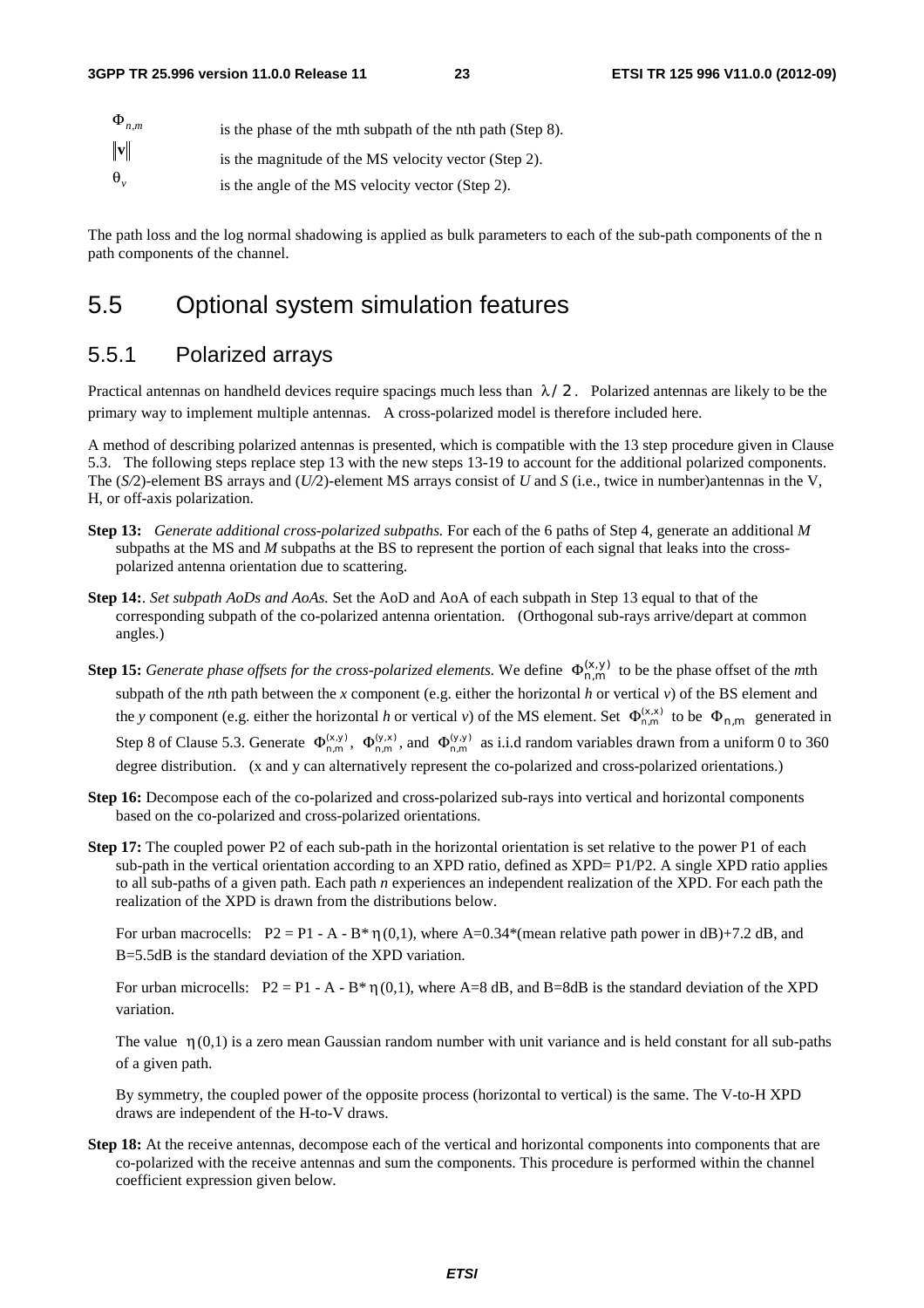#### **3GPP TR 25.996 version 11.0.0 Release 11 24 ETSI TR 125 996 V11.0.0 (2012-09)**

**Step 19:** Apply the path loss based on the BS to MS distance from Step 2, and the log normal shadow fading determined in step 3 as bulk parameters to each of the sub-path powers of the channel model.

The fading behavior between the cross pol elements will be a function of the per-ray spreads and the Doppler. The fading between orthogonal polarizations has been observed to be independent and therefore the sub-rays phases are chosen randomly. The propagation characteristics of V-to-V paths are assumed to be equivalent to the propagation characteristics of H-to-H paths.

The polarization model can be illustrated by a matrix describing the propagation of and mixing between horizontal and vertical amplitude of each sub-path. The resulting channel realization is:

$$
h_{u,s,n}(t) = \sqrt{\frac{P_n \sigma_{sF}}{M}} \sum\nolimits_{m=1}^M \left[ \begin{bmatrix} \chi_{BS}^{(v)}(\theta_{n,m,AoD}) \\ \chi_{BS}^{(h)}(\theta_{n,m,AoD}) \end{bmatrix}^T \begin{bmatrix} \exp(j\Phi_{n,m}^{(v,v)}) & \sqrt{r_n} \exp(j\Phi_{n,m}^{(v,h)}) \\ \sqrt{r_n} \exp(j\Phi_{n,m}^{(h,v)}) & \exp(j\Phi_{n,m}^{(h,h)}) \end{bmatrix} \begin{bmatrix} \chi_{MS}^{(v)}(\theta_{n,m,AoA}) \\ \chi_{MS}^{(h)}(\theta_{n,m,AoA}) \end{bmatrix} \times \exp(jkd_s \sin(\theta_{n,m,AoA})) \times \exp(jkd_u \sin(\theta_{n,m,AoA})) \times \exp(jk\|\mathbf{v}\|\cos(\theta_{n,m,AoA} - \theta_v)t) \end{bmatrix} \right)
$$

where:

 $_{BS}^{(v)}(\theta_{n,m,AoD})$ *is the BS* antenna complex response for the V-pol component.  $\frac{(h)}{BS}(\theta_{n,m,AoD})$ *is the BS* antenna complex response for the H-pol component.  $\frac{N}{MS}(\theta_{n,m,AoA})$ *is the MS antenna complex response for the V-pol component.*  $\frac{(h)}{MS}(\theta_{n,m,AoA})$ is the MS antenna complex response for the H-pol component.  $|\chi^{(.)}(.)|^2$  is the antenna gain  $r_{n1}$  is the random variable representing the power ratio of waves of the nth path leaving the BS in the vertical direction and arriving at the MS in the horizontal direction (v-h) to those leaving in the vertical direction and arriving in the vertical direction (v-v).  $r_{n2}$  is the random variable representing the power ratio of waves of the nth path leaving the BS in the horizontal direction and arriving at the MS in the vertical direction (h-v) to those leaving in the vertical direction and arriving in the vertical direction (v-v). The variables  $r_{n1}$  and  $r_{n2}$  are i.i.d.  $(x, y)$ <br> $n,m$ *phase offset of the mth subpath of the nth path between the x component (either the horizontal h or* vertical v) of the BS element and the y component (either the horizontal h or vertical v) of the MS element.

The other variables are described in Clause 5.4. Note that the description above corresponds to a transmission from the base to mobile. The appropriate subscript and superscript changes should be made for uplink transmissions.

The 2x2 matrix represents the scattering phases and amplitudes of a plane wave leaving the UE with a given angle and polarization and arriving Node B with another direction and polarization. *nr* is the average power ratio of waves leaving the UE in the vertical direction and arriving at Node B in the horizontal direction (v-h) to those arriving at Node B in the vertical direction (v-v). By symmetry the power ratio of the opposite process (h-v over v-v) is chosen to be the same. Note that:  $r_n = 1/XPD$ ; for the macrocell model, the XPD is dependent on the path index; for the microcell model, the XPD is independent of path index.

Expression (2) assumes a random pairing of the of the sub-paths from the MS and BS. The random orientation of the MS (UE) array affects the value of the angle  $\theta_{n,m,\text{AoA}}$  of each sub-path.

If for example, only vertically polarized antennas are used at both NodeB and UE then the antenna responses become

1 and expression (2) becomes identical to (1). For an ideal dipole antenna at the NodeB tilted with respect to the z- $\mathsf{L}$ ⎤ 0 ⎢ ⎥ ـــا<br>ا ب<br>ا  $\overline{1}$ 

axis at 
$$
\alpha
$$
 degrees the above vector becomes  $\begin{bmatrix} \cos(\alpha) \\ \sin(\alpha) \cdot \cos(\theta_{n,m,4oA}) \end{bmatrix}$ .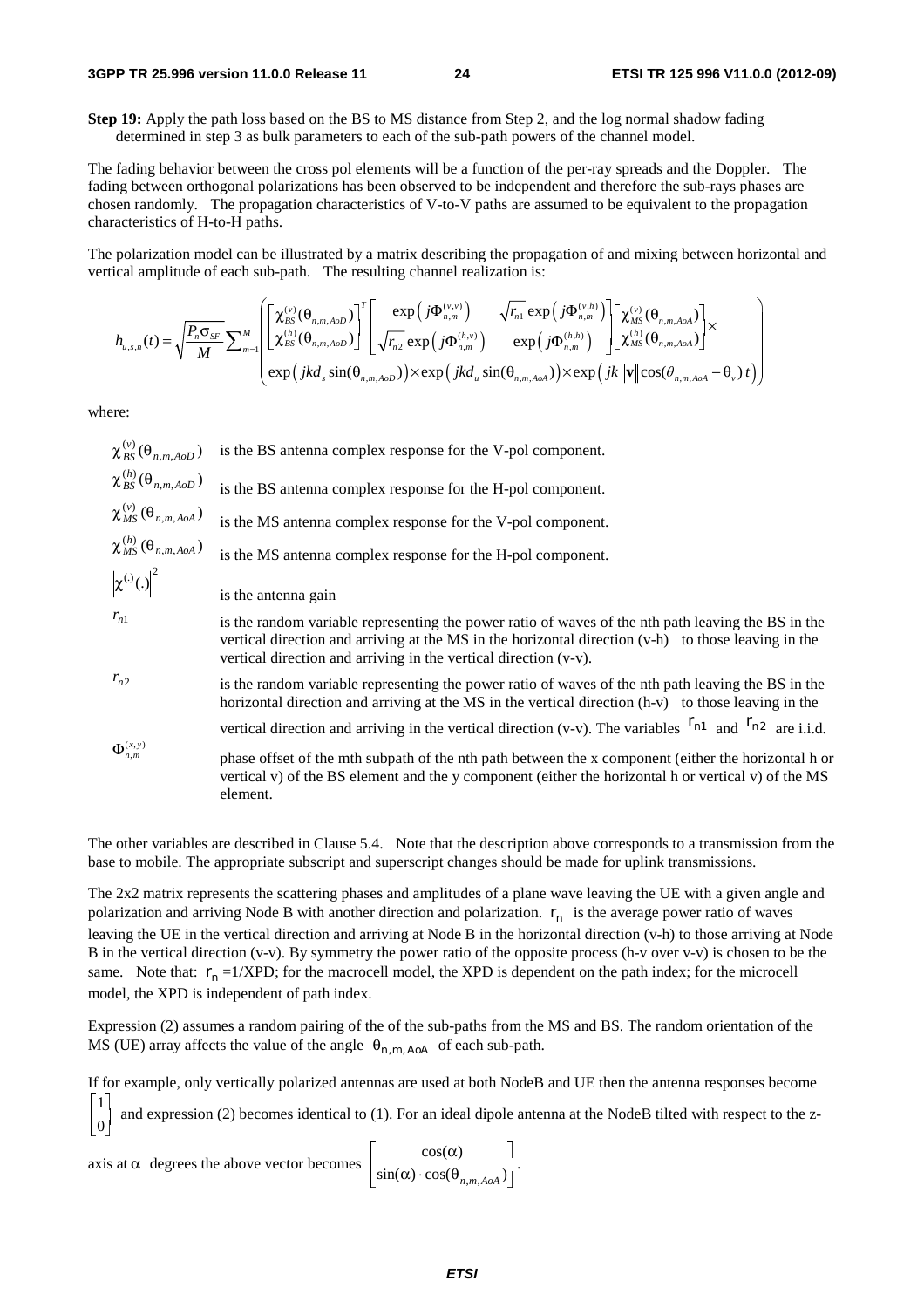#### **3GPP TR 25.996 version 11.0.0 Release 11 25 ETSI TR 125 996 V11.0.0 (2012-09)**

The elevation spectrum is not modeled.

#### 5.5.2 Far scatterer clusters

The Far scatterer cluster model is switch selectable. It represents the bad-urban case where additional clusters are seen in the environment. This model is limited to use with the urban macro-cell where the first cluster will be the primary cluster and the second will be the far scattering cluster (FSC). When the model is active, it will have the following characteristics:

There is a reduction in the number of paths in the primary cluster from  $N = 6$  to  $N_1 = 4$ , with the far scattering cluster then having  $N_2 = 2$ . Thus the total number of paths will stay the same, now  $N = N_1 + N_2 = 4 + 2$ . This is a modification to the SCM channel generation procedure in Clause 5.3.

The FSCs will only be modeled for the serving cell, with 3 independent FSCs in the cell uniformly applied to the area of the cell outside the minimum radius.

The following is a generation procedure for the FSC model and is used in conjunction with the normal channel generation procedure in Clause 5.3.

**Step 1.** Drop the MS within test cell.

**Step 2.** Drop three FS clusters uniformly across the cell hexagon, with a minimum radius of  $R = 500$ m.

**Step 3.** Choose the FS cluster to use for the mobile that is closest to the mobile.

**Step 4.** Generate 6 delays  $\tau_1, \tau_2, \tau_3, \tau_4, \tau_5, \tau_6$ .

**Step 5.** Sort  $\tau_1$ ,  $\tau_2$ ,  $\tau_3$ ,  $\tau_4$  in order of increasing delays,

**Step 6.** Subtract shortest delay of  $\tau_1, \tau_2, \tau_3, \tau_4$  from each of  $\tau_1, \tau_2, \tau_3, \tau_4$ .

**Step 7.** Sort  $\tau_5$ ,  $\tau_6$  in the order of increasing delays,

**Step 8.** Subtract shorter delay of  $\tau_5$ ,  $\tau_6$  from each of  $\tau_5$ ,  $\tau_6$ .

**Step 9.** Assign powers to paths corresponding to all 6 delays:

$$
P'_{n} = e^{\frac{(1-r_{DS})\tau'_{n}}{r_{DS}\cdot\sigma_{DS}}} \cdot 10^{-\xi_{n}/10}, n = 1,...,6
$$

where  $\xi_n$  (*n* = 1,…,6) are i.i.d. Gaussian random variables with standard deviation  $\sigma_{RND} = 3$  dB.

**Step 10.** Calculate excess path delay  $\tau_{excess}$  and add to  $\tau_5$ ,  $\tau_6$ .

- **Step 11.** Attenuate P5 and P6 by 1dB/μs of excess delay with a 10dB maximum attenuation. The excess delay will be defined as the difference in propagation time between the BS-MS LOS distance, and the BS-FSC-MS distance.
- **Step 12.** Scale each of the powers in the main cluster and in the FSC by a common log normal randomizing factor of 8dB/ $\sqrt{2}$  drawn once per cluster to represent the effect of the independent per cluster shadow fading after including site correlation of the mobile location.
- **Step 13.** Normalize powers of the 6 paths to unity power.
- **Step 14.** Select AoDs at the BS for the main cluster from the channel generation procedure in Clause 5.3. Select AoDs at the BS for the FSC referenced to the direction of the FSC and selecting values from a Gaussian distribution with standard deviation *rAS*\*mean(AS), where the mean(AS) is equal to 8 degrees or 15 degrees, chosen to match the angle spread model used.
- **Step 15.** Select AoAs at the MS using the equation in step 9 of Clause 5.3, where the 4 paths associated with the main cluster are referenced to the LOS direction to the BS, and the 2 paths associated with the FSC are referenced to the direction of the FSC. The relative powers used are the normalized powers of step 13 of this clause.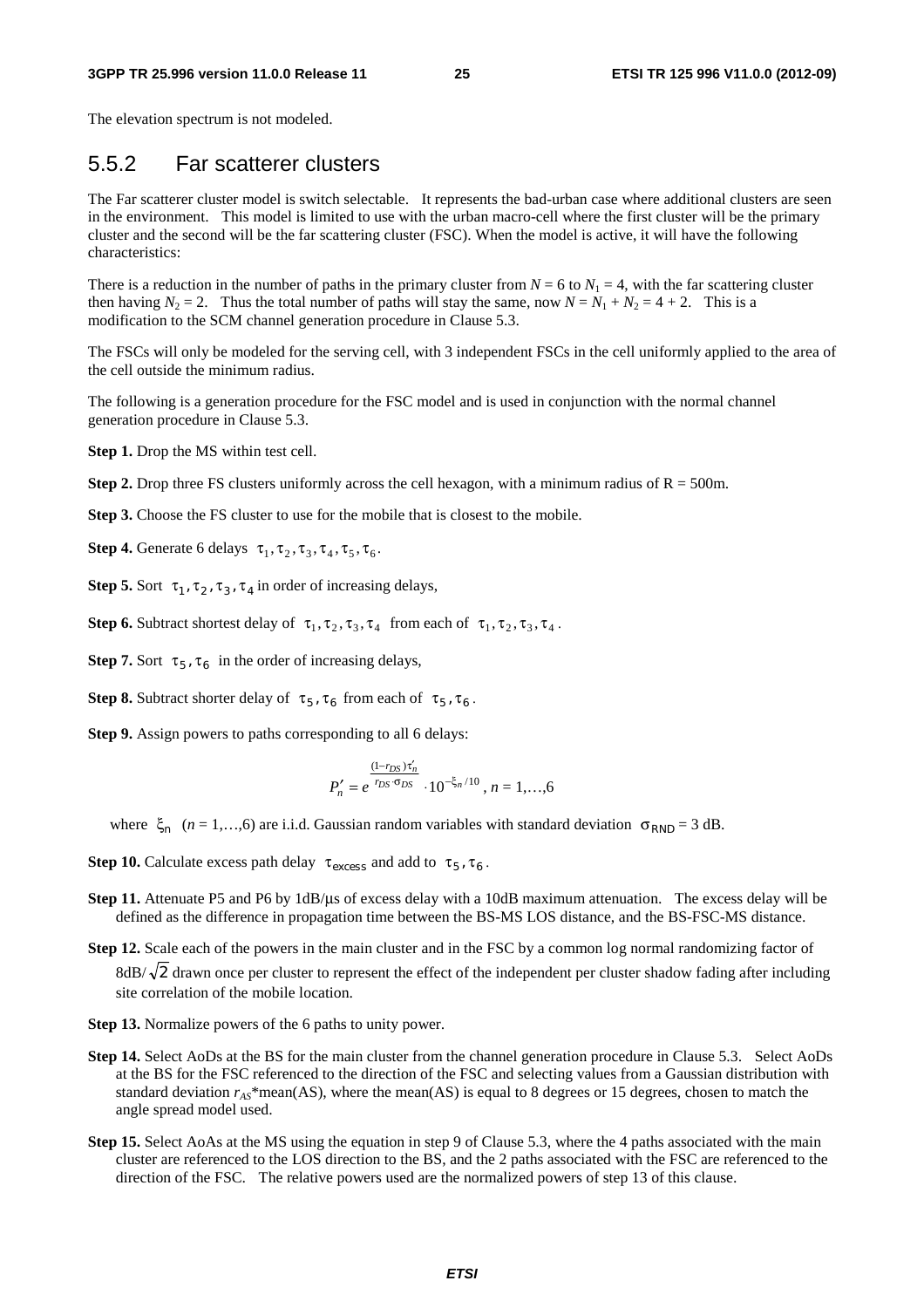#### **3GPP TR 25.996 version 11.0.0 Release 11 26 ETSI TR 125 996 V11.0.0 (2012-09)**

**Step 16.** Apply the bulk path loss and log normal to all 6 paths and apply the antenna gains accounting for the angles of the sub-paths associated with the main cluster and the FSC.

#### 5.5.3 Line of sight

The line-of-sight (LOS) model is an option that is switch selectable for the urban micro scenario only. LOS modelling will not be defined for the suburban or urban macro cases due to the low probability of occurrence. The LOS modelling is based on the Ricean K factor defined as the ratio of power in the LOS component to the total power in the diffused non line-of-sight (NLOS) component. The K factor may be defined in dB or linear units in the equations in this document. The LOS component is a direct component and therefore has no per-path angle spreading. The LOS model uses the following description when this function is selected.

For the NLOS case, the Ricean K factor is set to 0, thus the fading is determined by the combination of sub-rays as described in Clause 5.3 of the model.

For the LOS case, the Ricean K factor is based on a simplified version of [1] : *K* = 13-0.03\**d* (dB) where d is the distance between MS and BS in meters.

The probability for LOS or NLOS depends on various environmental factors, including clutter, street canyons, and distance. For simplicity, the probability of LOS is defined to be unity at zero distance, and decreases linearly until a cutoff point at *d*=300m, where the LOS probability is zero.

$$
P(LOS) = \begin{cases} (300 - d)/300, & 0 < d < 300m \\ 0, & d > 300m \end{cases}
$$

The K-factor, propagation slope, and shadow fading standard deviation will all be chosen based on the results of selecting the path to be LOS or NLOS.

The total combined power of the LOS component and the 6 diffuse components is normalized to unity power so the coherent LOS component will have a relative amplitude  $\sqrt{\frac{K}{K+1}}$  and the amplitudes of all 6 diffuse paths will have a relative amplitude  $\sqrt{\frac{1}{K+1}}$  $\frac{X}{K+1}$ , where K is in linear units. The LOS path will coincide in time (but not necessarily in

angle) with the first (earliest) diffused path. When pairing sub-rays between transmitter and receiver, the direct components are paired representing the LOS path. The AoD and AoA of the LOS component are given by  $\theta_{BS}$  and θ*MS* , respectively.

Following the definitions in Clause 5.4, the  $(u, s)$ th component of the channel coefficient  $(s = 1, \ldots, S; u = 1, \ldots, U)$  and path n is given by:

$$
h_{s,u,n=1}^{LOS}(t) = \sqrt{\frac{1}{K+1}} h_{s,u,1}(t) + \sigma_{SF} \sqrt{\frac{K}{K+1}} \sqrt{\frac{\sqrt{G_{BS}(\theta_{BS})}}{\sqrt{G_{MS}(\theta_{MS})}} \exp(jkd_u \sin(\theta_{MS}) + \Phi_{LOS}) \times \exp(jkd_u \sin(\theta_{MS}) + \Phi_{LOS}) \times \exp(jkd_v \sin(\theta_{MS}) + \Phi_{LOS})}
$$

and for  $n \neq 1$ :  $h_{s,u,n}^{LOS}(t) = \sqrt{\frac{1}{K+1}} h_{s,u,n}(t)$ 

where  $h_{s,u,n}(t)$ ;  $n=1,...,N$  is as defined in Clause 5.4 and:

- $\theta_{BS}$  is the the AoD for the LOS component at the base
- θ*MS* is the the AoA for the LOS component at the terminal
- $\theta_{LOS}$  is the phase of the LOS component
- *K* is the K factor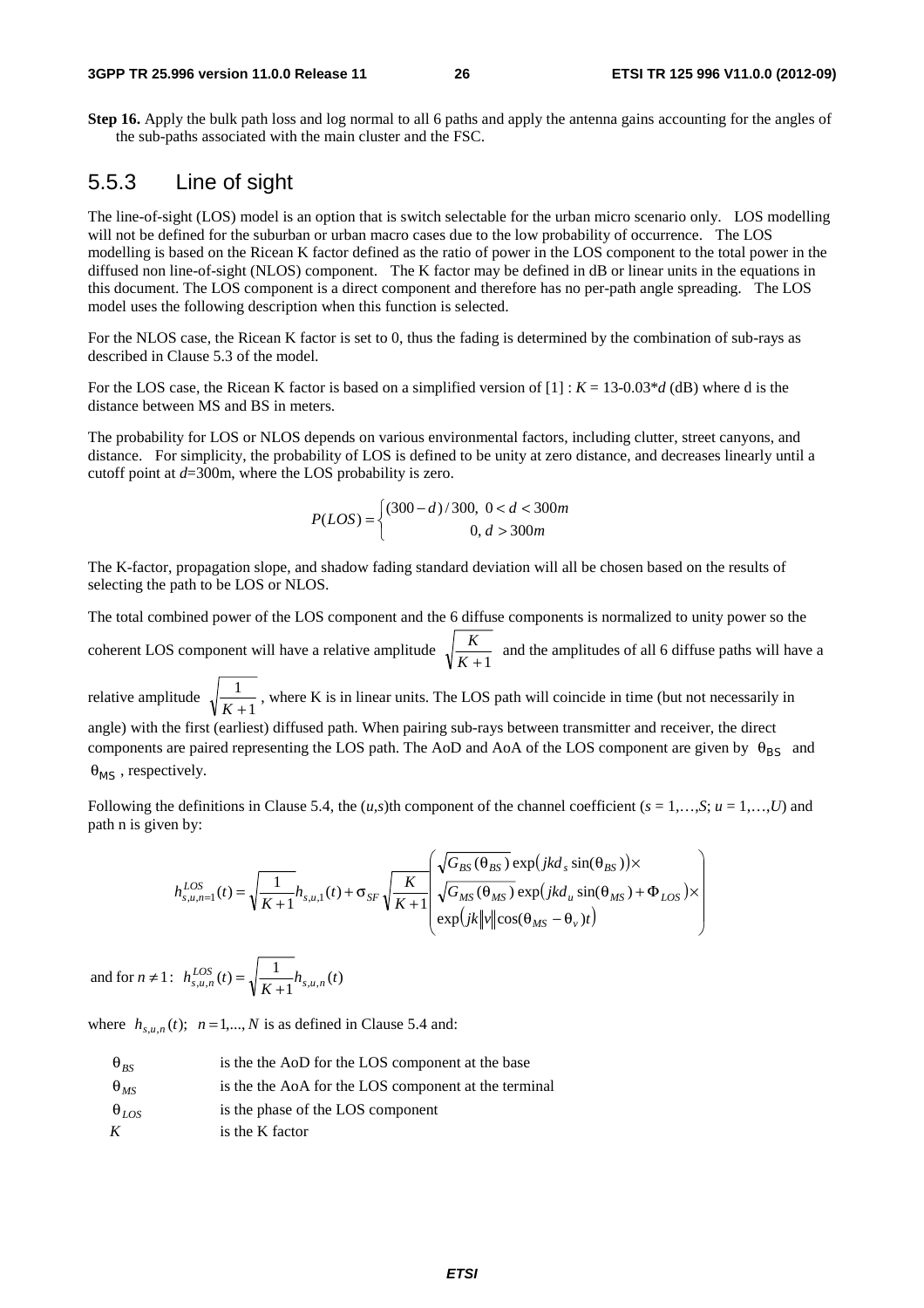#### 5.5.4 Urban canyon

The urban canyon model is switch selectable. When switched on, the model modifies the AoAs of the paths arriving at the subscriber unit. It is for use in both the urban macro and urban micro scenarios.

Urban-canyons exist in dense urban areas served by macro-cells, and for at-rooftop micro-cells. When this model is used, the spatial channel for all subscribers in the simulated universe will be defined by the statistical model given below. Thus for the SCM channel generation steps given in Clause 5.3, Step 9 is replaced with steps 9a-d given below, which describe the AoAs of the paths arriving at the subscriber in the urban canyon scenario.

The following procedure is used to determine the subscriber mean AoAs of the six paths. This model does not use a building grid, but assigns angles based on statistical data presented in the figures below. The procedure is defined in terms of the subscriber terminal:

**Step 9a.** Select a random street orientation from: U(0, 360°) which also equals the direction of travel for the UE.

- **Step 9b.** Select a random orientation for the subscriber antenna array from U(0, 360).
- **Step 9c.** Given  $\alpha = 0.9$  the predefined fraction of UEs to experience the urban canyon effect, Select a uniform random draw for the parameter  $β$ .
- **Step 9d.** If  $\beta \le \alpha$ , select the UE AoAs for all arriving paths to be equal, with 50% probability of being from the direction of the street orientation obtained in step 9a, and 50% the street orientation plus an offset of 180°. If  $\beta > \alpha$  select the directions of arrival for all paths using the standard SCM UE AoA model given in Clause 5.3, step 9.



**Figure 5.3. Simulated results of urban canyon algorithm for**  $\alpha = 0.9$ 

In Figure 5.3, the urban canyon procedure is simulated to show the effects of the model on the composite UE angle spread. The parameter  $\alpha = 0.9$ , which describes the percentage of mobiles that will experience the urban canyon effects. The figure illustrates the result of selecting the AoAs, where each of the paths has a fixed 35˚ angle spread.

The parameter  $\alpha = 0.9$ , is set to a relatively high percentage of occurrence to emphasize the urban canyon effects, while the remaining occurrences assume some mixed arrivals to model various other conditions such as cross streets or where signals arrive from between buildings or from unknown paths at various angles.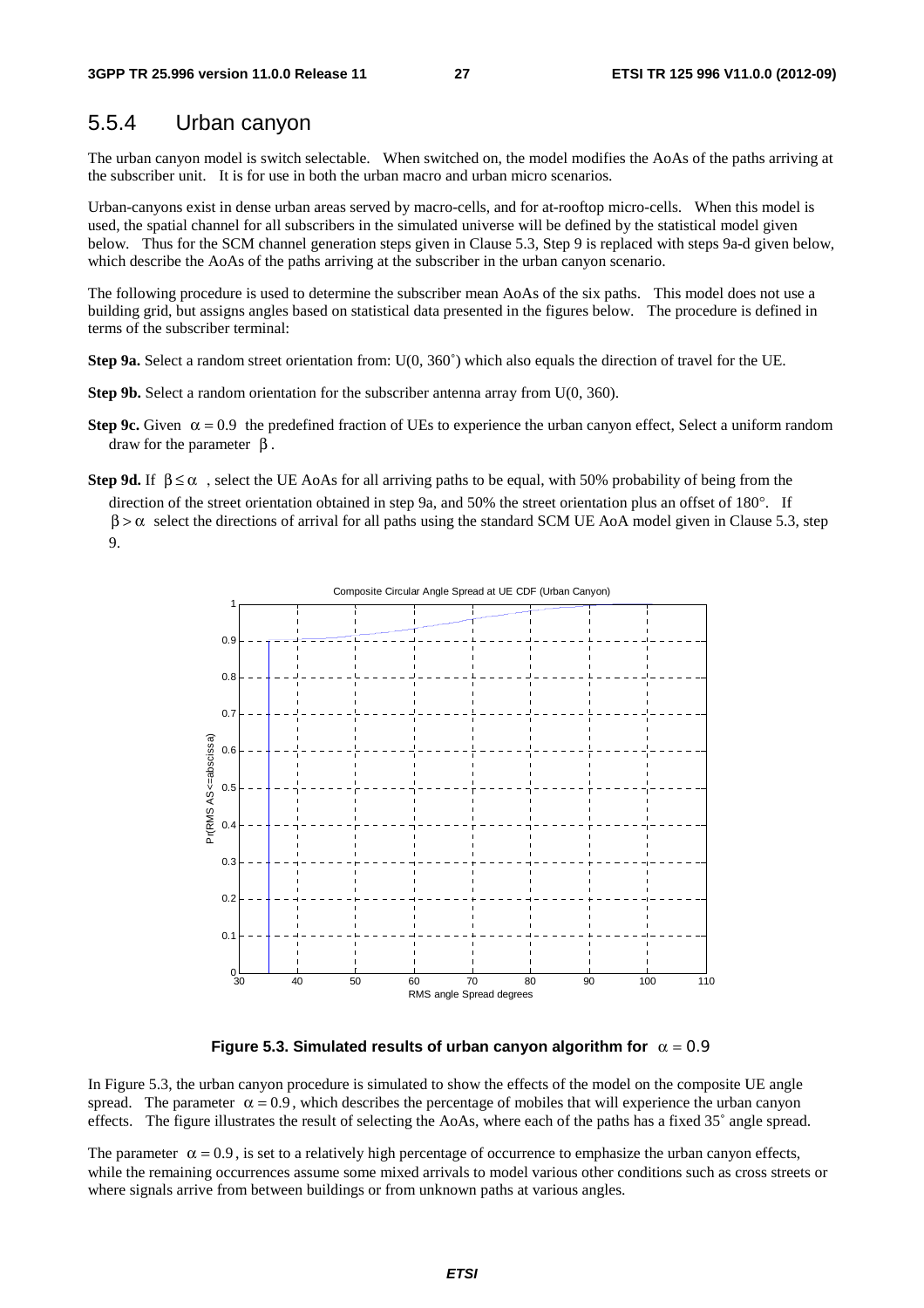#### 5.6 Correlation between channel parameters

In [2], Greenstein presents a model for correlating delay spread (DS) with log normal shadow fading (SF). Since both are shown to be log-normal distributed, DS and SF are generally correlated.

The result of the negative correlation between log normal shadowing and delay spread is significant because it indicates that for a larger SF, the DS is reduced, and for a smaller SF, the DS is increased.

Cost 259[3] presents the azimuth spread (AS) as also being log-normal distributed, and likewise being correlated to the DS and SF. Since the correlation of these parameters is quite high, a spatial channel model needs to be specified that can reproduce this correlation behavior along with the expected probability and range of each parameter. To make sure the model is self-consistent and the full correlation matrix is positive semi-definite, the intra-site correlations between SF, DS and AS are as follows:

> $\rho_{\alpha\beta}$  = Correlation between DS & AS = +0.5 ργβ = Correlation between SF & AS = -0.6 ργα = Correlation between SF & DS = -0.6

The resulting intra-site correlation matrix is given by **A:** 

$$
\mathbf{A} = \begin{bmatrix} 1 & \rho_{\alpha\beta} & \rho_{\gamma\alpha} \\ \rho_{\alpha\beta} & 1 & \rho_{\gamma\beta} \\ \rho_{\gamma\alpha} & \rho_{\gamma\beta} & 1 \end{bmatrix}
$$

In addition to intra-site correlations given by **A,** there are also correlations between of these parameters between different sites. These inter-site correlations are given by

$$
\mathbf{B} = \begin{bmatrix} 0 & 0 & 0 \\ 0 & 0 & 0 \\ 0 & 0 & \zeta \end{bmatrix}
$$

Essentially, only inter-site correlations between SF are included.  $\zeta$  is the SF correlation which is = 0.5.

Suppose we wish to generate the values for DS, AS, and SF for the *n*th base station  $(n = 1 ... N)$  with respect to a given mobile user. These values are given as  $\sigma_{DS,n}$ ,  $\sigma_{AS,n}$ , and  $\sigma_{SF,n}$ , respectively. These values are a function of the respective correlated Gaussian random variables  $\alpha_n$ ,  $\beta_n$ , and  $\gamma_n$ . These correlated Gaussian random variables are in turn respectively generated from independent Gaussian random variables  $w_{n1}$ ,  $w_{n2}$ , and  $w_{n3}$  as well as three global (applicable to all bases) independent Gaussian random variables  $\xi_1, \xi_2, \xi_3$ . The variables  $\alpha_n$ ,  $\beta_n$ , and  $\gamma_n$  are then given by:

$$
\begin{bmatrix} \alpha_n \\ \beta_n \\ \gamma_n \end{bmatrix} = \begin{bmatrix} c_{11} & c_{12} & c_{13} \\ c_{21} & c_{22} & c_{23} \\ c_{31} & c_{32} & c_{33} \end{bmatrix} \begin{bmatrix} w_{n1} \\ w_{n2} \\ w_{n3} \end{bmatrix} + \begin{bmatrix} 0 & 0 & 0 \\ 0 & 0 & 0 \\ 0 & 0 & \sqrt{\zeta} \end{bmatrix} \begin{bmatrix} \xi_1 \\ \xi_2 \\ \xi_3 \end{bmatrix}
$$

where the matrix **C** with elements  $c_{ij}$  multiplying the *w*'s is given by

$$
\mathbf{C} = (\mathbf{A} - \mathbf{B})^{1/2} = \begin{bmatrix} 1 & \rho_{\alpha\beta} & \rho_{\gamma\alpha} \\ \rho_{\alpha\beta} & 1 & \rho_{\gamma\beta} \\ \rho_{\gamma\alpha} & \rho_{\gamma\beta} & 1 - \zeta \end{bmatrix}^{1/2}
$$

where the superscript "<sup>1</sup>/<sub>2</sub>" denotes the matrix square root. The distribution of DS for the *n*th BS is given by:

$$
\sigma_{DS,n} = 10 \wedge (\varepsilon_{DS} \alpha_n + \mu_{DS})
$$

*ETSI*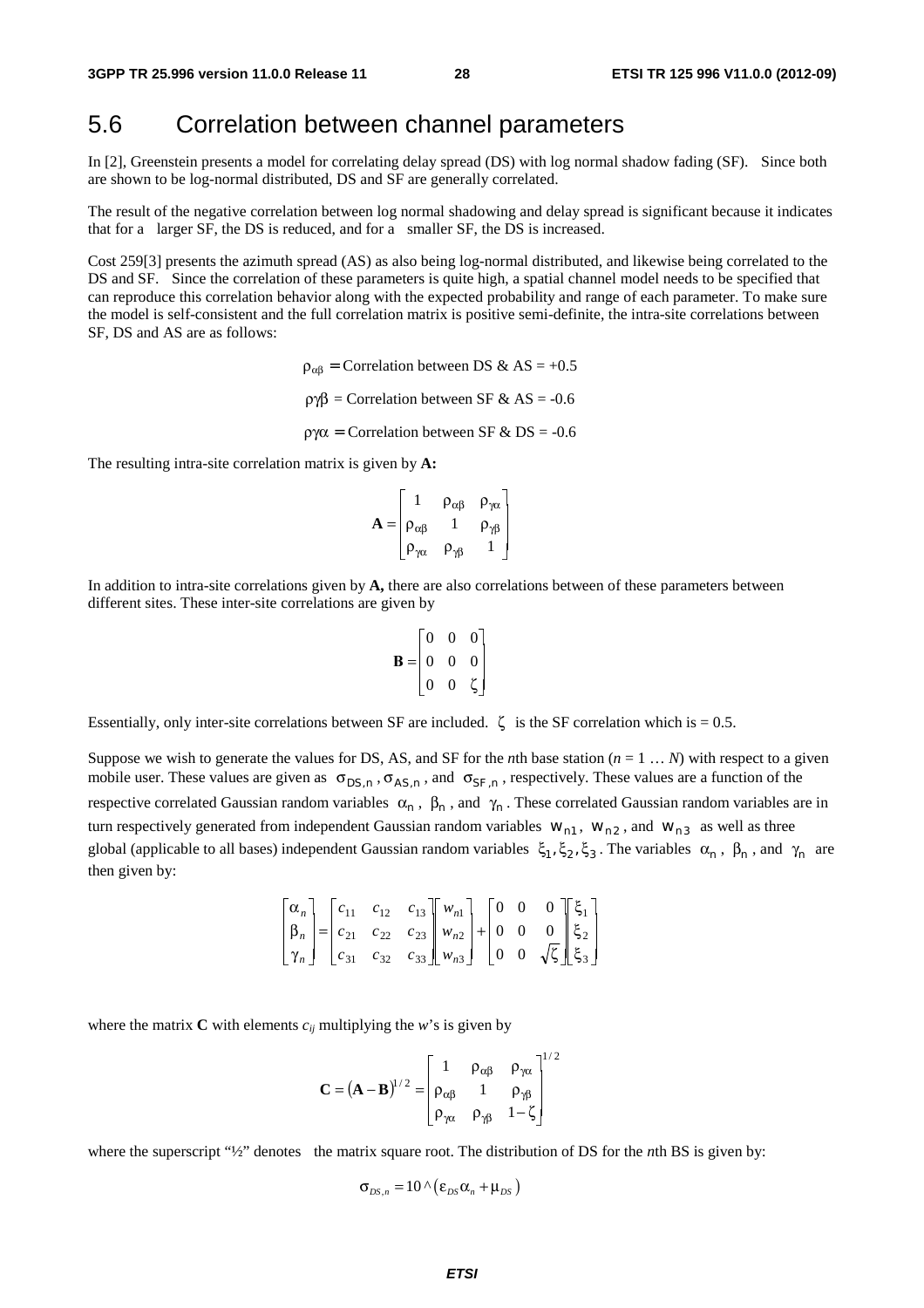where  $\alpha_n$  is generated above,  $\mu_{DS} = E(\log_{10}(\sigma_{DS}))$  is the logarithmic mean of the distribution of DS, and  $\epsilon_{DS} = \sqrt{E[\log_{10}^2(\sigma_{DS,n})]} - \mu_{DS}^2$  = is the logarithmic standard deviation of the distribution of DS.

Similarly the distribution of AS is given by:

$$
\sigma_{_{AS,n}} = 10 \wedge (\varepsilon_{_{AS}} \beta_{_n} + \mu_{_{AS}})
$$

where  $\beta_n$  is generated above,  $\mu_{AS} = E(\log_{10}(\sigma_{AS}))$  is the logarithmic mean of the distribution of AS, and  $\epsilon_{\rm As} = \sqrt{E} \left[ \log_{10}^2 (\sigma_{\rm As, n}) \right] - \mu_{\rm As}^2$  is the logarithmic standard deviation of the distribution of AS.

Finally, the distribution for SF is given by:

$$
\sigma_{_{SF,n}} = 10 \wedge (\sigma_{_{SH}} \gamma_n / 10)
$$

where  $\gamma_n$  is given above, and  $\sigma_{SH}$  is the shadow fading standard deviation given in dB. The value of  $\sigma_{SH}$  is obtained from analysis of the standard deviation from the regression line of the path loss versus distance. As shown in Table 5.1, these values are 8dB and 10dB for the macro and microcell cases, respectively. Note that the dB value for SF is simply  $\sigma_{SH} \gamma_n$ .

#### 5.7 Modeling intercell interference

Sophisticated MIMO receivers account for the spatial characteristics of the signals from the desired sector as well as from the interfering sectors. The spatial characteristics of these signals can be modeled according to the channel matrix generated according to Clauses 5.3, 5.4, and 5.5. However, it may be prohibitively complex to explicitly model the spatial characteristics of all interfering sectors, especially those whose received powers are relatively weak. It has been shown that by modelling the signals of relatively weak interferers as spatially white (and thereby ignoring their spatial characteristics), the resulting performance difference is negligible. The following four steps outline the procedure for modelling intercell interference.

- Determine the pathloss and shadowing of all sectors. (Note that "pathloss" implicitly includes antenna patterns as well.)
- Rank the sectors in order of received power (based on pathloss and shadowing). The base with the strongest received power is the serving base, and the others are interfering bases.
- Model the strongest *B* interfering sectors as spatially correlated processes whose covariances are determined by their channel matrices. These channel matrices are generated from Clauses 5.3, 5.4, and 5.5 and account for the pathloss, shadowing, and fast fading variations. The way in which the channel realizations are employed depends on the receiver algorithm and simulation methodology. For example, if only the statistics of the interfering sectors are required, their signals can be modeled as spatially correlated additive Gaussian noise processes with covariances determined by the channel matrices.
- Model the remaining sectors as spatially white Gaussian noise processes whose variances are based on a flat Rayleigh fading process. Hence the variances are varying over the duration of a simulation drop.

To model the remaining "weak" sectors, we assume that the mean power of the flat Rayleigh fading process is equal to the effects of pathloss and shadowing from each sector. Therefore if the received power from the *b-*th sector due to pathloss and shadowing is  $P_b$ , then the Rayleigh fading process for the *m*-th receive antenna ( $m = 1, ..., M$ ) as a function of time is given by  $r_{b,m}(t)$  where the mean of  $r_{b,m}(t)$  over time is  $P_b$ . The fading processes for each sector and receive antenna are independent, and the doppler rate is determined by the speed of the mobile. We assume that the fading is equivalent for each mobile receive antenna. The total received noise power per receive antenna due to all "weak" sectors at the *m-*th antenna is

$$
\sum_{b\in F}r_{b,m}(t)
$$

where  $F$  is the set of indices for the "weak" sectors.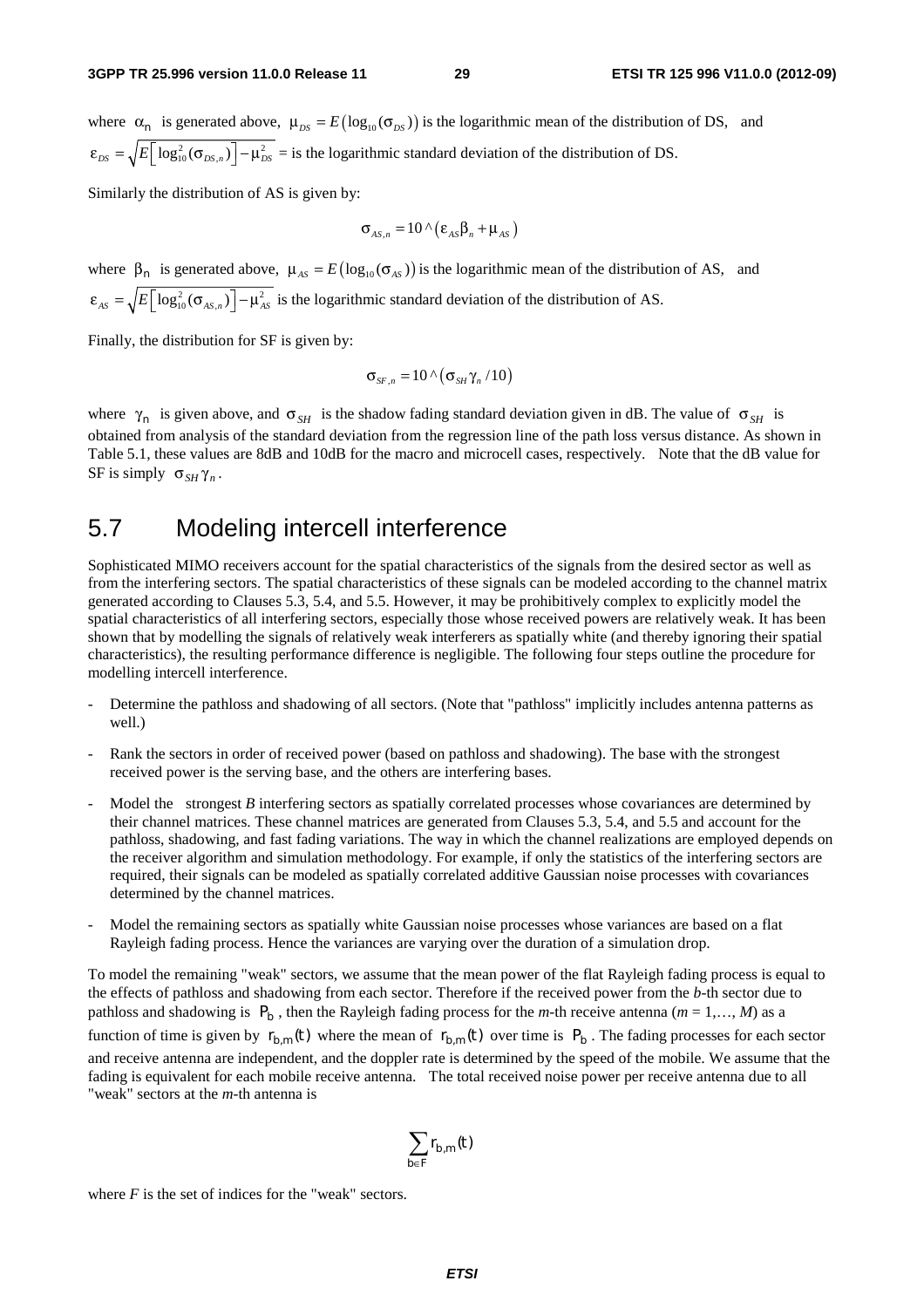For 3-sector systems, we model the  $B = 8$  strongest sectors. For 6-sector systems, we model  $B = 12$  strongest sectors. The values for *B* are based on simulation results for the typical cell layout with a single hexagonal cell surrounded by two rings of cells (a total of 19 cells) and with users placed in the center cell. For other layouts, different values of *B* or an entirely different technique may be required to properly account for the intercell interference.

## 5.8 System Level Calibration

The following examples are given for calibration purposes. A resolvable path at the receiver is assumed to be the energy from one (or more) paths falling within one chip interval. The Chip rate in UMTS is 3.84Mcps. The PDF of the number of resulting resolvable paths is recorded.

The following table is for interim calibration purposes. "Ideal" signifies the value taken from measurements, "Input" signifies the value used in generating a random variable, "Output" signifies the resulting measured statistic.

| <b>Parameter</b>         | Suburban 5°<br>$\sigma_{RND} = 3dB$ |              | Urban 8°<br>$\sigma_{RND} = 3dB$ |              | Urban 15°<br>$\sigma_{RND} = 3dB$ |              | <b>Urban Micro</b><br>$\sigma_{RND} = 3dB$ |                       |
|--------------------------|-------------------------------------|--------------|----------------------------------|--------------|-----------------------------------|--------------|--------------------------------------------|-----------------------|
| $r_{DS}$                 | Input                               | Output       | Input                            | Output       |                                   | Output       |                                            |                       |
|                          | 1.4                                 | 1.29         | 1.7                              | 1.54         | 1.7                               | 1.54         |                                            |                       |
| $\mu_{DS}$               | Input                               | Ideal        | Input                            | Ideal        | Input                             | Ideal        |                                            |                       |
|                          | $-6.80$                             | $-6.92$      | $-6.195$                         | $-6.26$      | $-6.195$                          | $-6.26$      |                                            |                       |
| $\epsilon_{\textit{DS}}$ | Input                               | Ideal        | Input                            | Ideal        | Input                             | Ideal        |                                            |                       |
|                          | 0.288                               | 0.363        | 0.18                             | 0.25         | 0.18                              | 0.25         |                                            |                       |
| $r_{AS}$                 | Input                               | Output       | Input                            | Output       | Input                             | Output       |                                            |                       |
|                          | 1.2                                 | 1.22         | 1.3                              | 1.37         | 1.3                               | 1.37         |                                            |                       |
| $\mu_{AS}$               | Input                               | Ideal        | Input                            | Ideal        | Input                             | Ideal        |                                            |                       |
|                          | 0.69                                | 0.66         | 0.810                            | 0.75         | 1.18                              | 1.0938       |                                            |                       |
| $\epsilon_{\rm AS}$      | Input                               | Ideal        | Input                            | Ideal        | Input                             | Ideal        |                                            |                       |
|                          | 0.13                                | 0.18         | 0.34                             | 0.37         | 0.21                              | 0.2669       |                                            |                       |
| $E[\sigma_{DS}]$         | Ideal                               | Output       | Ideal                            | Output       | Ideal                             | Output       |                                            | Output                |
|                          | $0.17 \mu s$                        | $0.172\mu s$ | $0.65\mu s$                      | $0.63µ$ s    | $0.65\mu$ s                       | $0.63µ$ s    |                                            | $0.251\mu s$          |
| E[ $\sigma_{AS,BS}$ ]    | Ideal                               | Output       | Ideal                            | Output       | Ideal                             | Output       | Ideal                                      | Output                |
|                          | $5^\circ$                           | $5.01^\circ$ | $8^\circ$                        | $7.97^\circ$ | $15^{\circ}$                      | $14.9^\circ$ | 19°                                        | $19.2^\circ$          |
| $E[\sigma_{AS,MS}]$      | Ideal                               | Output       | Ideal                            | Output       | Ideal                             | Output       | Ideal                                      | Output                |
|                          | $68^\circ$                          | $69.2^\circ$ | $68^\circ$                       | $68.3^\circ$ | $68^\circ$                        | 68.04°       | $68^\circ$                                 | NLOS:<br>$67.5^\circ$ |

**Table 5.3: SCM parameter summary with simulated outputs** 

The following figures: Figure 5.4, Figure 5.5, Figure5.6, Figure 5.7, Figure 5.8, represent calibration cases for the current SCM model. Figure 5.9 illustrates the UE composite angle spread for a variety of SCM scenarios. These curves shown in the various figures correspond to the parameters presented in Table 5.3, and include the 3dB randomizing factor for the generation of path powers.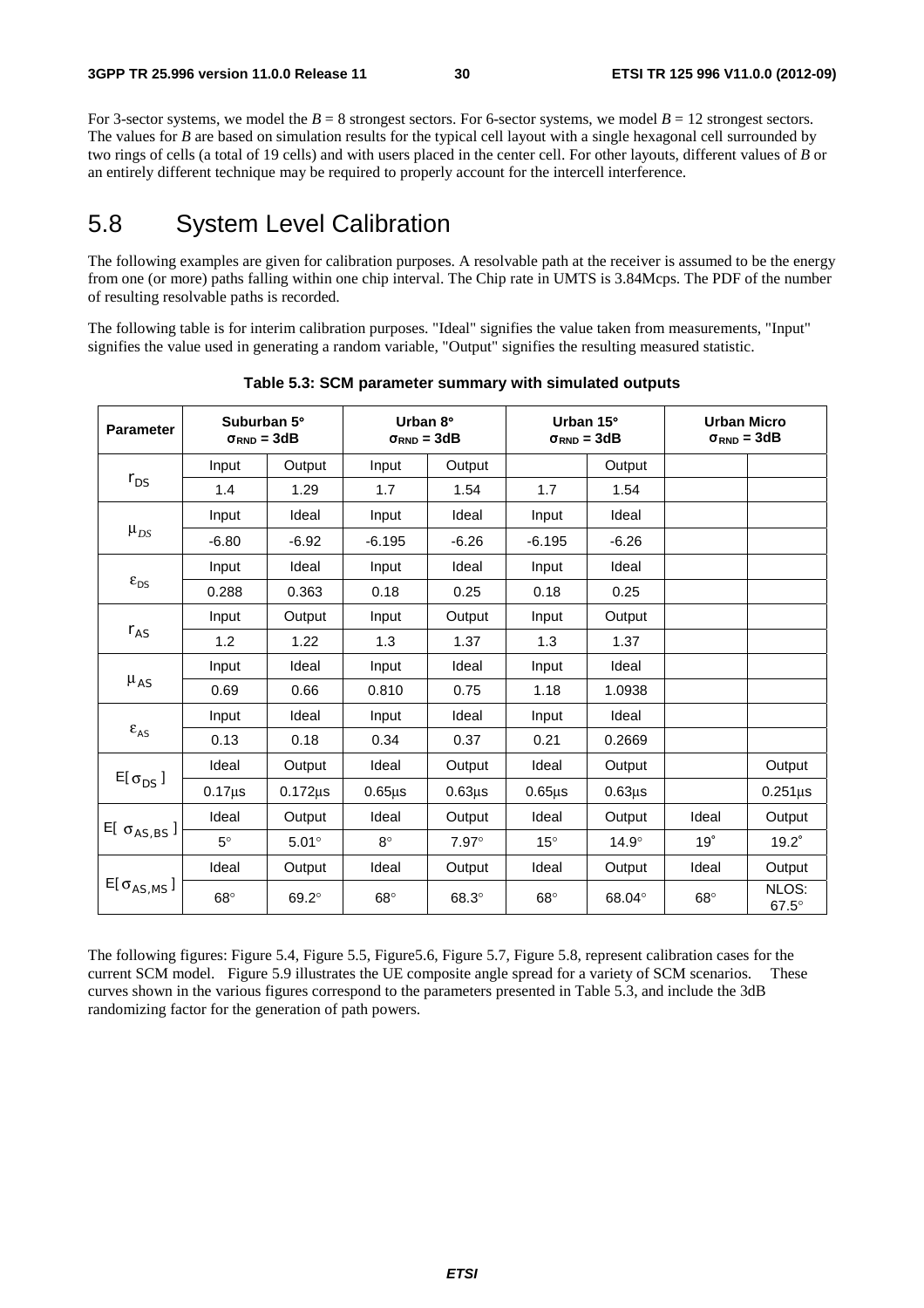

**Figure 5.4: Probability of urban and suburban time resolvable paths** 

In this figure, powers are combined within a chip time as a simple way to estimate the number of resolvable paths.



**Figure 5.5: RMS delay spread, simulated versus ideal**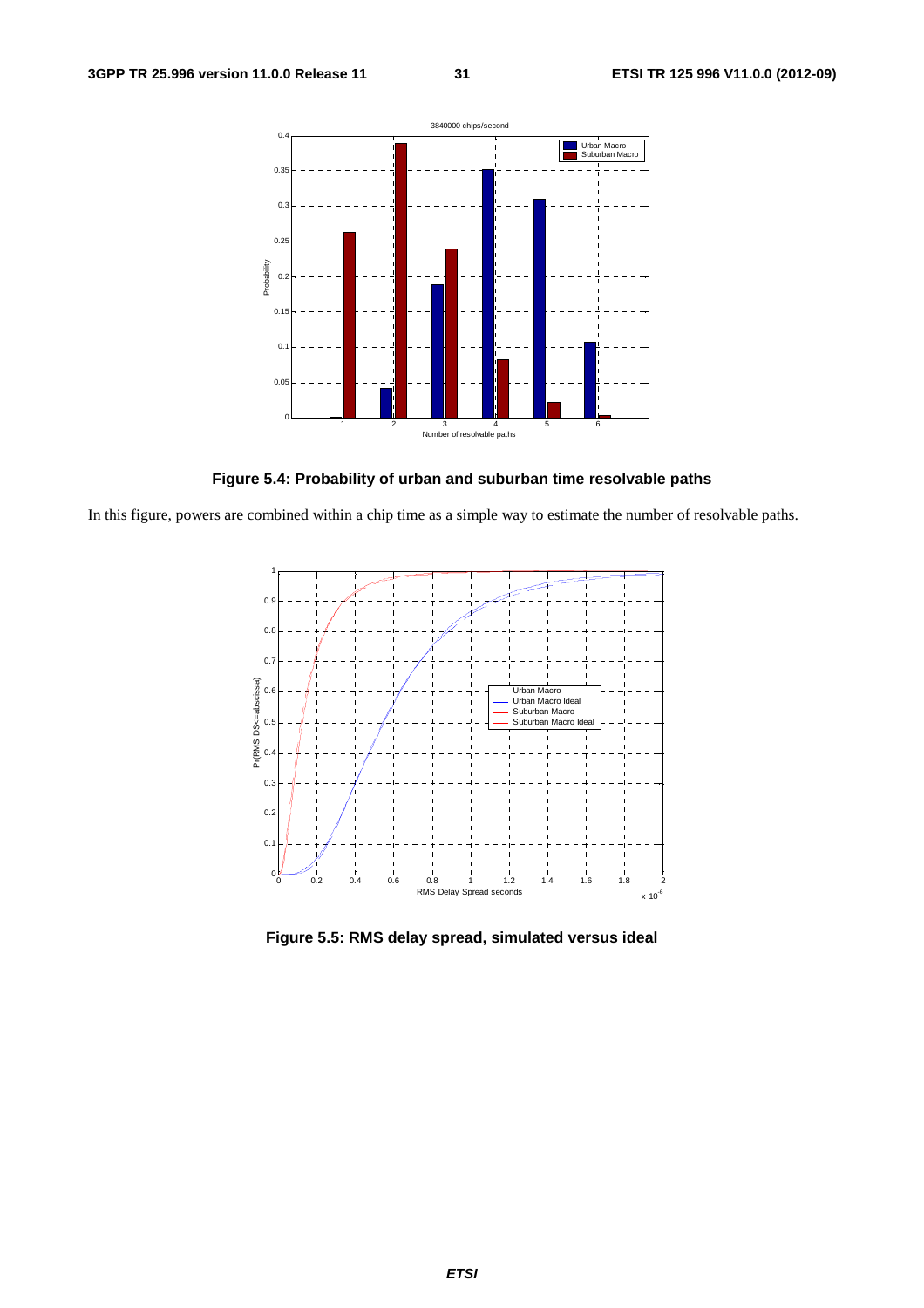

**Figure 5.6: BS composite angle spread, simulated versus ideal** 



**Figure 5.7: Dynamic range (dB) for each channel model**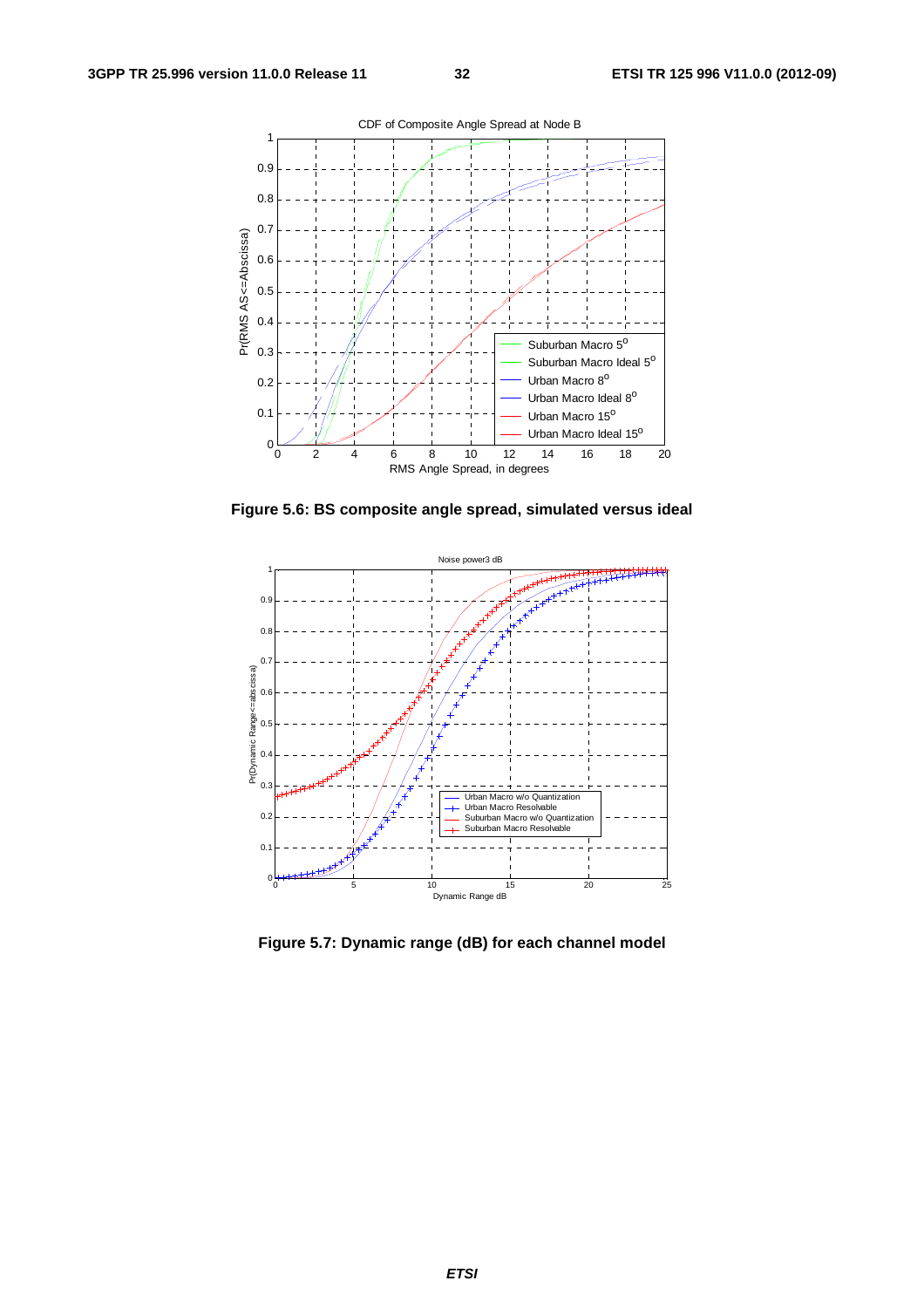

**Figure 5.8: CDF of all path powers** 



**Figure 5.9: CDF of MS angle spread for various SCM scenarios (circular AS calculation)**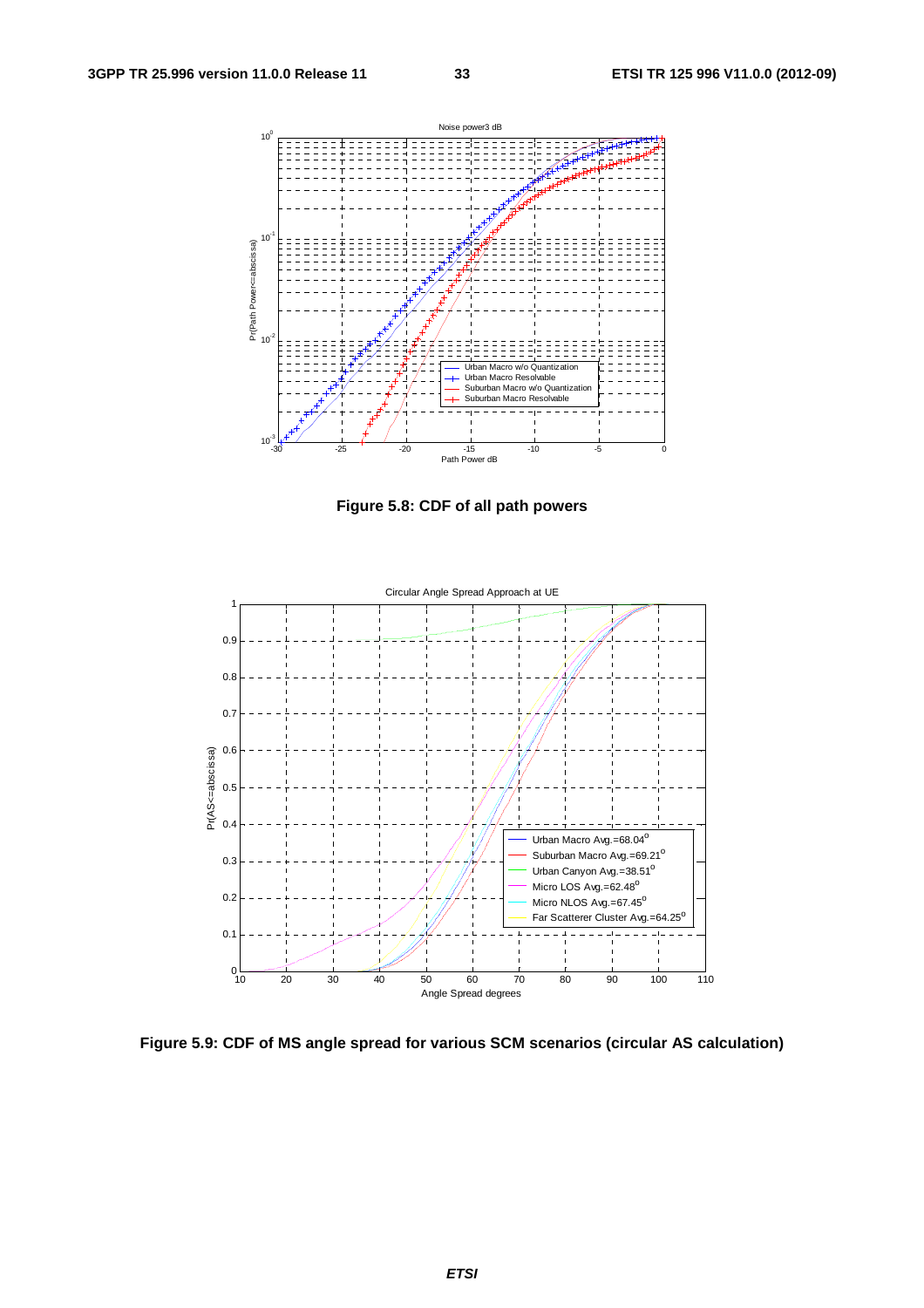#### Channel Scenario: Urban Microcellular

A number of parameters are shown in the following plots which are the result of simulations. Figure 5.10 illustrates the dynamic range of each channel realization, plotted as a complementary cdf. The difference between the 1.25 MHz and 5 MHz channel bandwidths are shown in the resolvable dynamic range curves. (Powers are combined within a chip time as a simple way to estimate the resolvable powers.) The 1% highest value is approximately the same for both bandwidths. The dynamic range D is calculated from  $D = 10*log10(max$  pwr / min pwr) for each channel realization.



**Figure 5.10: Dynamic range of path powers per channel realization, (NLOS)** 



**Figure 5.11: Composite BS angle spread**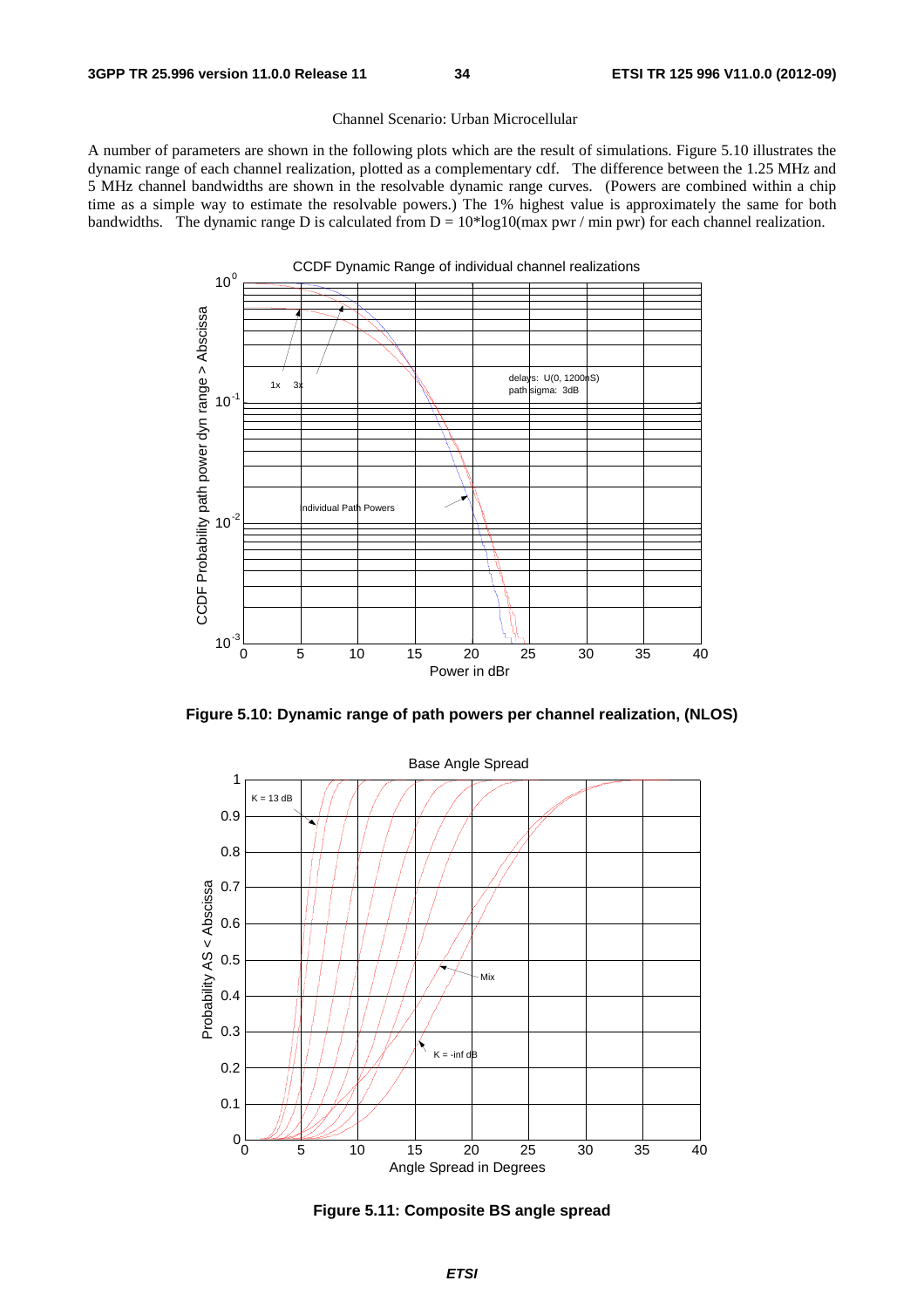The composite angle spread at the base is described in Figure 5.11 for the various K-factors that are seen in the microcell model, along with the LOS/NLOS mix expected when the cell radius is 500m (as measured from the cell center to cell corner). For the NLOS case, the average composite Base AS = 19 degrees. When experiencing LOS paths with increased K-factors, the angle spreads are observed to decreased accordingly. The simulated average composite Base AS for the NLOS model is: 19.2 degrees, and the simulated average composite Base AS for the mixed propagation model is: 17.6 degrees.



**Figure 5.12: Composite MS angle spread** 

The composite UE angle spread is described in Figure 5.12 for increased K-factor from a LOS path, causes the composite AS to be decreased since more power is present in a single direct component. The mixed case is shown which has a slight decrease in the statistics due to the 15% of the locations experiencing the LOS condition (assuming a cell radius of 500m). The simulated average composite UE AS for the NLOS model is: 67.45 degrees, and the simulated average composite UE AS for the mixed propagation model is: 62.48 degrees.

The delay spread is illustrated in Figure 5.13, which is also affected by the presence of a direct path. The mix is produced by the combination of LOS and NLOS paths. The simulated average delay spread for the NLOS condition is: 251 nS, and the simulated average delay spread for the mixed case is: 231 nS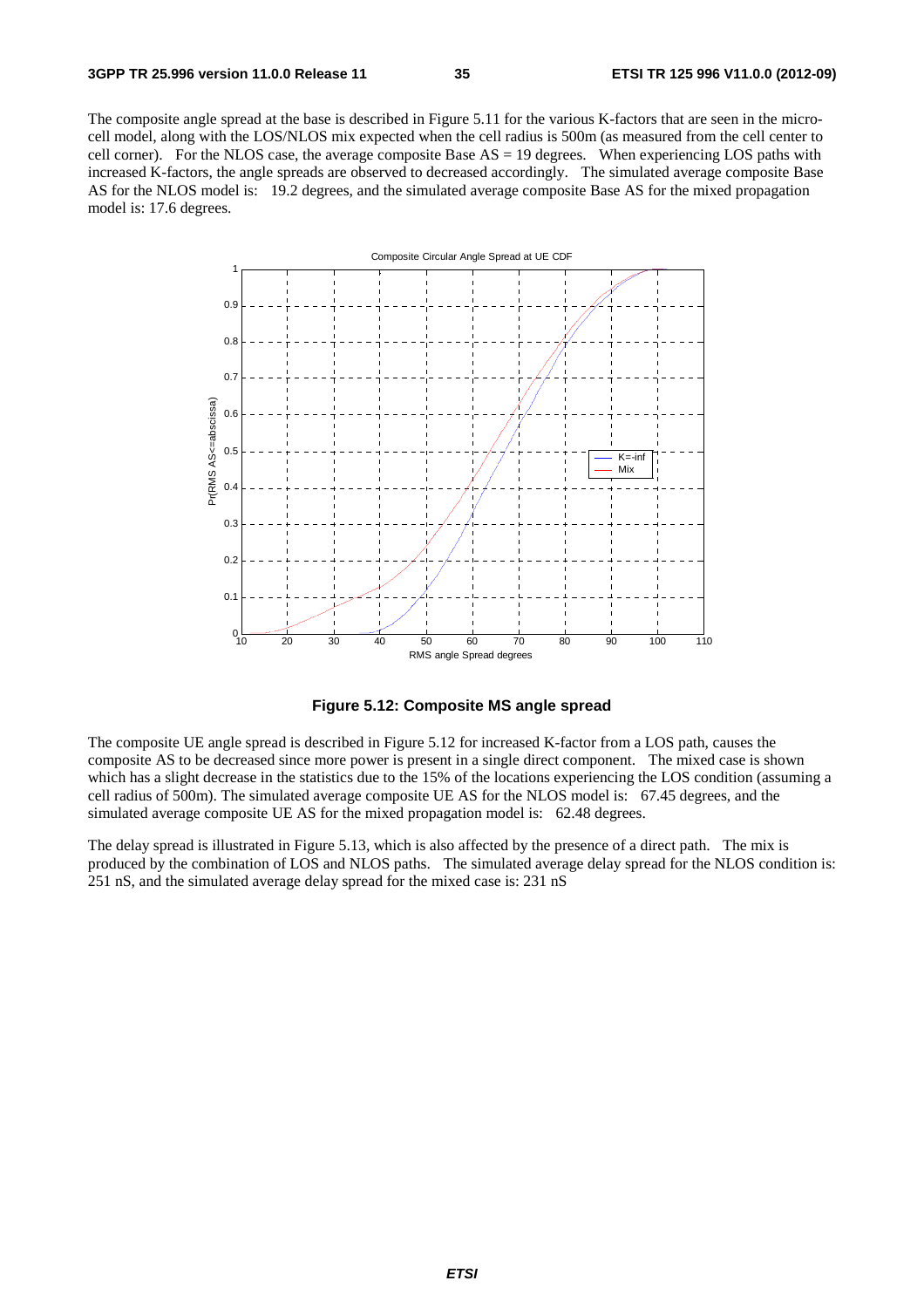

**Figure 5.13: Micro-cell delay spread** 

Figure 5.14 illustrates the propagation path loss model of the urban microcell which is characterized by the mixed mode between LOS and NLOS.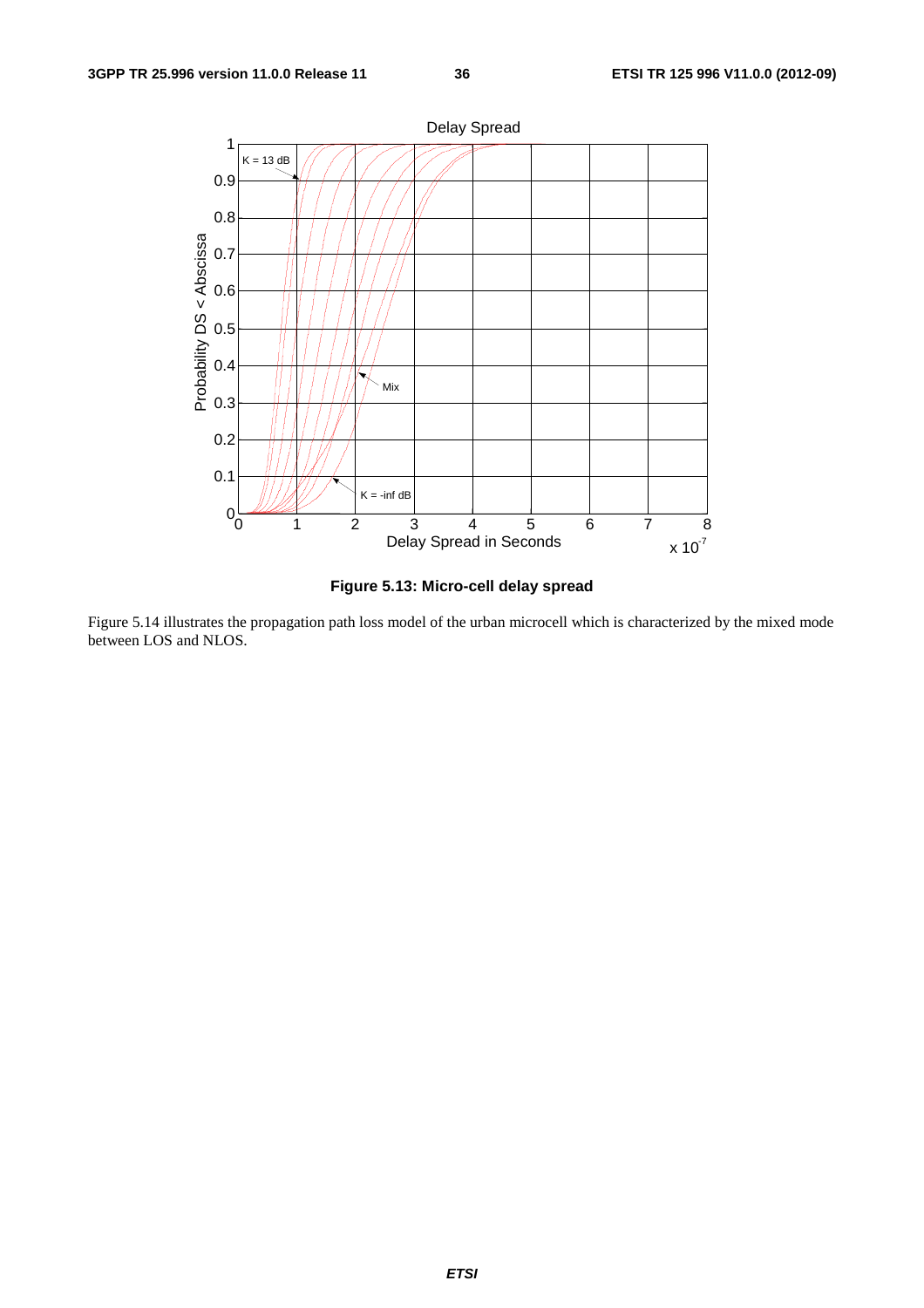

Distance in meters

**Figure 5.14: Microcell path loss versus distance**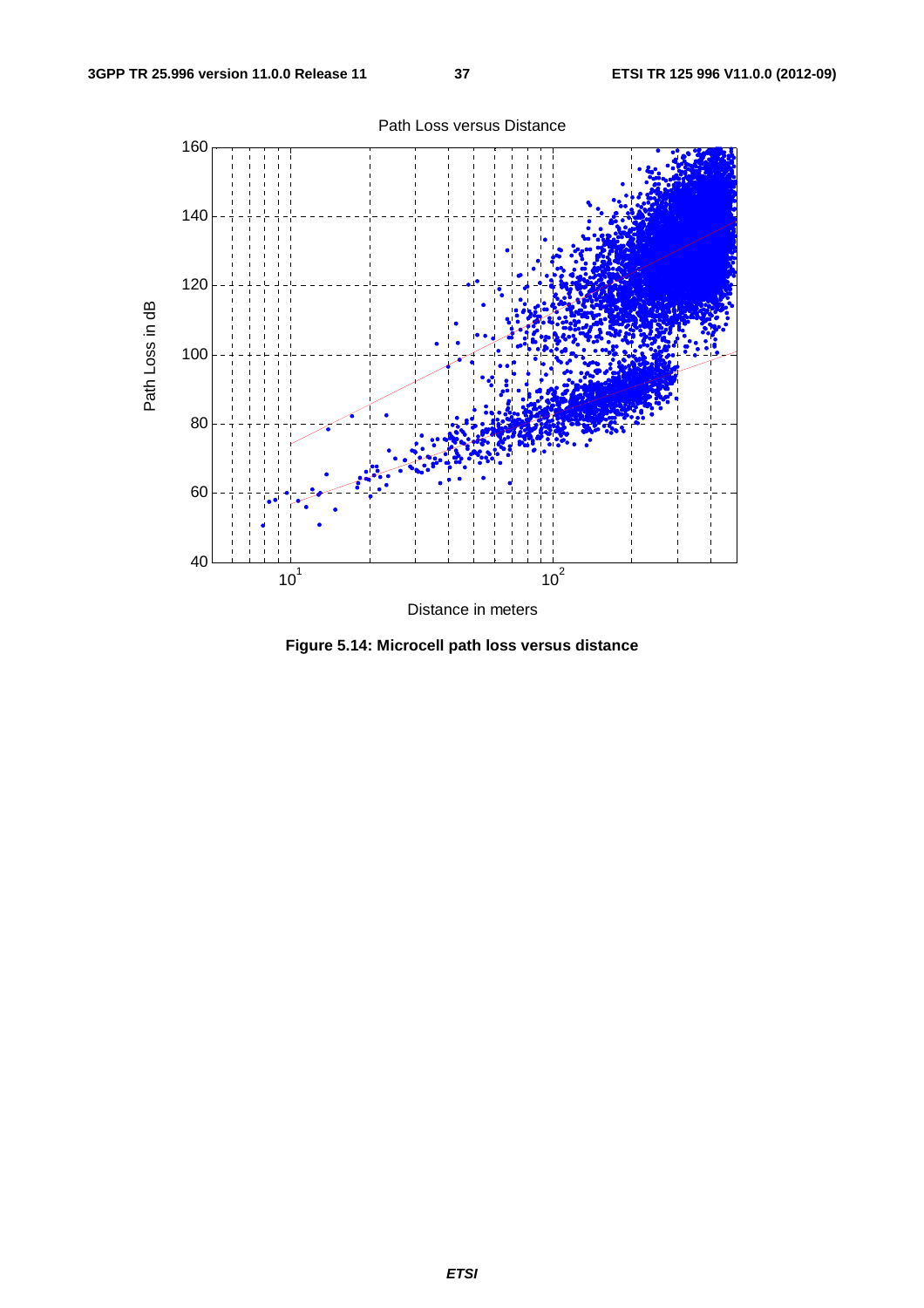# Annex A: Calculation of circular angle spread

For a signal with *N* multi-paths, each has *M* sub-paths, the conventional angle spread calculation for the composite signal is given by

$$
\sigma_{AS} = \sqrt{\frac{\sum_{n=1}^{N} \sum_{m=1}^{M} (\theta_{n,m,\mu})^2 \cdot P_{n,m}}{\sum_{n=1}^{N} \sum_{m=1}^{M} P_{n,m}}}
$$

where  $P_{n,m} = P_n / 20$  is the power for the *m*th subpath of the *n*th path,  $\theta_{n,m,\mu}$  is defined as

$$
\theta_{n,m,\mu} = \begin{cases}\n2\pi + (\theta_{n,m} - \mu_{\theta}) & \text{if } (\theta_{n,m} - \mu_{\theta}) < -\pi \\
(\theta_{n,m} - \mu_{\theta}) & \text{if } |\theta_{n,m} - \mu_{\theta}| \leq \pi \\
2\pi - (\theta_{n,m} - \mu_{\theta}) & \text{if } (\theta_{n,m} - \mu_{\theta}) > \pi\n\end{cases}
$$

 $\mu_{\theta}$  is defined as

$$
\mu_{\theta} = \frac{\sum_{n=1}^{N} \sum_{m=1}^{M} \theta_{n,m} \cdot P_{n,m}}{\sum_{n=1}^{N} \sum_{m=1}^{M} P_{n,m}}
$$

and  $\theta_{n,m}$  is the AoA (or AoD) of the *m*th subpath of the *n*th path. Note that we have dropped the AoA (AoD) subscript for convenience.

We note that the angle spread should be independent of a linear shift in the AoAs. In other words, by replacing θ*<sup>n</sup>*,*<sup>m</sup>* with  $\theta_{n,m} + \Delta$ , the angle spread  $\sigma_{AS}(\Delta)$  which is now a function of  $\Delta$  should actually be constant no matter what  $\Delta$  is. However, due to the ambiguity of the modulo  $2\pi$  operation, this may not be the case. Therefore the angle spread should be the minimum of  $\sigma_{AS}(\Delta)$  over all  $\Delta$ :

$$
\sigma_{AS} = \min_{\Delta} \sigma_{AS}(\Delta) = \sqrt{\frac{\sum_{n=1}^{N} \sum_{m=1}^{M} (\theta_{n,m,\mu}(\Delta))^{2} \cdot P_{n,m}}{\sum_{n=1}^{N} \sum_{m=1}^{M} P_{n,m}}}
$$

where  $\theta_{n,m,\mu}(\Delta)$  is defined as

$$
\theta_{n,m,\mu}(\Delta) = \begin{cases}\n2\pi + \left(\theta_{n,m}(\Delta) - \mu_{\theta}(\Delta)\right) & \text{if } \left(\theta_{n,m}(\Delta) - \mu_{\theta}(\Delta)\right) < -\pi \\
\left(\theta_{n,m}(\Delta) - \mu_{\theta}(\Delta)\right) & \text{if } \left|\theta_{n,m}(\Delta) - \mu_{\theta}(\Delta)\right| \le \pi \\
2\pi - \left(\theta_{n,m}(\Delta) - \mu_{\theta}(\Delta)\right) & \text{if } \left(\theta_{n,m}(\Delta) - \mu_{\theta}(\Delta)\right) > \pi\n\end{cases}
$$

 $\mu_{\theta}(\Delta)$  is defined as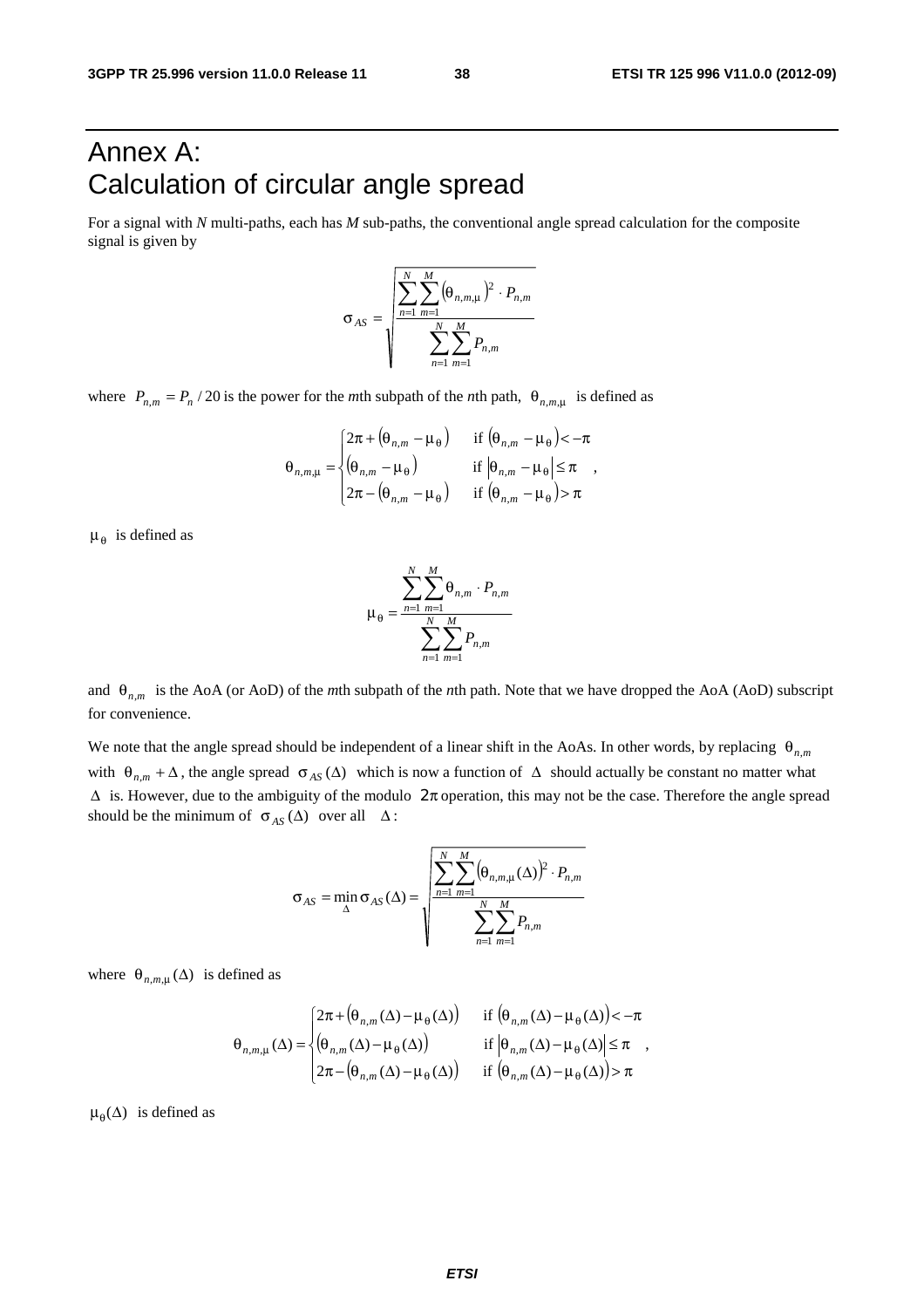

and  $\Theta_{n,m}(\Delta) = \Theta_{n,m} + \Delta$ .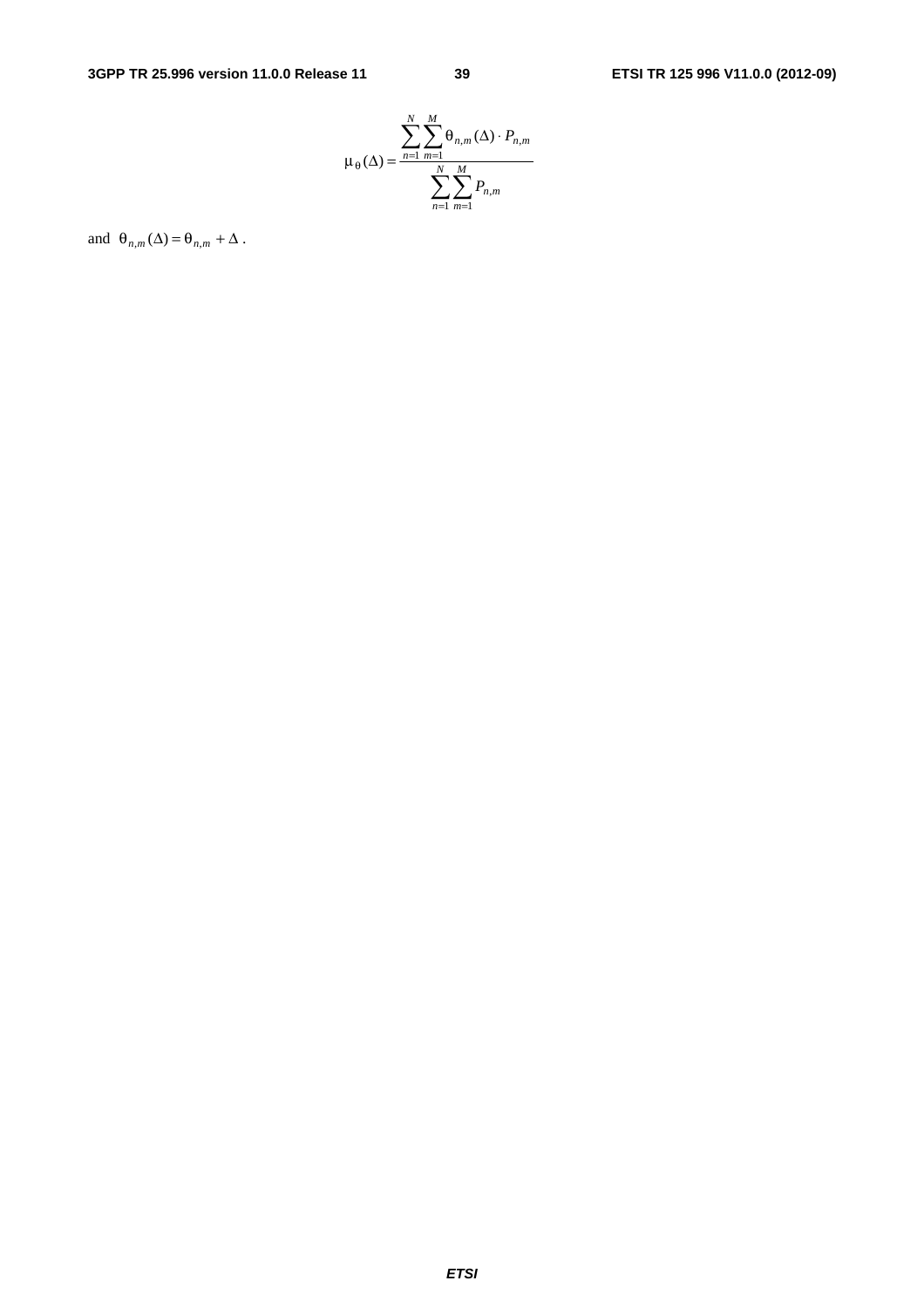# Annex B: Change history

| <b>Change history</b> |               |                 |           |            |                                                                   |        |            |
|-----------------------|---------------|-----------------|-----------|------------|-------------------------------------------------------------------|--------|------------|
| Date                  | TSG#          | <b>TSG Doc.</b> | <b>CR</b> | <b>Rev</b> | Subiect/Comment<br>Old                                            |        | <b>New</b> |
| 16/06/03              | <b>RP 20</b>  | RP-030311       |           |            | Approved as a Release 6 technical report                          | 2.0.0  | 6.0.0      |
| 20/09/03              | <b>RP 21</b>  | RP-030461       | 001       | 2          | Corrections and clarifications to Spatial Channel Model Technical | 6.0.0  | 6.1.0      |
|                       |               |                 |           |            | Report                                                            |        |            |
| 15/06/07              | SP 36         |                 |           |            | Update to Rel-7                                                   | 6.1.0  | 7.0.0      |
| 05/12/08              | <b>RAN 42</b> |                 |           |            | Update to Rel-8                                                   | 7.0.0  | 8.0.0      |
| 07/12/09              | SP 46         |                 |           |            | Update to Rel-9                                                   | 8.0.0  | 9.0.0      |
| 21/03/11              | SP 51         |                 |           |            | Update to Rel-10                                                  | 9.0.0  | 10.0.0     |
| 2012-09               | SP 57         |                 |           |            | Update to Rel-11 version (MCC)                                    | 10.0.0 | 11.0.0     |